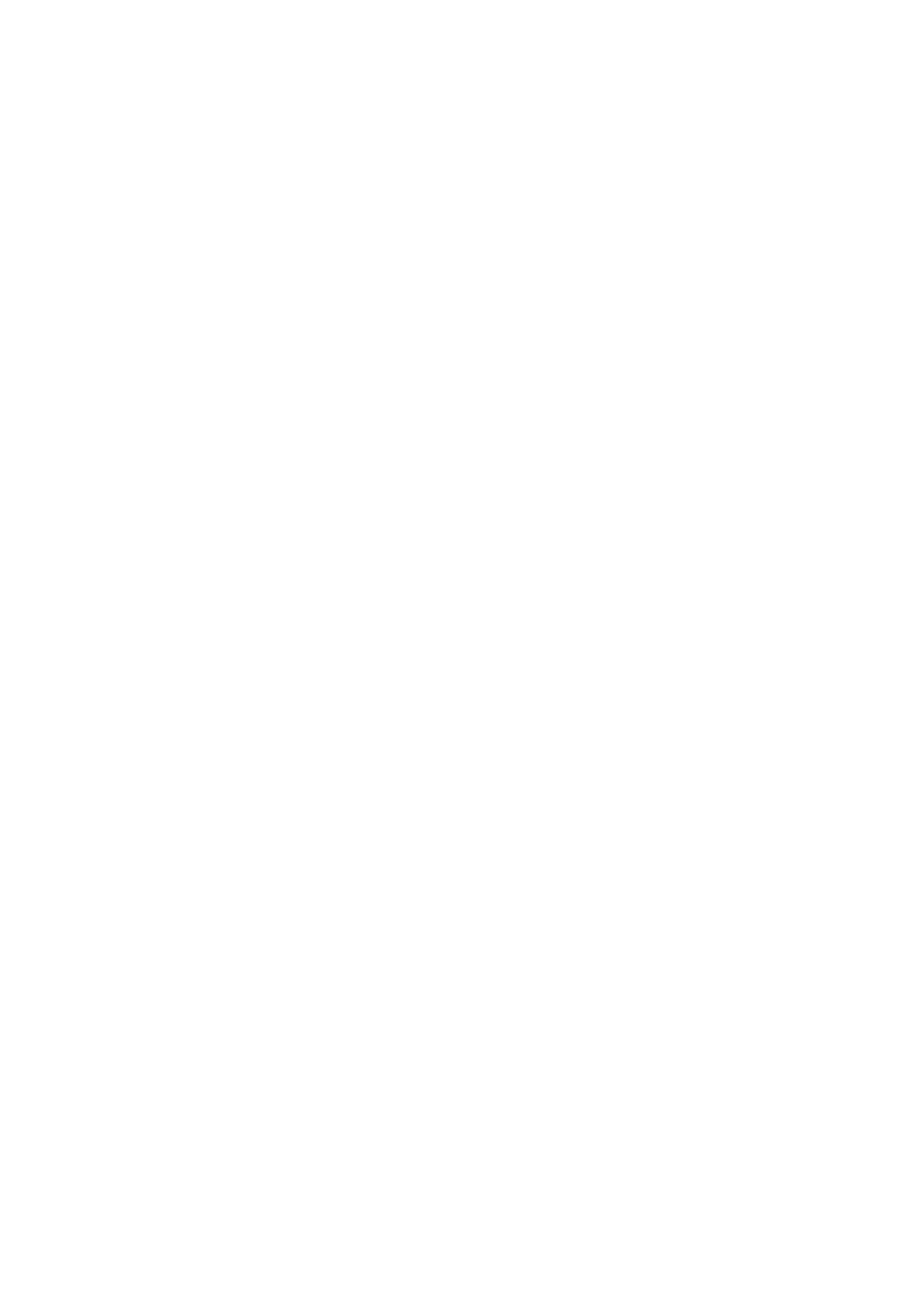

# **MERCHANT SHIPPING ACT**

# **Arrangement of Sections**

# **Section**

| <b>PART I - PRELIMINARY</b> |                                                  | 9  |
|-----------------------------|--------------------------------------------------|----|
|                             |                                                  |    |
| 2                           |                                                  |    |
| 3                           |                                                  |    |
|                             | <b>PART II - REGISTRATION OF SHIPS</b>           | 10 |
|                             | DIVISION 1 - THE REGISTRAR AND REGISTER OF SHIPS | 10 |
| 4                           |                                                  |    |
| 5                           |                                                  |    |
|                             | <b>DIVISION 2 - REGISTRATION OF SHIPS</b>        | 10 |
| 6                           |                                                  |    |
| $\overline{7}$              |                                                  |    |
| 8                           |                                                  |    |
| 9                           |                                                  |    |
| 10                          |                                                  |    |
| 11                          |                                                  |    |
| 12                          |                                                  |    |
| 13                          |                                                  |    |
| 14                          |                                                  |    |
| 15                          |                                                  |    |
| 16                          |                                                  |    |
| 17                          |                                                  |    |
| 18                          |                                                  |    |
| 19                          |                                                  |    |
| 20                          |                                                  |    |
| 21                          |                                                  |    |
| 22                          |                                                  |    |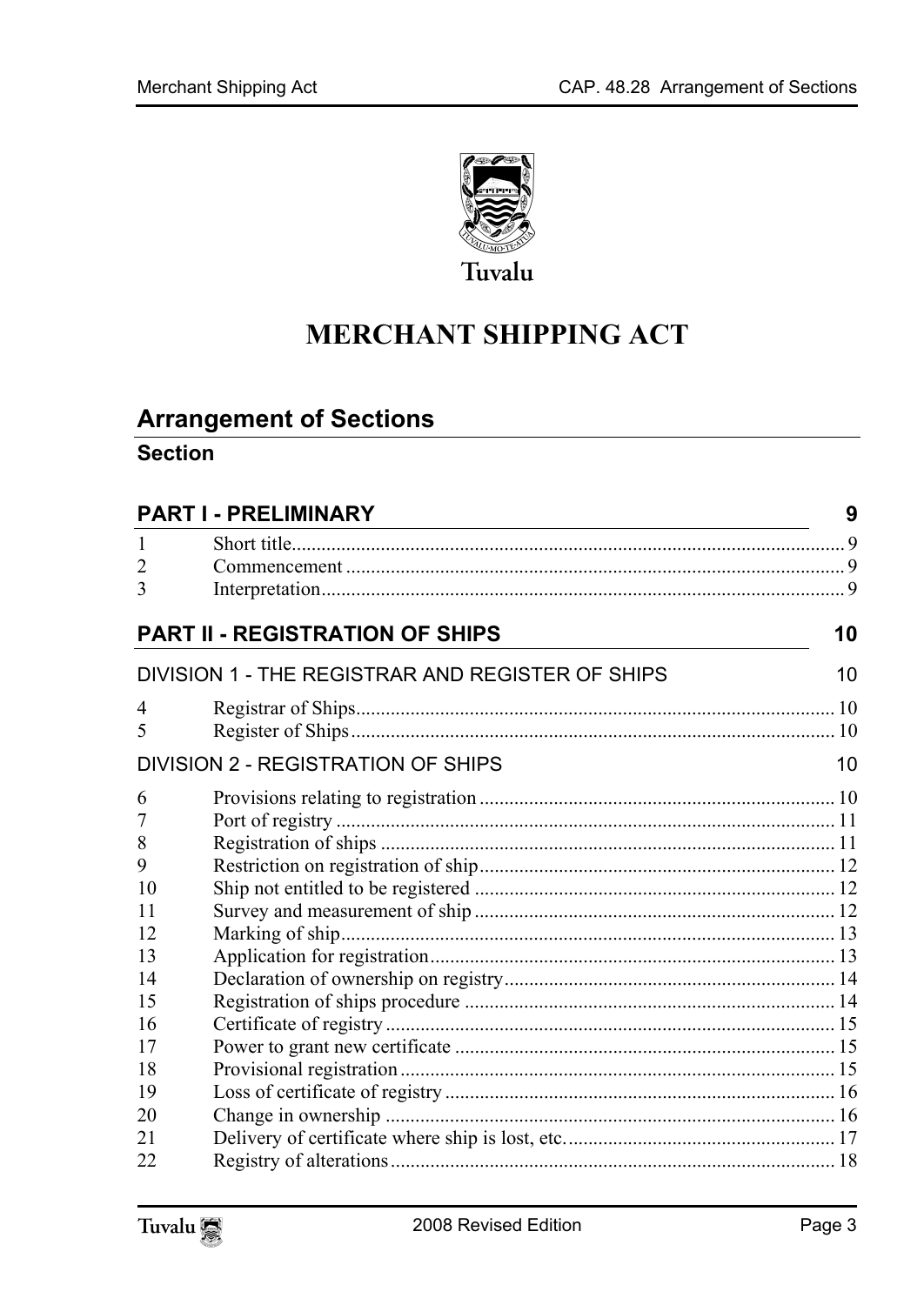|            | DIVISION 2A - BAREBOAT CHARTER REGISTRATION                                  | 18 |
|------------|------------------------------------------------------------------------------|----|
| 22A        |                                                                              |    |
| 22B        |                                                                              |    |
| 22C        |                                                                              |    |
| 22D        |                                                                              |    |
| 22E        |                                                                              |    |
| 22F        |                                                                              |    |
| 22G        |                                                                              |    |
| 22H        |                                                                              |    |
| 22I        | International convention certificates of ship bareboat charter registered in |    |
|            | Tuvalu                                                                       |    |
| 22J        |                                                                              |    |
| 22K        |                                                                              |    |
| 22L        |                                                                              |    |
| 22M        |                                                                              |    |
| 22N        |                                                                              |    |
| <b>220</b> |                                                                              |    |
| 22P        |                                                                              |    |
| 22Q        | Name of ship bareboat charter registered in a foreign registry 25            |    |
| 22R        |                                                                              |    |
| 22S        | Bareboat charter registration of a Tuvaluan ship in a foreign registry25     |    |
| 22T        |                                                                              |    |
| 22U        | Payment of fees while ship is in a foreign bareboat charter registry26       |    |
| 22V        | International convention certificates ship bareboat charter registered in    |    |
|            |                                                                              |    |
| 22W        | Title, mortgages and encumbrances of ship bareboat charter registered in a   |    |
| 22X        | Termination of bareboat charter registration in foreign registry27           |    |
| 22Y        |                                                                              |    |
|            | DIVISION 3 - TRANSFERS AND TRANSMISSIONS                                     | 28 |
|            |                                                                              |    |
| 23         |                                                                              |    |
| 24         |                                                                              |    |
| 25         |                                                                              |    |
| 26         |                                                                              |    |
| 27         |                                                                              |    |
| 28         |                                                                              |    |
| 29         |                                                                              |    |
|            | <b>DIVISION 4 - MORTGAGES</b>                                                | 30 |
| 30         |                                                                              |    |
| 31         |                                                                              |    |
| 32         |                                                                              |    |
| 33         |                                                                              |    |
| 34         |                                                                              |    |
| 35         |                                                                              |    |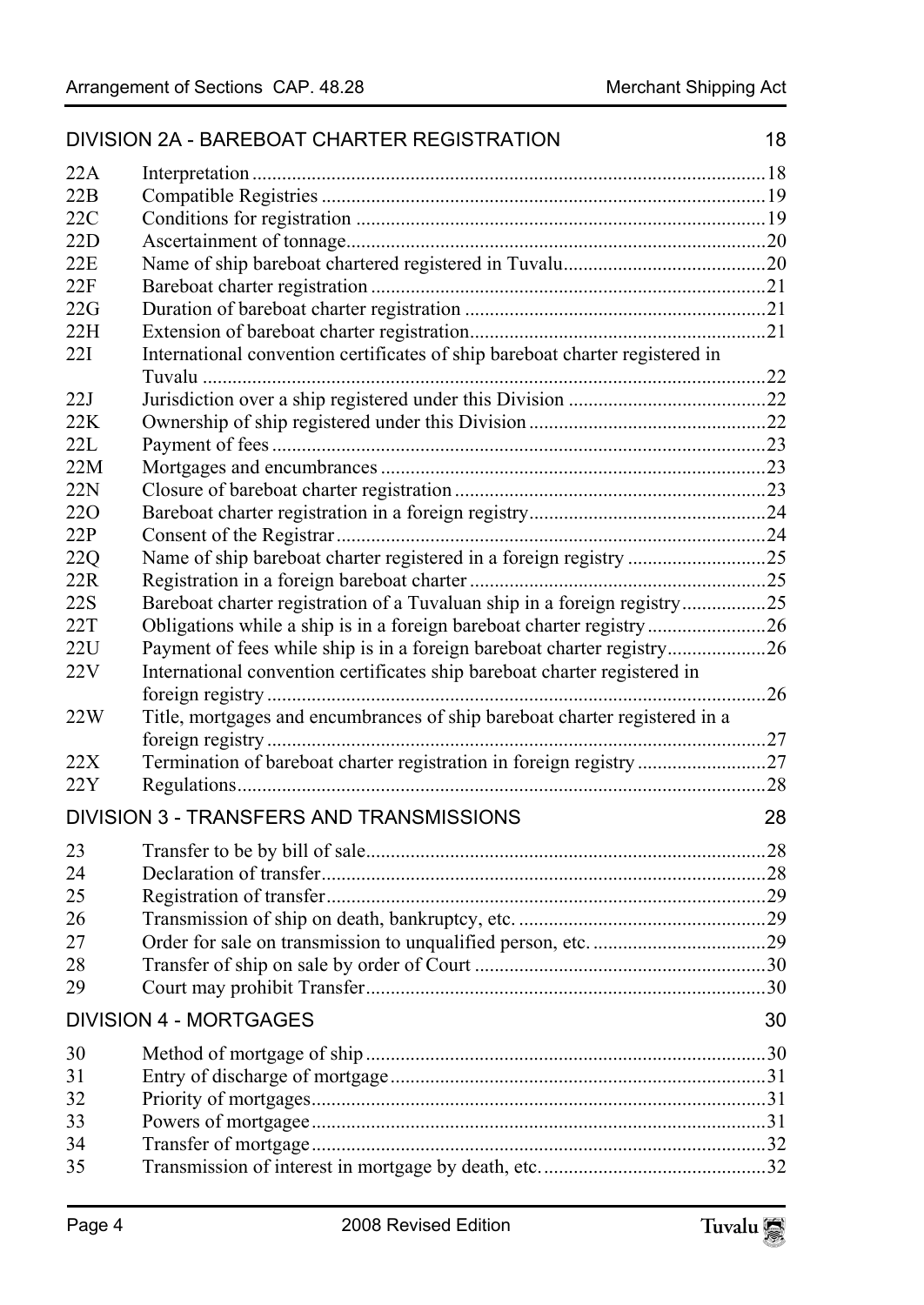|                                  | DIVISION 5 - NATIONAL CHARACTER AND FLAG                | 32 |
|----------------------------------|---------------------------------------------------------|----|
| 36<br>37<br>38<br>39<br>40       |                                                         |    |
|                                  | <b>DIVISION 6 - MISCELLANEOUS</b>                       | 33 |
| 41<br>42<br>43<br>44<br>45<br>46 |                                                         |    |
|                                  | <b>PART III - INTERNATIONAL MARITIME CONVENTIONS</b>    | 35 |
| 47<br>48<br>49                   |                                                         |    |
|                                  | <b>PART IV - SAFETY</b>                                 | 36 |
|                                  | <b>DIVISION 1 - UNSAFE SHIPS</b>                        | 36 |
| 50<br>51<br>52<br>53             |                                                         |    |
|                                  | DIVISION 2 - GENERAL SAFETY AND PRECAUTIONS             | 38 |
| 54<br>55<br>56<br>57<br>58       |                                                         |    |
|                                  | DIVISION 3 - CARRIAGE OF DANGEROUS GOODS                | 40 |
| 59<br>60<br>61<br>62             |                                                         |    |
|                                  | DIVISION 4 - CARRIAGE OF BULK CARGOES AND GRAIN CARGOES | 42 |
| 63<br>64                         |                                                         |    |
|                                  | <b>DIVISION 5 - SHIPPING CASUALTIES</b>                 | 43 |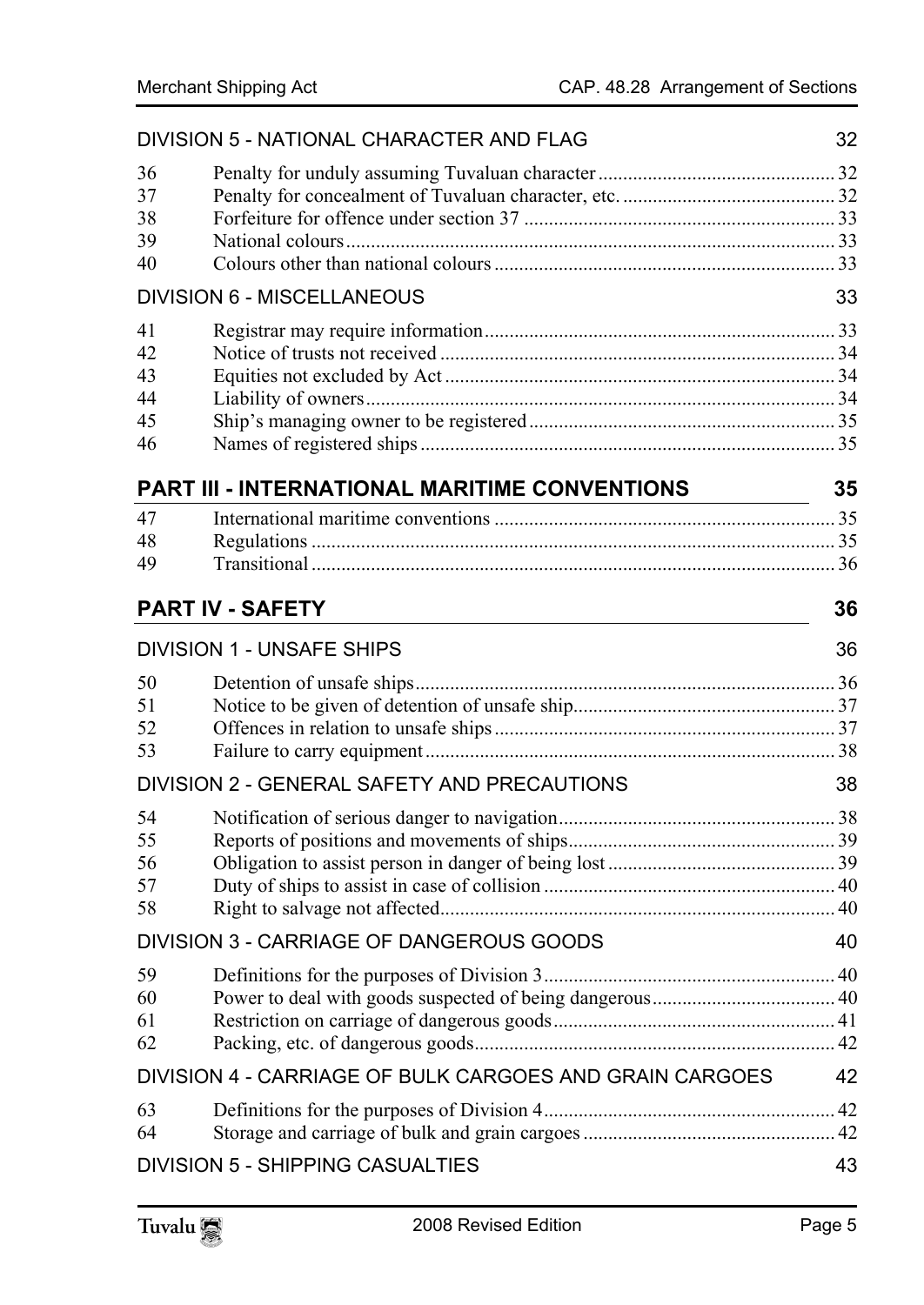| 65 |                                                                   |    |
|----|-------------------------------------------------------------------|----|
| 66 |                                                                   |    |
| 67 |                                                                   |    |
| 68 |                                                                   |    |
| 69 |                                                                   |    |
| 70 |                                                                   |    |
| 71 |                                                                   |    |
| 72 |                                                                   |    |
|    | <b>PART V - MASTERS AND SEAMEN</b>                                | 46 |
|    | <b>DIVISION 1 - INTRODUCTORY</b>                                  | 46 |
| 73 |                                                                   |    |
| 74 |                                                                   |    |
|    | DIVISION 2 - MANNING AND CERTIFICATION                            | 47 |
| 75 |                                                                   |    |
| 76 |                                                                   |    |
| 77 | Unqualified person going to sea as qualified officer or seaman 47 |    |
| 78 |                                                                   |    |
| 79 |                                                                   |    |
| 80 |                                                                   |    |
| 81 |                                                                   |    |
|    | <b>DIVISION 3 - CREW AGREEMENTS</b>                               | 50 |
| 82 |                                                                   |    |
| 83 |                                                                   |    |
| 84 |                                                                   |    |
|    | <b>DIVISION 4 - WAGES</b>                                         | 51 |
| 85 |                                                                   |    |
| 86 |                                                                   |    |
| 87 |                                                                   |    |
| 88 |                                                                   |    |
| 89 |                                                                   |    |
|    | <b>DIVISION 5 - CREW ACCOMMODATION</b>                            | 52 |
| 90 |                                                                   |    |
| 91 |                                                                   |    |
|    |                                                                   |    |
|    | <b>DIVISION 6 - WELFARE</b>                                       | 53 |
| 92 |                                                                   |    |
| 93 |                                                                   |    |
| 94 |                                                                   |    |
| 95 |                                                                   |    |
|    | <b>DIVISION 7 - DISCIPLINE</b>                                    | 55 |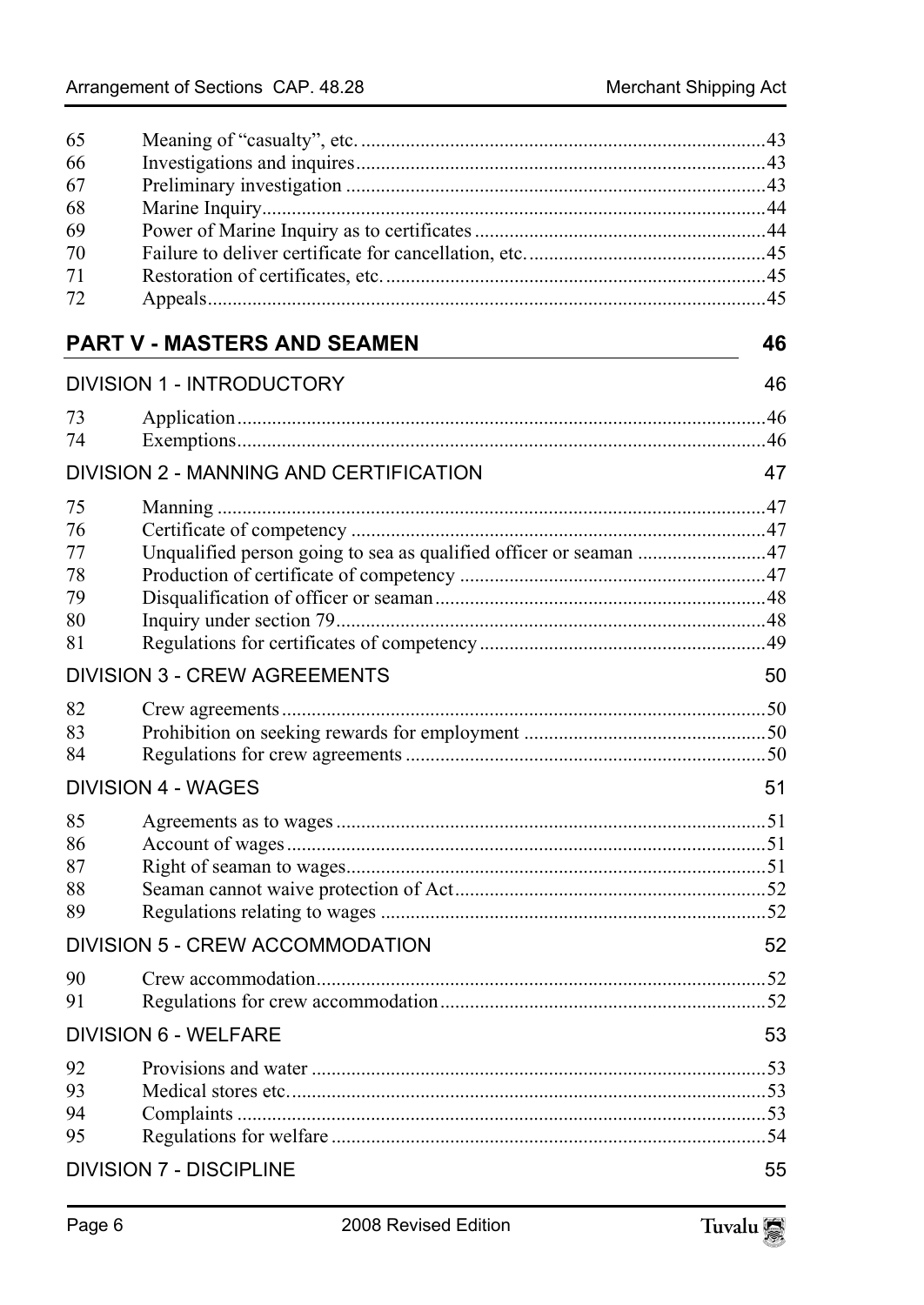| 96<br>97 |                                              |    |
|----------|----------------------------------------------|----|
| 98       |                                              |    |
| 99       |                                              |    |
| 100      |                                              |    |
| 101      |                                              |    |
| 102      |                                              |    |
| 103      |                                              |    |
| 104      |                                              |    |
|          | <b>DIVISION 8 - GENERAL</b>                  | 58 |
| 105      |                                              |    |
| 106      |                                              |    |
| 107      |                                              |    |
| 108      |                                              |    |
| 109      |                                              |    |
| 110      |                                              |    |
| 111      |                                              |    |
| 112      |                                              |    |
| 113      |                                              |    |
| 114      |                                              |    |
| 115      |                                              |    |
| 116      |                                              |    |
| 117      |                                              |    |
| 118      |                                              |    |
| 119      |                                              |    |
| 120      |                                              |    |
|          |                                              | 63 |
| 121      |                                              |    |
| 122      |                                              |    |
| 123      |                                              |    |
| 124      |                                              |    |
|          | <b>PART VII - LEGAL PROCEEDINGS</b>          | 64 |
|          | <b>DIVISION 1 - OFFENCES AND LIMITATIONS</b> | 64 |
| 125      |                                              | 64 |
| 126      |                                              |    |
| 127      |                                              |    |
|          |                                              |    |
|          | <b>DIVISION 2 - JURISDICTION</b>             | 65 |
| 128      |                                              |    |
| 129      |                                              |    |
| 130      |                                              |    |

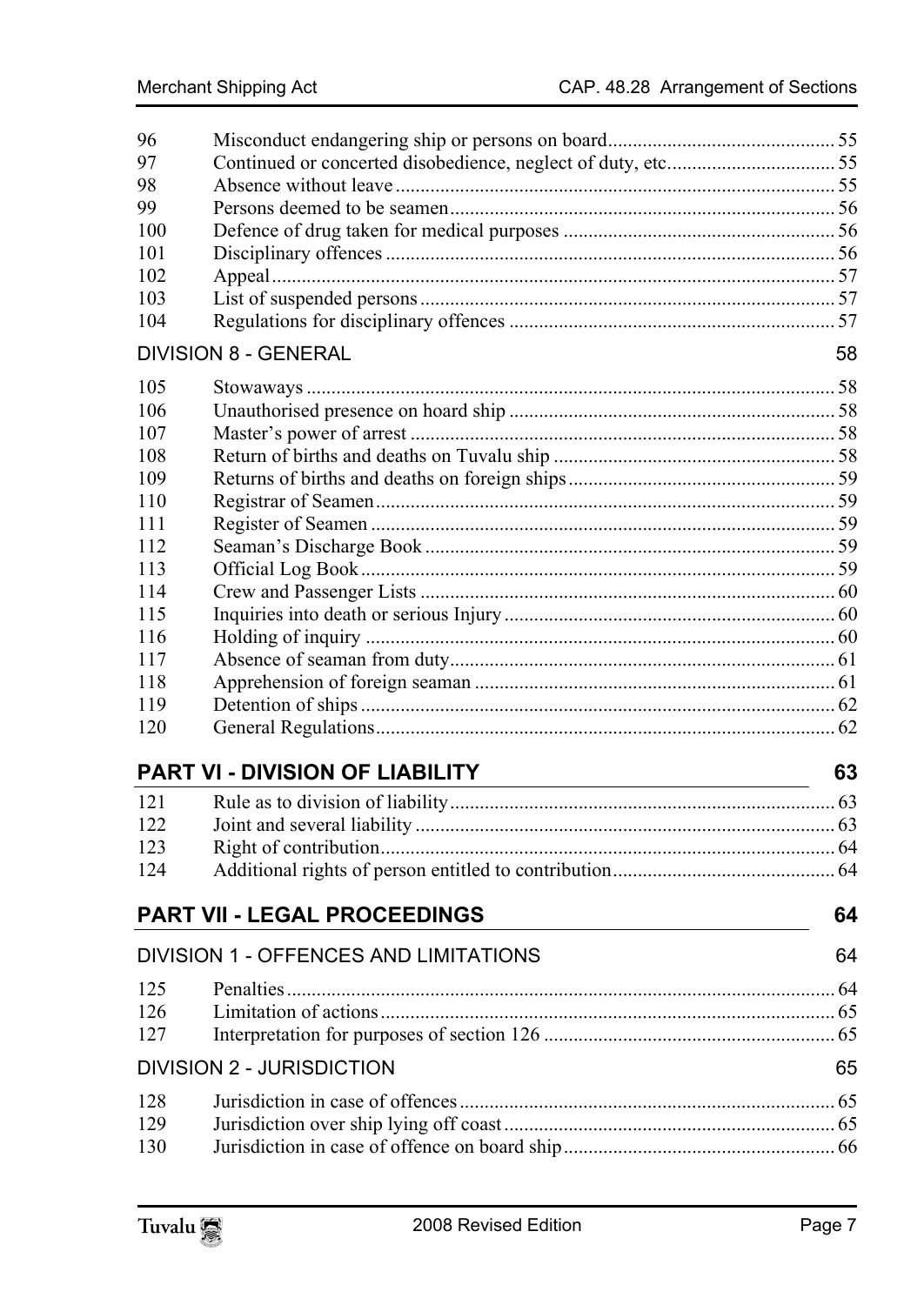# **PART VIII - [GENERAL 66](#page-66-1)** 131 Mod[e of making declaration ................................................................................66](#page-67-0) 132 Pow[er of Registrar to dispense with evidence......................................................66](#page-67-1) 133 Fals[e declaration...................................................................................................66](#page-67-2) 134 Proo[f of documents ..............................................................................................67](#page-68-0)

| 135 |  |
|-----|--|
| 136 |  |
| 137 |  |
| 138 |  |
| 139 |  |
| 140 |  |
| 141 |  |

| <b>SCHEDULE 1</b>     | 73 |
|-----------------------|----|
| <b>INTERPRETATION</b> | 73 |
| <b>SCHEDULE 2</b>     | 79 |
| <b>PENALTIES</b>      | 79 |

# **Supporting Documents**

| <b>ENDNOTES</b> |  |
|-----------------|--|
|                 |  |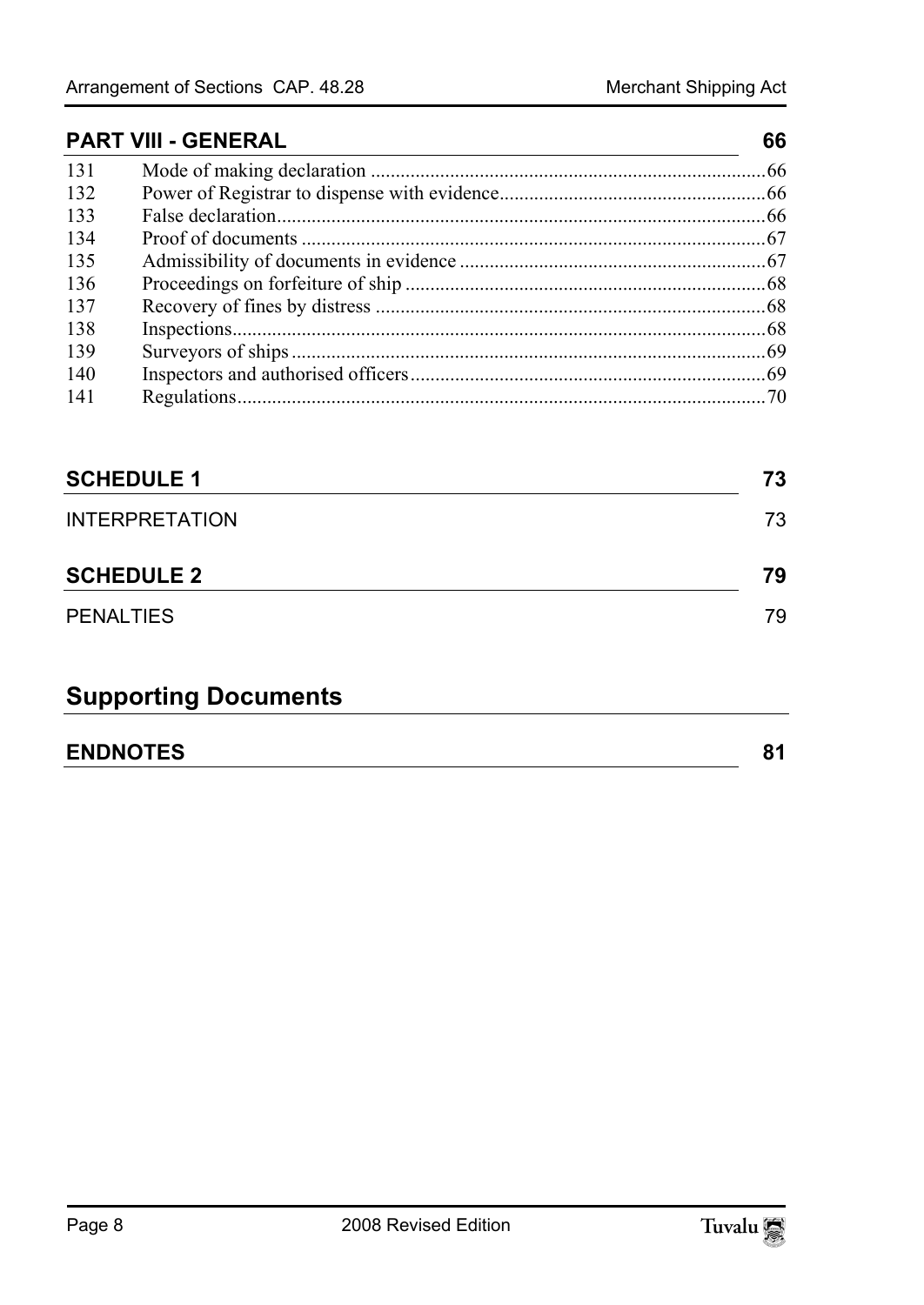

**MERCHANT SHIPPING ACT** 

# **AN ACT TO MAKE PROVISIONS FOR THE REGISTRATION OF SHIPS; THE CONTROL AND REGULATION OF MERCHANT SHIPPING; THE PROPER QUALIFICATION OF PERSONS EMPLOYED IN SERVICE AT SEA; THE REGULATION OF THE TERMS AND CONDITIONS OF PERSONS SO EMPLOYED; AND FOR CONNECTED PURPOSES**<sup>1</sup>

<span id="page-8-0"></span>Commencement [1st June, 1988] **2**

# <span id="page-8-1"></span>**PART I - PRELIMINARY**

#### **1 Short title**

This Act may be cited as the Merchant Shipping Act.

#### **2 Commencement**

- (1) This Act shall come into operation on such date as the Minister may, by notice, appoint and different dates may be appointed for, or for different purposes of, different provisions of this Act.
- (2) A notice under subsection (1) may make such provision as appears to the Minister to be necessary or expedient in connection with the provisions brought into operation, including adaptations of this Act or any other written law in consequence of the partial operation of this Act.

#### **3 Interpretation**

Schedule I applies for and with respect to the interpretation of this Act.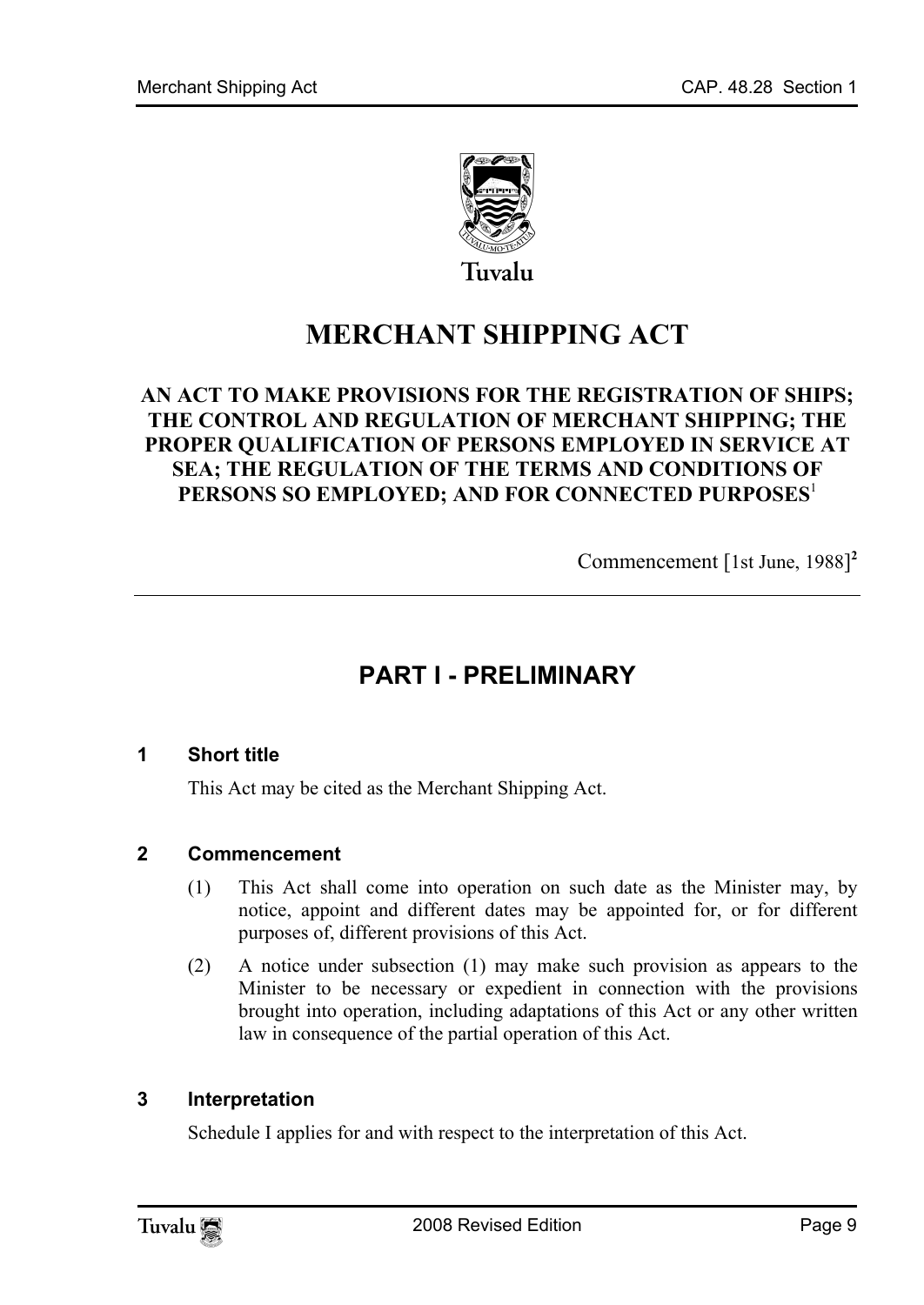# <span id="page-9-2"></span><span id="page-9-1"></span><span id="page-9-0"></span>**PART II - REGISTRATION OF SHIPS**

<span id="page-9-3"></span>DIVISION 1 - THE REGISTRAR AND REGISTER OF SHIPS

# **4 Registrar of Ships**

There shall be an office of Registrar of Ships which shall be a public office.

# **5 Register of Ships**

- (1) The Registrar shall cause to be kept at Funafuti a Register (to be known as the Register of Ships), in such form as the Registrar determines.
- (2) The Registrar shall cause to be entered in the Register particulars of all ships registered under this Act, the other entries which are required by this Act to be entered in the Register and particulars of such other matters as he thinks fit.
- <span id="page-9-5"></span>(3) Any person may inspect the Register at any time during the hours of official attendance by the Registrar on payment of the fee (if any) which is prescribed.

# <span id="page-9-4"></span>DIVISION 2 - REGISTRATION OF SHIPS

#### **6 Provisions relating to registration**

The following provisions apply to and in relation to, the registration of ships under this Act, namely —

- (a) the property in a ship shall be divided into 64 shares;
- (b) subject to the provisions of this Act with respect to joint owners or owners by transmission not more than 64 persons shall be entitled to be registered at the same time as owners of any ship but this provision shall not affect the beneficial title of any number of persons or of a company represented by or claiming under or through any registered owner or joint owner;
- (c) a person shall not be entitled to be registered as owner of a fractional part of a share in a ship, but any number of persons not exceeding 5 may be registered as joint owners of a ship or of any share or shares in the ship;
- (d) joint owners shall be considered as constituting one person only as regards the person entitled to be registered, and shall not be entitled to dispose severally of any interest in a ship, in respect of which they are jointly registered; and
- (e) a corporation shall be registered as owner by its corporate name.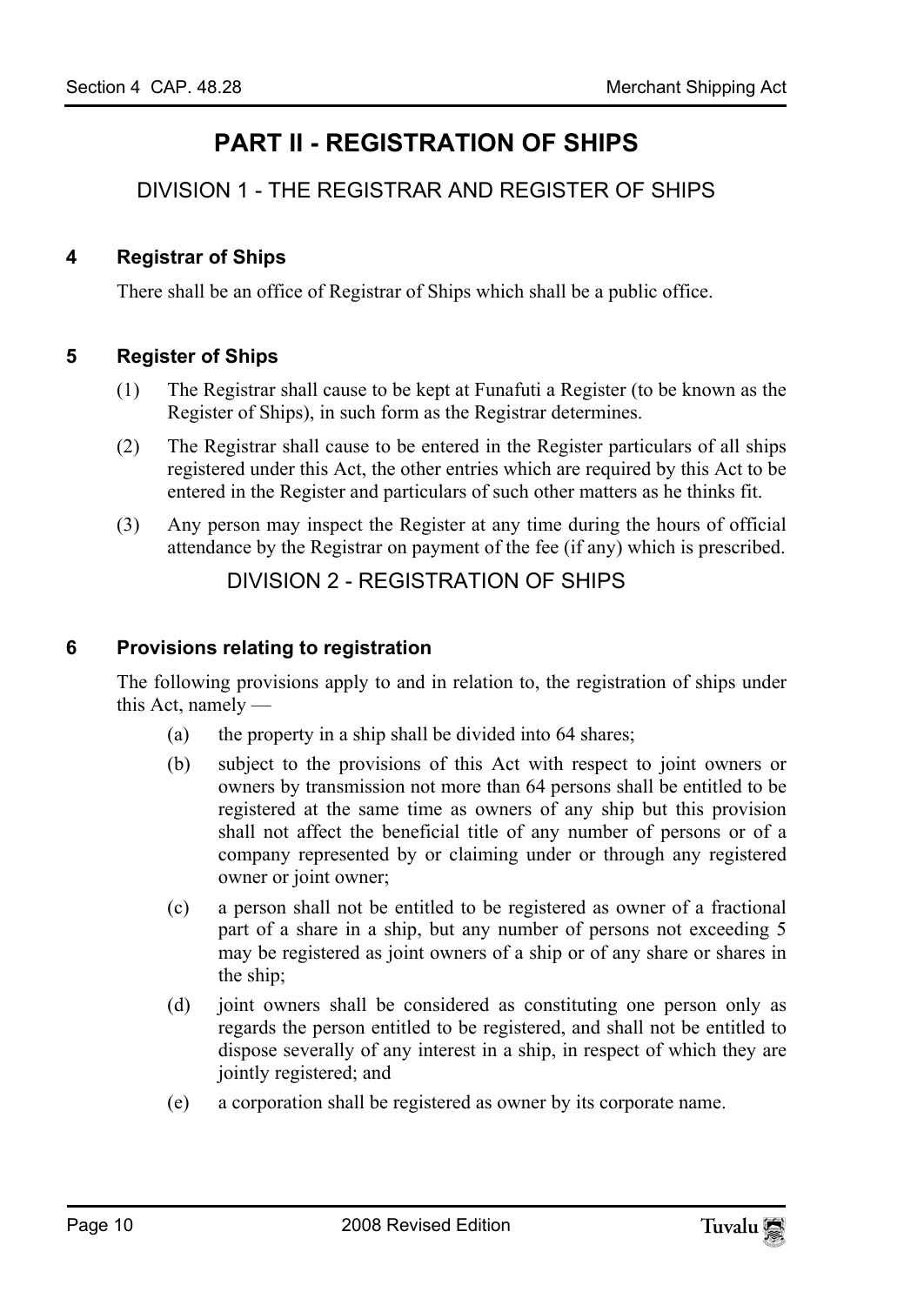# **7 Port of registry**

<span id="page-10-1"></span><span id="page-10-0"></span>The port of registry of every ship registered under this Act is Funafuti.

### **8 Registration of ships**<sup>3</sup>

- (1) Where a ship, other than an exempt ship
	- (a) is owned by
		- (i) a person who is a qualified person; or
		- (ii) persons each of whom is a qualified person; and
	- (b) is not registered in any other country,

the owner or those owners shall apply for registration of the ship under this Act.

(2) Where a ship, other than an exempt ship —

(a)

- (i) is manned by officers and crew, not less than a satisfactory number of which, as determined by the Minister, are citizens of Tuvalu; and
- (ii) is engaged in near coastal trade, near coastal voyages or Pacific region trade; and
- (iii) is not registered in any other country; and
- (iv) in respect of which the Minister's approval for registration has been obtained; or
- (b)
- (i) is not registered in any other country; and
- (ii) is owned by such other person or any legal entity having the legal capacity to own a vessel as the Minister may by regulations prescribe, notwithstanding that the owner, if a person, is not a citizen of Tuvalu, or if any other l[eg](#page-80-1)al entity, is not established under the laws of Tuvalu; and in both instances, may not ordinarily reside or have a place of business in Tuvalu,

the owner or owners of the ship may apply for registration of the ship under this Act.**<sup>4</sup>**

- (3) Application may be made by or on behalf of the Government for registration of a Government ship.
- (4) In this section —

"**exempt ship**" means a ship —

- (a) that is less than 10 metres in length; or
- (b) that is in the opinion of the Registrar of traditional build: or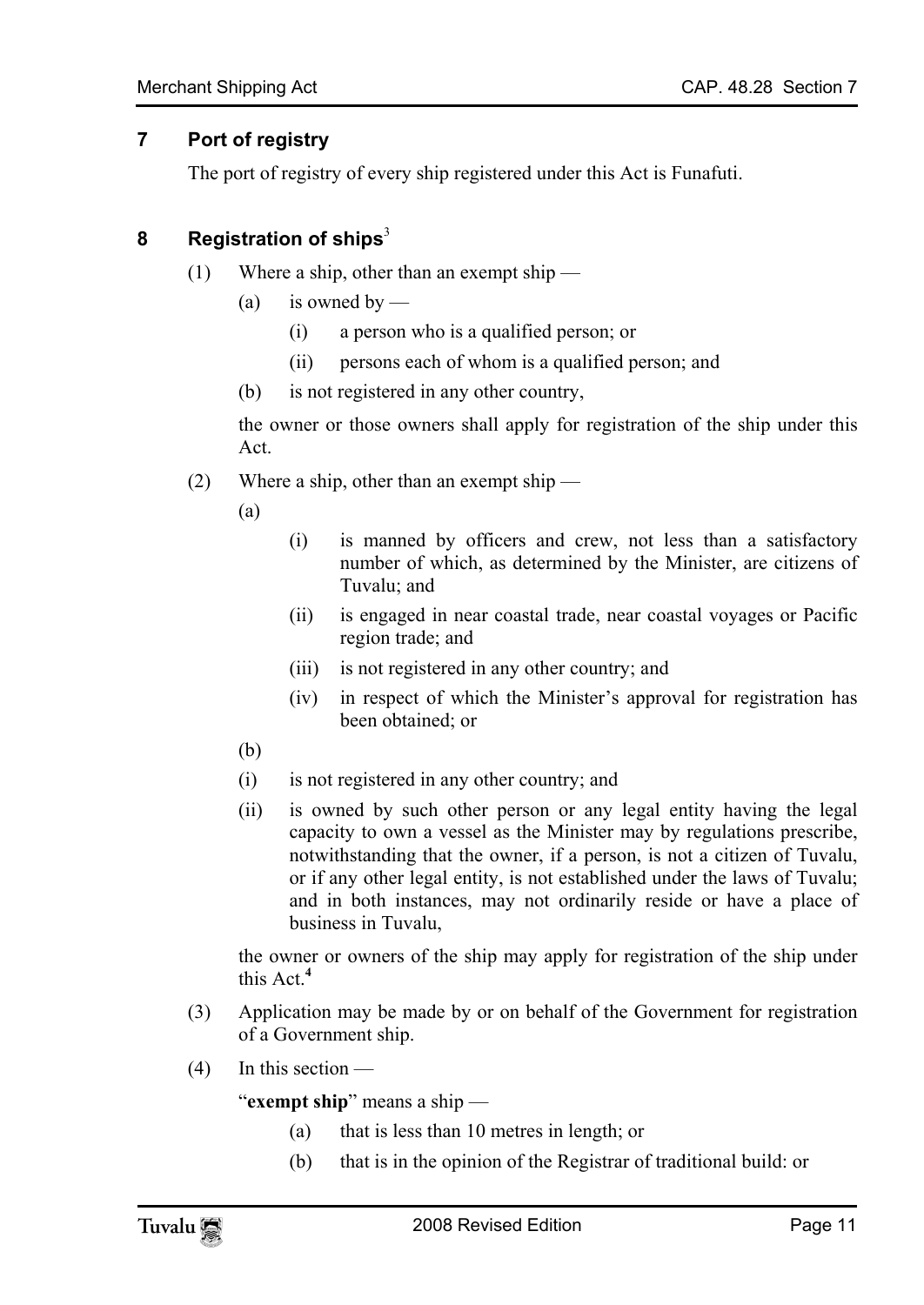- (c) that is prescribed or belongs to a class or description of ships that is prescribed; or
- (d) that is engaged in any class of navigation or trading, or used for any purpose, that is prescribed;

"**qualified person**" means —

- (a) a person who is a citizen of Tuvalu;
- (b) a corporation established by an Act of Tuvalu;
- (c) a corporation
	- (i) established or registered in Tuvalu; and
	- (ii) having a place of business in Tuvalu;
- <span id="page-11-0"></span>(d) a person or corporation which maintains an office in Tuvalu, which is staffed by persons accountable to the Government of Tuvalu on behalf of the owner or owners, at least one of whom is a citizen of Tuvalu.

# **9 Restriction on registration of ship**

- (1) Subject to the provisions of Division 2A of this Part, except where application is made as provided in section 8 the Registrar shall not register a ship under this Act.**<sup>5</sup>**
- <span id="page-11-1"></span>(2) A ship which is not registered under section 8 shall not be recognised —
	- (a) in Tuvalu or for the purposes of this Act as a Tuvaluan ship; or
	- (b) as being entitled to the rights and privileges accorded to Tuvaluan ships.

# **10 Ship not entitled to be registered**

- (1) Where the Minister has reasonable cause to believe, and does believe, that any ship registered under this Act should not continue to be so registered, he may direct the Registrar to require the master and owner of the ship, or either of them, to produce evidence to the satisfaction of the Minister that the ship should continue to be so registered.
- <span id="page-11-2"></span>(2) If within such time as may be determined by the Minister not being less than 60 days, the evidence referred to in subsection (1) is not produced, the ship is liable to forfeiture.

# **11 Survey and measurement of ship**

(1) Subject to subsection (5), a ship shall, before registry, be surveyed by a surveyor and, subject to subsection (4), its tonnage shall be ascertained by the surveyor in the prescribed manner, and the surveyor shall grant the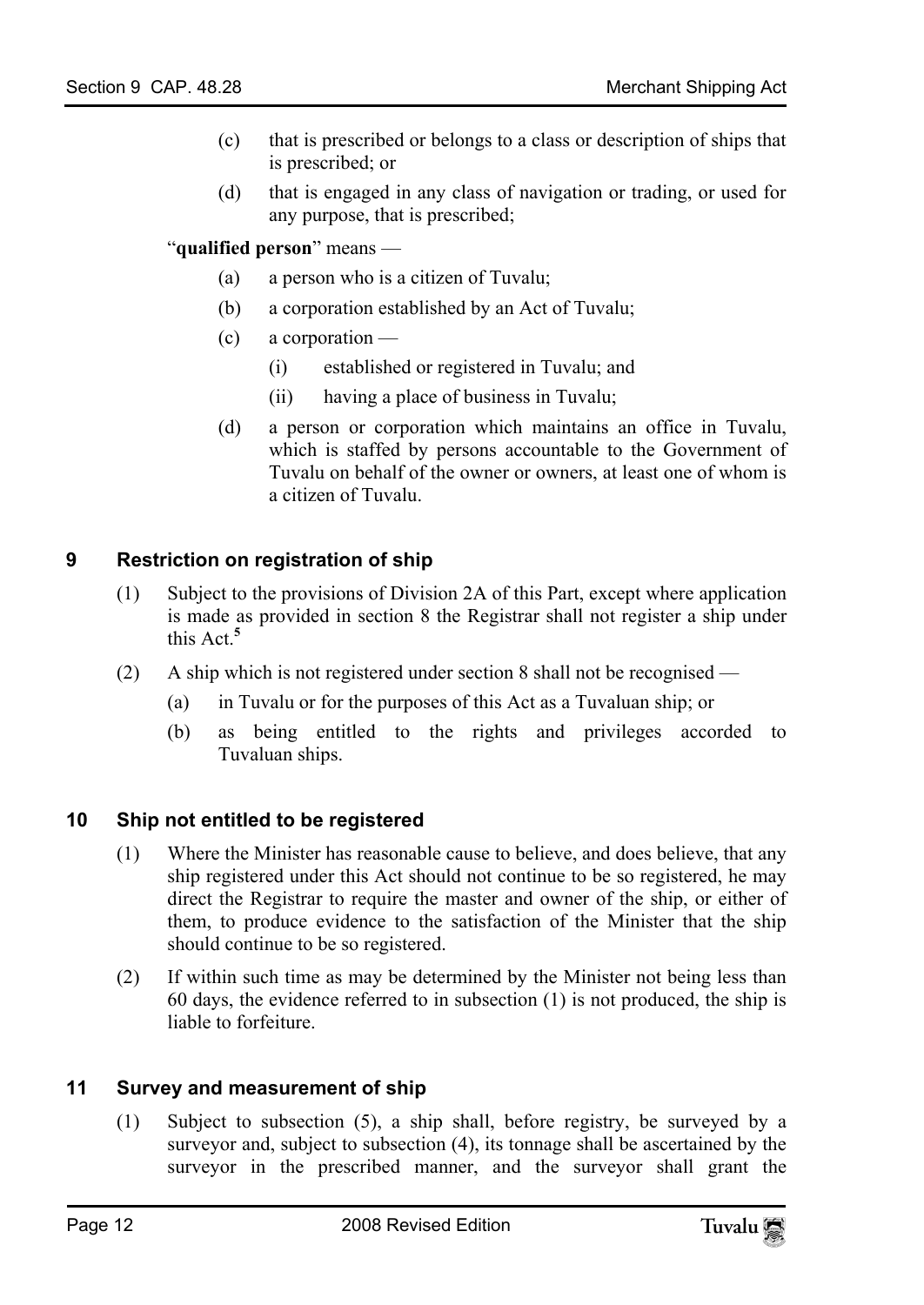appropriate tonnage certificate specifying the ship's tonnage and build and such other particulars as may be prescribed.

- (2) The appropriate tonnage certificate granted under subsection (1) in respect of a ship shall, before the ship is registered, be delivered to the Registrar.
- (3) The fees to be paid by the owner or owners of a ship to a surveyor in respect of a survey under this section are as prescribed.
- (4) Subject to subsection (5), where a ship which is not registered under this Act has been measured and registered under the law of a foreign country, or has already been measured without having been so registered, the surveyor may for the purposes of subsection (1), accept and use any suitable figures of measurement contained in the latest register relating to that ship or in the case of an unregistered ship, in the latest certificate of measurement relating to that ship.
- <span id="page-12-0"></span>(5) Before acting under subsection (4), a surveyor shall satisfy himself that there have been no changes of measurement since the making of the register or certificate which he proposes to use, and where any such changes have been made, he shall re-measure the ship to the extent made necessary by those changes.

# **12 Marking of ship**

- (1) A ship in respect of which an application for registration is made shall not be registered unless the ship has first been marked permanently and conspicuously in the prescribed manner.
- (2) The marks required by this section to be placed on a ship shall be permanently continued and no alteration shall be made to those marks except as provided by this Act.
- (3) An owner or master of a ship registered under this Act who fails to keep permanently continued the marks placed on a ship under this section is guilty of an offence.
- (4) A person who conceals, removes, alters, defaces or erases any mark required by this section to be placed or kept on a ship except as provided by this Act or for the purposes of escaping from an enemy, is guilty of an offence.
- <span id="page-12-1"></span>(5) The Minister may, by notice, exempt the owner or master of any ship or class of ships from complying, either in whole or in part, with the requirements of this section.

# **13 Application for registration**

(1) An application for the registration of a ship under this Act shall be made by the owner or owners of the ship to the Registrar in the prescribed form.

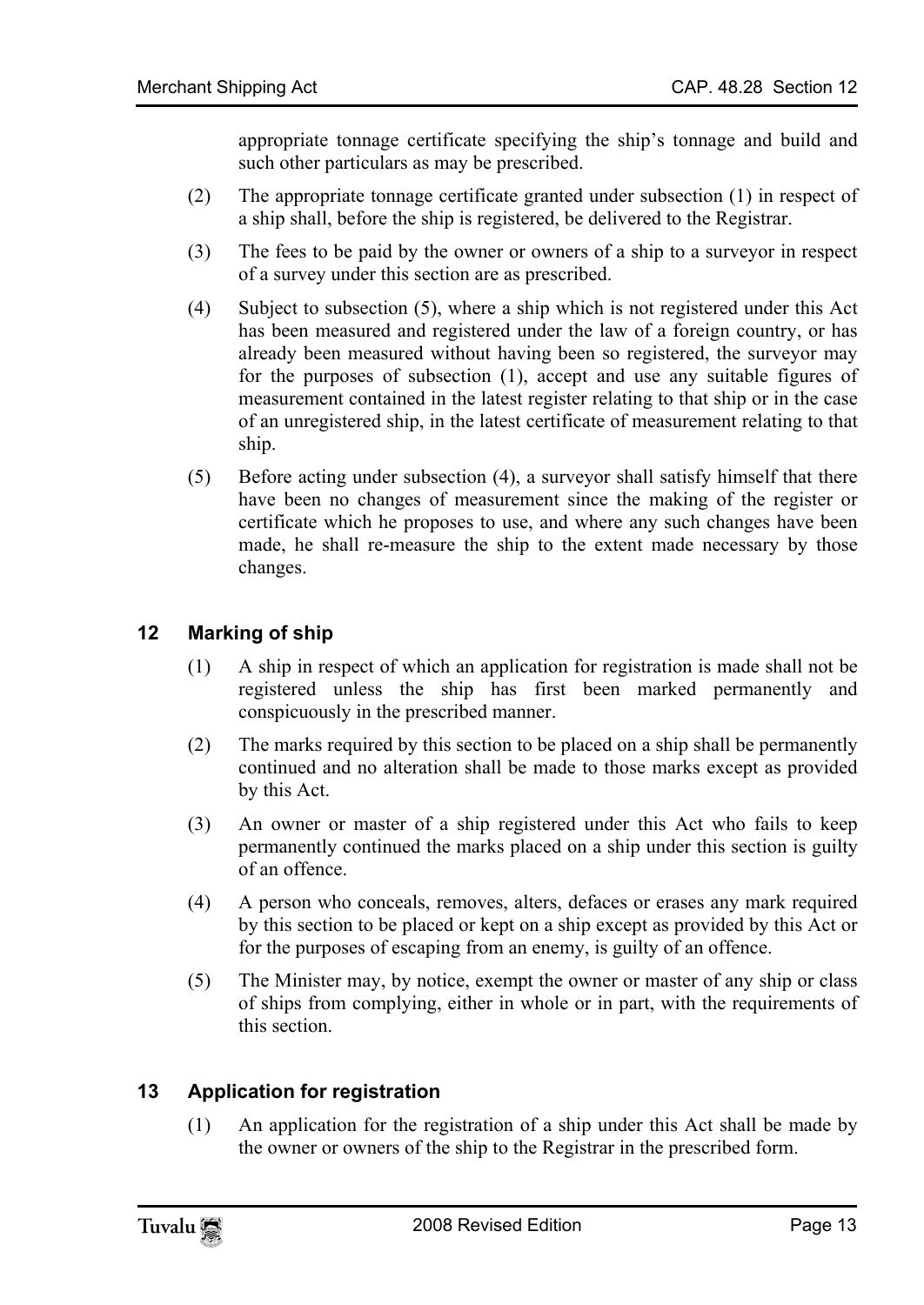- (2) An application under subsection (1) shall be made
	- (a) where the owner is a corporation, by the agent of the corporation; or
	- (b) where the owner is not a corporation, by the person or persons seeking the registration of the ship or by his or their agent.
- (3) The authority of an agent referred to in subsection (2) shall be in writing, and —
	- (a) in the case of an agent appointed by a corporation under the common seal of the corporation; and
	- (b) in the case of an agent otherwise appointed under the hand of the person or persons appointing the agent.
- (4) The Registrar may require proof, to his satisfaction
	- (a) of the ownership; and
	- (b) of the seaworthiness,

<span id="page-13-0"></span>of a ship before proceeding with the registration of the ship under this Act.

(5) An application for the registration of a ship under this Act shall be accompanied by such evidence in respect of the ship as may be prescribed.

#### **14 Declaration of ownership on registry**

- (1) A person shall not be entitled to be registered as owner of a ship until he or in the case of a corporation, a person authorised under the common seal of the corporation to make declarations on behalf of the corporation, has made and signed a declaration of ownership referring to the ship, as described in the appropriate tonnage certificate and containing the prescribed particulars.
- <span id="page-13-1"></span>(2) This section does not apply in relation to the registration of a Government ship.

# **15 Registration of ships procedure**

- (1) Where the requirements of this Act relating to a ship before registry have been complied with, the Registrar shall, on payment of the prescribed fee, register the ship by allotting to the ship a registry number and by entering in the Register the name of the ship, the registry number allotted to the ship and such other particulars in respect of the ship as are prescribed.
- (2) The Registrar shall not register a ship by a name by which a ship is already registered under this Act or except in accordance with the direction of the Minister, by a name that is, in the opinion of the Registrar, undesirable.
- (3) Where a ship has been registered under subsection (1), the registrar shall retain those of the documents submitted in connection with the application for registration as are prescribed.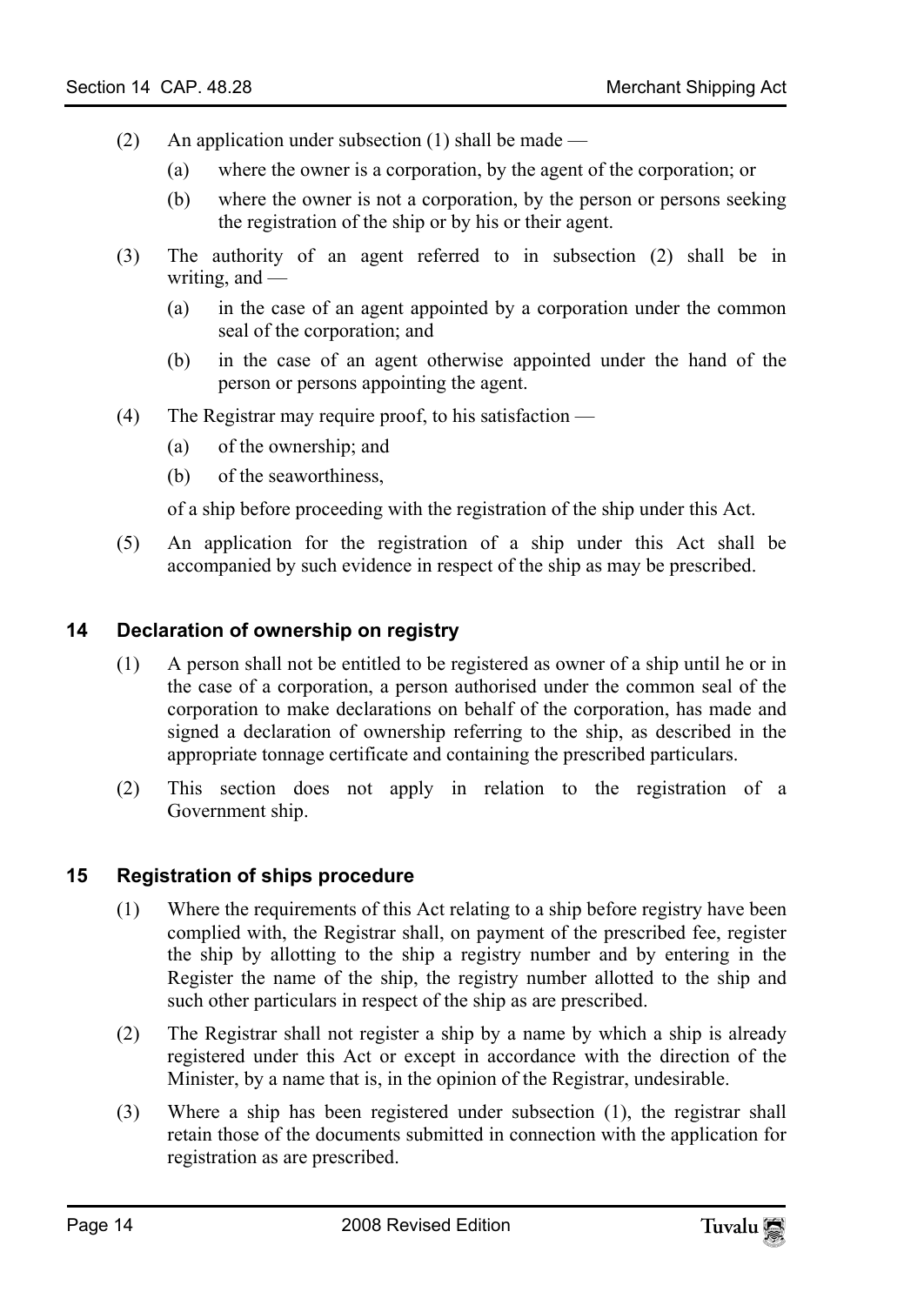#### **16 Certificate of registry**

- <span id="page-14-0"></span>(1) As soon as practicable after the registration of a ship the Registrar shall grant to the owner or owners a certificate of registry in the prescribed form.
- (2) The certificate of registry of a ship
	- (a) shall be kept in a safe place on the ship;
	- (b) shall be used only for the lawful navigation of the ship; and
	- (c) shall not be subject to detention by reason of any title, lien, charge or interest had or claimed by any owner, mortgagee or other person to, on or in the ship.
- (3) A master or owner of a ship who used for the navigation of a ship, a certificate of registry not legally granted in respect of the ship is guilty of an offence.
- $(4)$  A person
	- (a) who has in his possession or under his control the certificate of registry of a ship; and
	- (b) who refuses, or fails without reasonable cause, to deliver the certificate on demand to —
		- (i) the person entitled to its custody for the purposes of the lawful navigation of the ship;
		- (ii) any other person entitled by law to require its delivery,

<span id="page-14-2"></span><span id="page-14-1"></span>is guilty of an offence.

#### **17 Power to grant new certificate**

The Registrar may, upon the delivery to him of a certificate of registry of a ship, grant a new certificate in its place.

#### **18 Provisional registration**

- (1) Where, at a place outside Tuvalu, a ship becomes wholly owned by a qualified person, or by persons each of whom is a qualified person, or becomes a Government ship, the diplomatic representative of Tuvalu in or for that place, or a person authorised by the Minister for that purpose, may grant to the master of the ship, on his application, a provisional certificate of registry stating —
	- (a) the name of the ship;
	- (b) the time and place of the ship's purchase and the names of her purchasers;
	- (c) the name of the ship's master;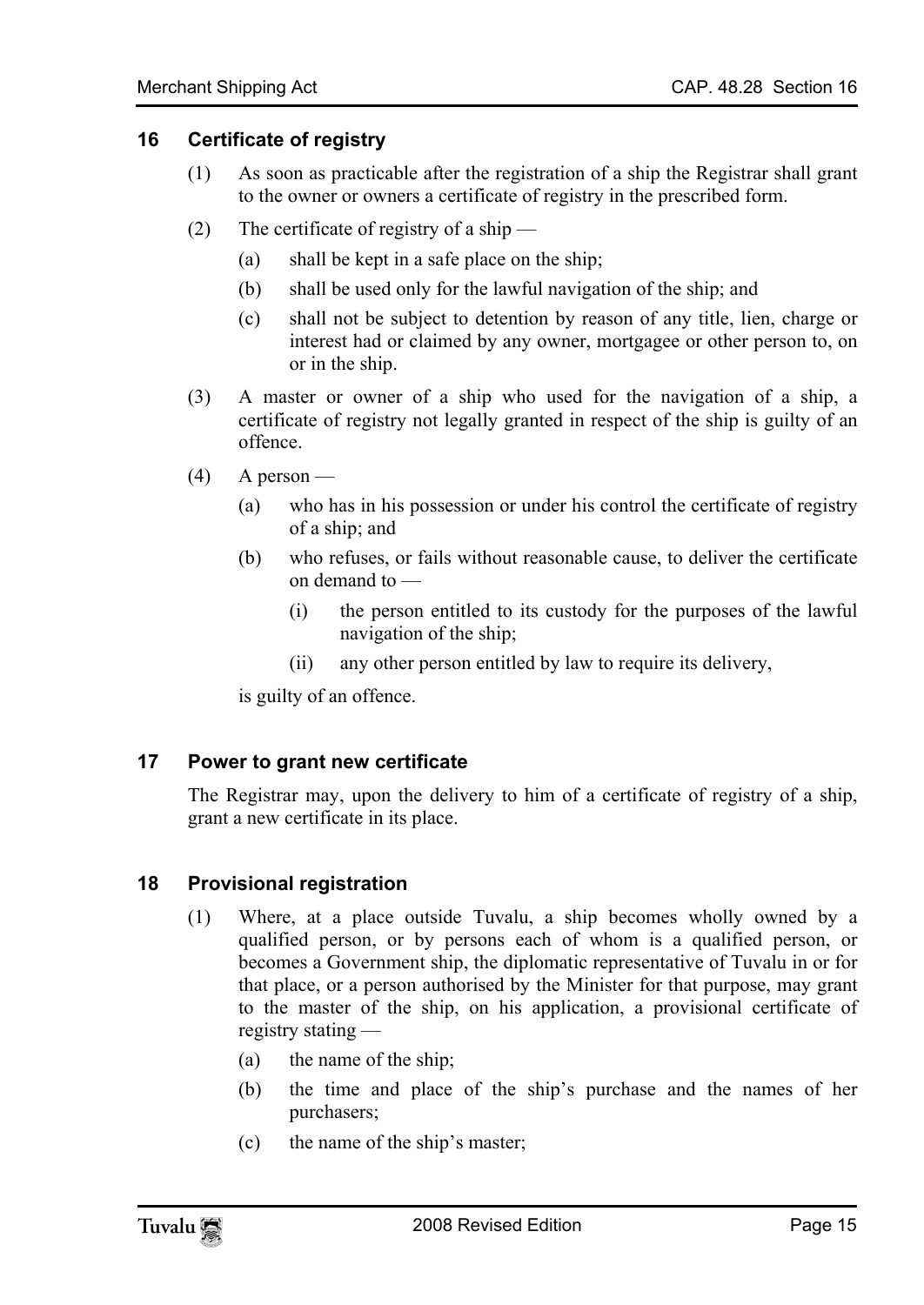- (d) the best particulars respecting the ship's tonnage, build and description which the representative or person is able to obtain.
- (2) A diplomatic representative of Tuvalu or other person granting a provisional certificate of registry shall forward a copy of any provisional certificate of registry granted by him under subsection (1) to the Registrar at the first convenient opportunity.
- (3) A provisional certificate of registry granted under subsection (1) is deemed to be a certificate of registry granted under section 16 —
	- (a) until the expiry of 60 days after the date on which it was granted; or
	- (b) until the expiry of 10 days after the arrival of the ship in Funafuti,

whichever is the earlier.

- (4) If the period referred to in subsection (3) (b) has not begun to run the Minister may, by instrument in writing, grant to the master of a ship, on his application, an extension of the period referred to in subsection  $(3)$   $(a)$ , and in that event and in the particular case, the reference in paragraph (a) to 60 days shall be read as a reference to the extended period.
- <span id="page-15-0"></span>(5) A master of a ship who fails to deliver to the Registrar a provisional certificate of registry granted under subsection (1) in respect of the ship within 10 days after the first arrival of the ship in Funafuti, is guilty of an offence.

# **19 Loss of certificate of registry**

- (1) Where a certificate of registry of a ship is lost, mislaid or destroyed the Registrar shall grant a new certificate in its place.
- (2) A diplomatic representative of Tuvalu or a person authorised by the Minister for that purpose on receiving, from the master of a ship or some other person having knowledge of the facts of the case, a declaration giving details of a lost, mislaid or destroyed certificate of registry of the ship together with particulars of the ship and its owner or owners, shall grant a provisional certificate of registry containing a statement of the circumstances under which it was granted.
- (3) A provisional certificate of registry granted under subsection (2) shall be valid —
	- (a) until the expiry of 60 days after the date on which it was granted; or
	- (b) until a new certificate is granted in place of the certificate of registry,

<span id="page-15-1"></span>whichever is the earlier.

# **20 Change in ownership**

Where a change occurs in the ownership of a ship registered under this Act —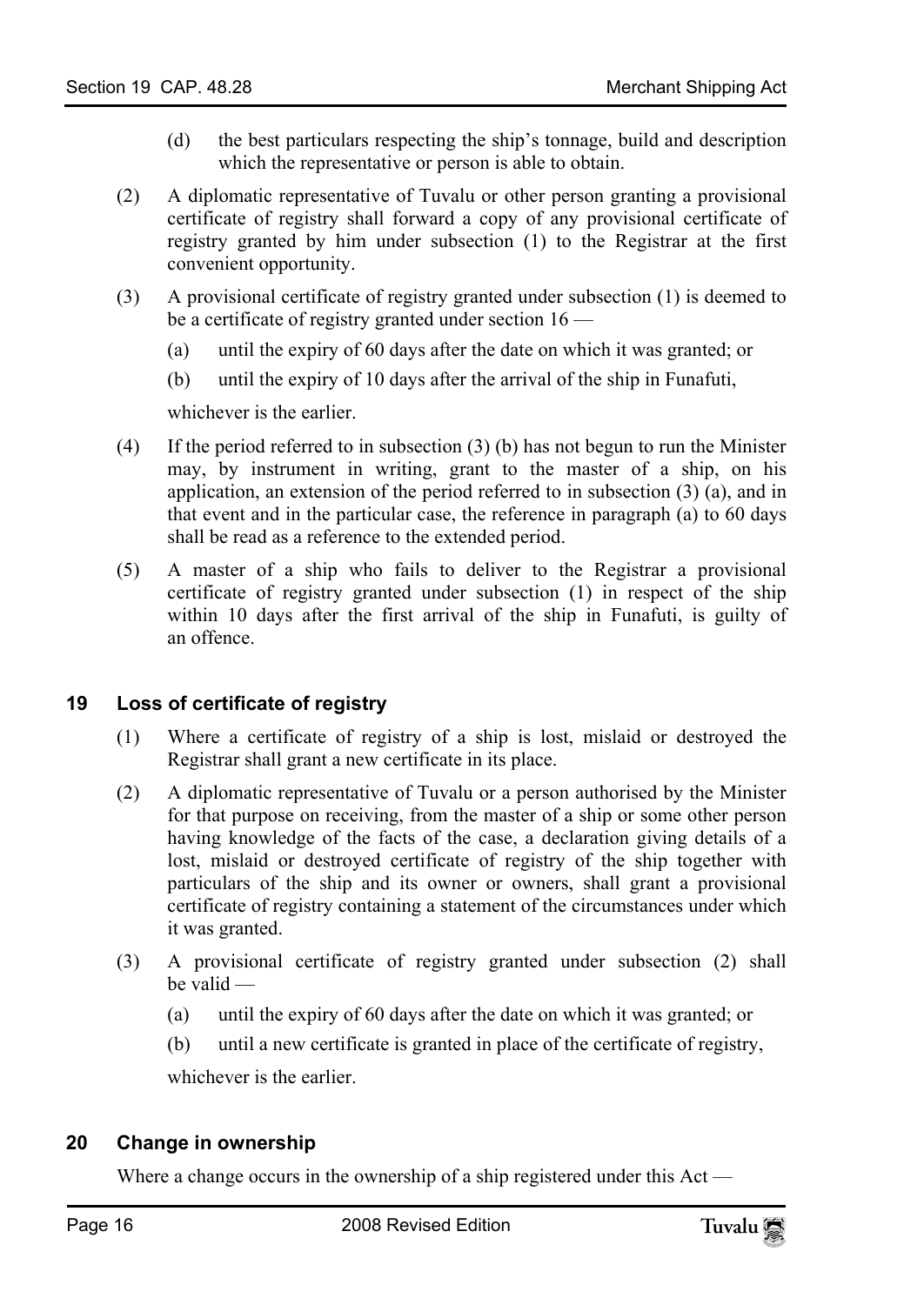- <span id="page-16-0"></span>(a) notification of the change shall be given to the Registrar; and
- (b) subject to section 21, the certificate of registry shall be endorsed in the prescribed manner.

#### **21 Delivery of certificate where ship is lost, etc.**

- $(1)$  Where
	- (a) a ship registered under this Act is either actually or constructively lost, taken by the enemy, burnt or broken up;
	- (b) there is such a change
		- (i) in the ownership or in the qualification of any owner; or
		- (ii) in the use or in the manning of a ship registered under this Act that the ship would not, if application were then made qualify for registration under section  $8(1)$ ,  $(2)$  or  $(3)$ ,

the owner or if there is more than one owner, each owner, of the ship shall, immediately on obtaining knowledge of the event give notice to the Registrar.

- (2) The Registrar shall, on receipt of a notice specifying that an event referred to in subsection (1) (a) has occurred in relation to a ship, make or cause to be made an entry in the Register of the event, and the registry of the ship in the Register shall be deemed to be closed except in so far as relates to any undischarged mortgage entered in the Register.
- (3) The Registrar shall, on receipt of notice that a circumstance specified in subsection (1) (b) has arisen, make or cause to be made an entry in the Register that notice has been received and subject to this section, the registry of the ship shall be deemed to be closed.
- (4) Where, at the time when the Registrar receives notice that a circumstance referred to in subsection (1) (b) is applicable in relation to the owner or owners of a ship, or in relation to a ship, registered under this Act, the ship is subject to an undischarged mortgage entered in the Register, the Registrar shall give to the mortgagee a notice in writing specifying the circumstances so applicable.
- (5) If, within 60 days after notice is given to the mortgagee under subsection (4), an application is not made to the Court for an order under subsection (6), the registry of the ship in the Register shall, subject to subsection (8), be deemed to be closed on the expiration of that period.
- (6) If, before the expiration of the period of 60 days referred to in subsection (5), or within such further time as the Court, on an application made either before or after the expiration of that period, allows an application is made to the Court for an order under this subsection the Court may order the sale of the ship and direct that the proceeds of the sale, after deducting the expenses of the sale be paid first to the mortgagee or, if there are two or more mortgages,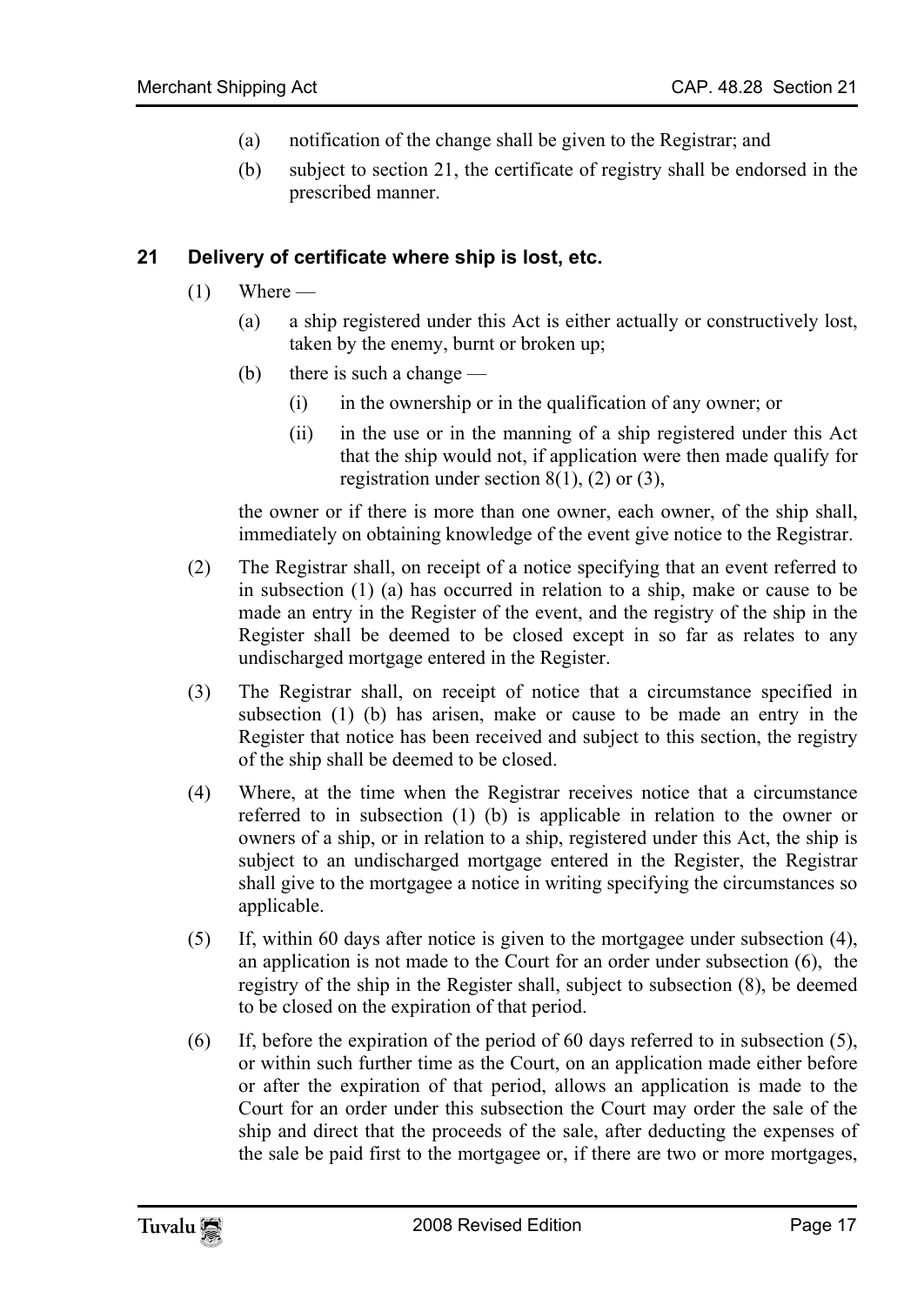to the mortgagees in order of priority and, after satisfaction of the mortgage or mortgages, to the owners of the ship.

- (7) Where the Court grants an application for an extension of time within which an application for an order under subsection (6) may be made, it may grant the extension on such terms and conditions as to costs and otherwise as it thinks just.
- (8) On an application for an order under subsection (6), the Court may give such directions with respect to the closure of the registry of the ship as it thinks fit, and the Registrar shall give effect to any directions given by the Court.
- <span id="page-17-0"></span>(9) A person who refuses or fails without reasonable cause to comply with subsection (1) is guilty of an offence.

# **22 Registry of alterations**

- (1) Where a ship registered under this Act is so altered as not to correspond with the particulars relating to the appropriate tonnage certificate or to the description of the ship contained in the Register, the owner of the ship shall, within 21 days, make, or cause to be made, to the Registrar an application in writing to register the alteration.
- (2) An owner of a ship who refuses or fails to comply with the provisions of subsection (1) is guilty of an offence.
- (3) An application made under subsection (1) shall be accompanied by the appropriate tonnage certificate.
- (4) The Registrar, upon receipt of an application under subsection (1) and upon receipt of the prescribed fee (if any), shall cause the alteration to be registered.
- (5) In causing the alteration of a ship to be registered, the Registrar shall cancel the certificate of registry and shall grant a new certificate of registry and shall make the prescribed entries in the Register.

# DIVISION 2A - BAREBOAT CHARTER REGISTRATION**<sup>6</sup>**

#### **22A Interpretation**

For the purposes of this Division unless the context otherwise requires:

**"bareboat charter"** means the contract for the lease or sub-lease of a ship, hereinafter referred to as charter, for a stipulated period of time, by virtue of which the charterer shall acquire full control and complete possession of the ship, including the right to appoint her master and crew for the duration of the charter but excluding the right to appoint her master and crew for the duration of the charter but excluding the right to sell or mortgage the ship;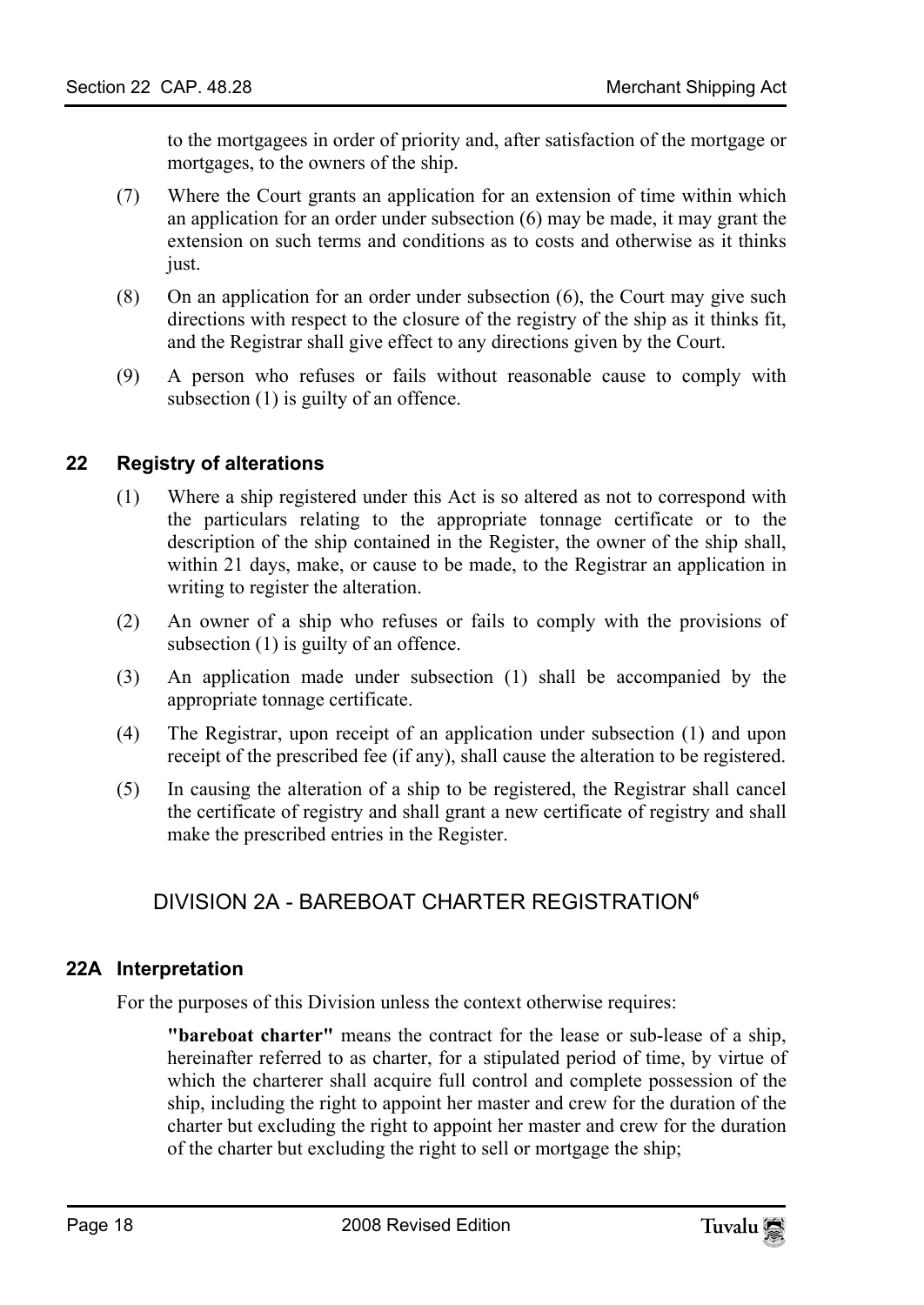**"bareboat charter registration"** means the registration of a ship in a bareboat charter registry of a ship in a bareboat charter registry under the name of the charter;

**"bareboat charter registry"** means the registry of the state whose flag the ship is entitled to fly during the period in which the charterer is registered as the bareboat charterer;

**"compatible registry"** means a ship of a foreign State declared by the Minister to be a compatible registry in terms of section 22B of this Act;

**"day"** means calendar day;

<span id="page-18-0"></span>**"underlying registry"** means the registry of the State in which the Owners of a ship are registered as Owners and to which jurisdiction and control will revert upon termination of the bareboat charter registration; and **"underlying register**" and **"underlying registration**" shall be construed accordingly.

#### **22B Compatible Registries**

<span id="page-18-1"></span>Whenever it appears to the Minister that the provisions of the law of a State with regards to bareboat charter registration are compatible with the provisions of this Act, he may declare the ship registry of that State to be a compatible registry for the purposes of this Part of this Act.

# **22C Conditions for registration**

- (1) Notwithstanding anything contained in sections 8 and 9 of this Act, a ship shall be eligible to be registered as a Tuvaluan ship under this Part of this Act provided that —
	- (a) the ship is bareboat chartered to a qualified person in terms of section 8 of this Act;
	- (b) the ship is not a Tuvaluan ship, and is registered in a compatible registry; and
	- (c) is not registered in another bareboat charter registry; and
	- (d) the following certified documents are submitted to the Registrar to his satisfaction:
		- (i) an application for the registration under this Part of this Act made by the charterer or his authorised agent containing such information as may be required by the Registrar;
		- (ii) a declaration of bareboat charter made by the charterer accompanied by a copy of the charter agreement, which charter agreement shall not be available for public inspection;
		- (iii) a transcript or an extract of the underlying registration of the ship which shall include a description of the ship, the owners and,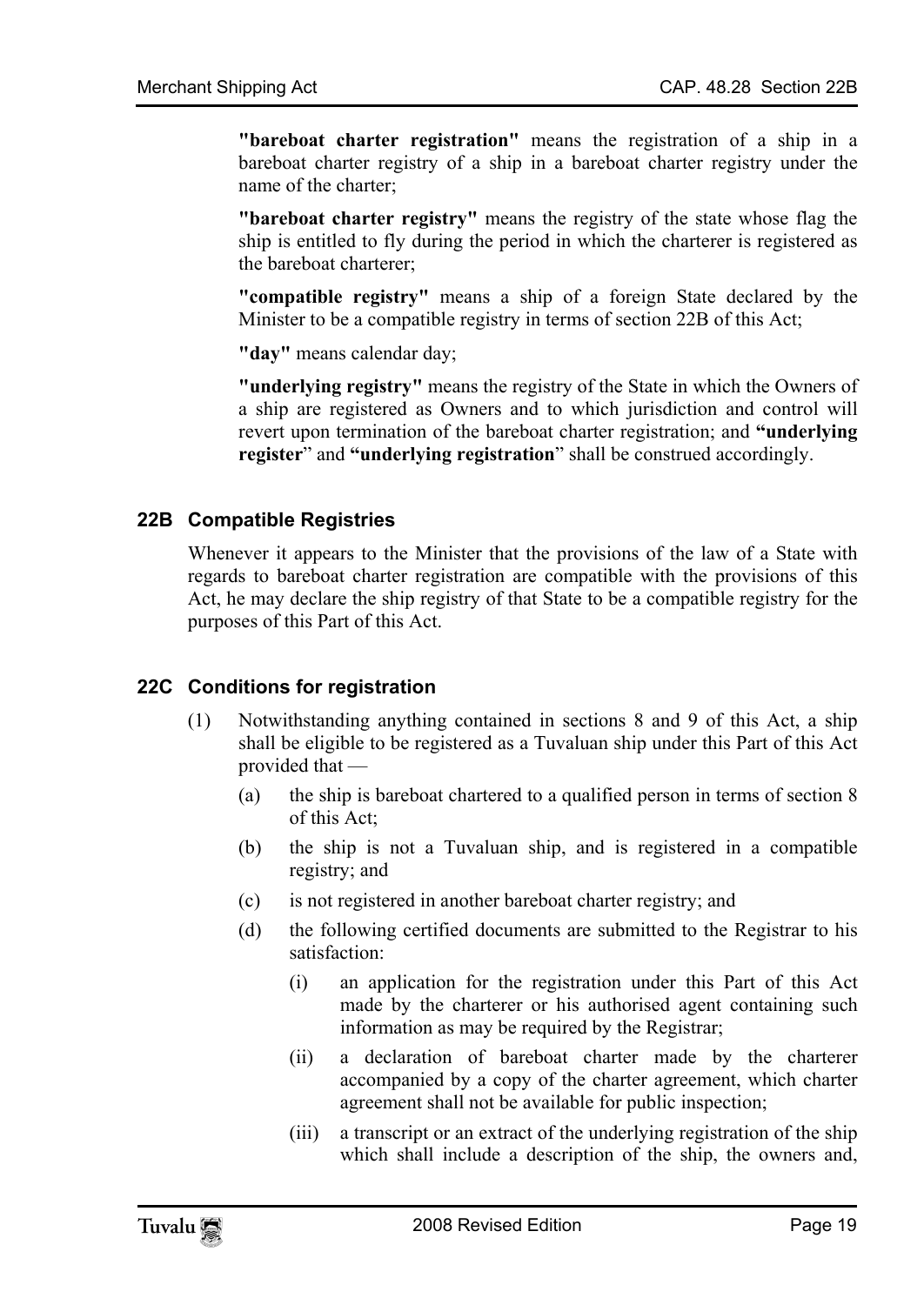where applicable, all registered mortgages and encumbrances of the ship; and

- (iv) the consent in writing for the ship to be bareboat charter registered in Tuvalu of:
	- (a) the appropriate authorities of the underlying registry who may be further required by the Registrar to declare that during the period of bareboat charter registration the ship will not be entitled to fly their flag;
	- (b) the owners of the ship; and
	- (c) all registered mortgagees.
- (2) Any amendments or modifications to the bareboat charter shall within thirty days be produced to the Registrar by the charterer.
- (3) Whenever any amendments or modifications are effected to the underlying registration the charterer shall —
	- (a) within seven days from such amendments being effected communicate to the Registrar any such amendments or modifications; and
	- (b) within thirty days if such amendments or modifications having been entered in the underlying register produce to the Registrar a transcript or an extract of the underlying registration showing such amendments or modifications.
- <span id="page-19-0"></span>(4) For the purposes of this section, all documents issued other than by government authorities shall be, either signed in the presence of the Registrar or of a Commissioner for Oaths or a Tuvaluan Consular Officer, or else certified by a Notary Public.

#### **22D Ascertainment of tonnage**

The Tonnage of a ship to be registered under this part of this Act shall be ascertained in accordance with the Tonnage Regulations made under this Act:

<span id="page-19-1"></span>Provided that at the request of the Charterer the Registrar may accept the tonnage of such ships to be that registered in the underlying registry if he is satisfied that the provisions of the Tonnage Measurement Convention, if applicable to such ship and unless such ship has been exempted from them, have been adhered to.

# **22E Name of ship bareboat chartered registered in Tuvalu**

(1) Subject to the provisions of subsection (2) of this section a ship shall be registered under this Part of this act by the name under which it is registered in the underlying registry, provided that such name is not already the name of a registered Tuvaluan Ship or a name so similar as to be calculated to deceive.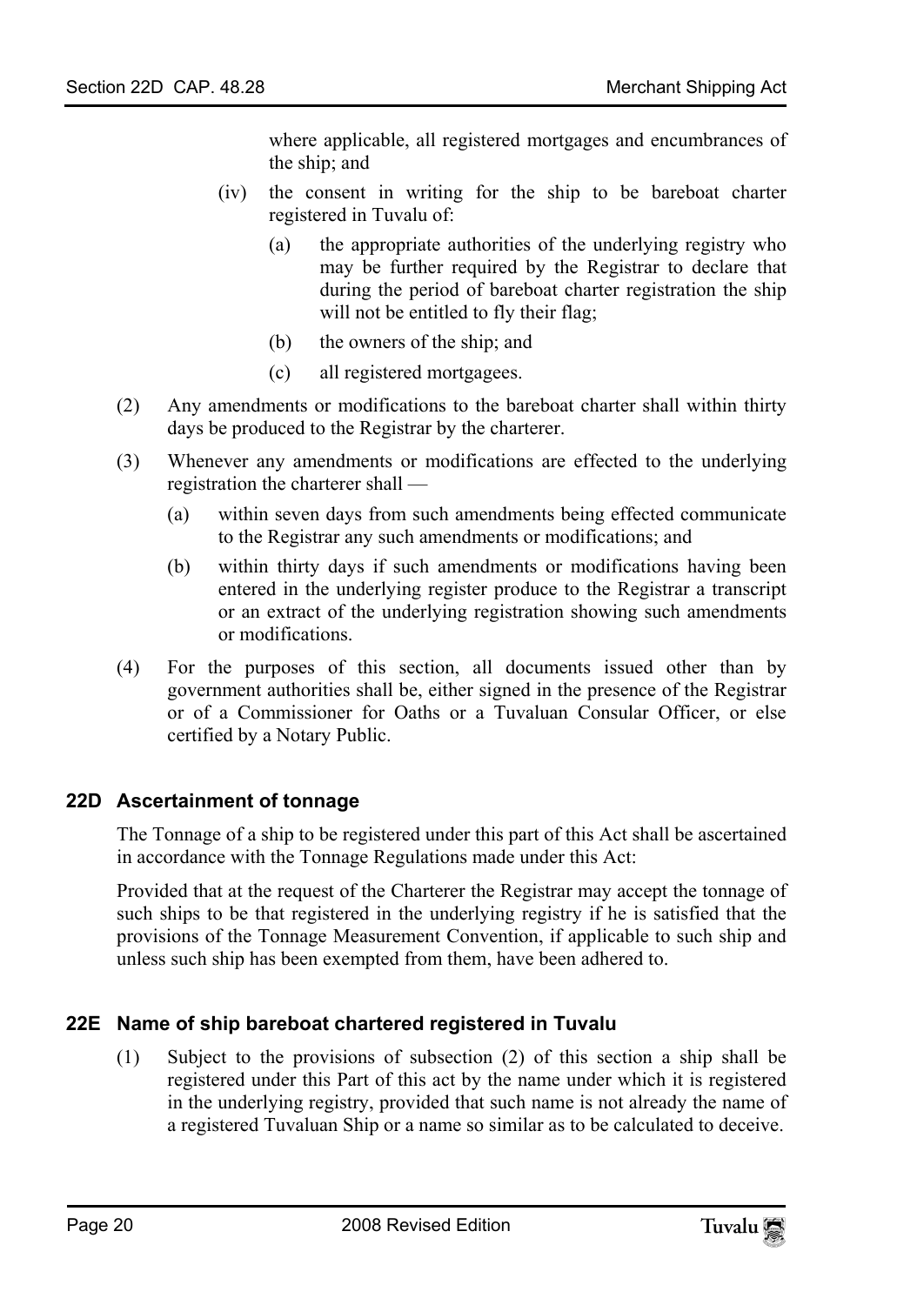<span id="page-20-0"></span>(2) The name of a ship to be registered or of a ship already registered under this Part of this Act, may be changed, prior or subsequent to registration under this Part of this Act as the case may be, provided the appropriate authorities of the underlying registry, the owners, and the registered mortgages, if any, have consented thereto and provided also that such change is made in accordance with the provisions of section 46 of this Act.

# **22F Bareboat charter registration**

- (1) The Registrar, if satisfied that all conditions for registration specified in this Part and in other Parts if this Act where applicable, have been complied with, and on payment of the prescribed fee shall —
	- (a) enter in the Register provided for in section 5 of this Act, all particulars of the ship and its underlying registration, owners and charterers, stating that it is a bareboat charter registration, the expiry date of such registration, and that the register does not, contain an official record of any mortgages affecting the ship;
	- (b) inform the appropriate authorities of the underlying registry of the registration under this Part; and
	- (c) issue a certificate of bareboat charter registration, which shall include the name and particulars of the ship, the name of the home port Funafuti and the expiry date of the registration.
- <span id="page-20-1"></span>(2) Upon the issue of a certificate of bareboat charter registration all documents issued to the ship by the underlying registry, shall be surrendered to the appropriate authorities of that registry and, within thirty days of the issue of the certificate as aforesaid, the charterer shall make and deliver to the Registrar a declaration to that effect.

# **22G Duration of bareboat charter registration**

<span id="page-20-2"></span>Subject to the provisions of section 22H of this Act the duration of such registration shall be for a period not exceeding the duration of the bareboat charter or the expiry date of the underlying registration, whichever is the shorter period, but in no case for a period exceeding two years.

# **22H Extension of bareboat charter registration**

(1) At the request of the charterer or his authorized Agent the Registrar may extend registration and further extend the registration for the remaining period of the charter or until the expiry date of the underlying registry, whichever is the shorter period, but in no case for periods exceeding two years at a time, provided that he has not received any objections to this extension from the appropriate authorities of the underlying registry, the owners and the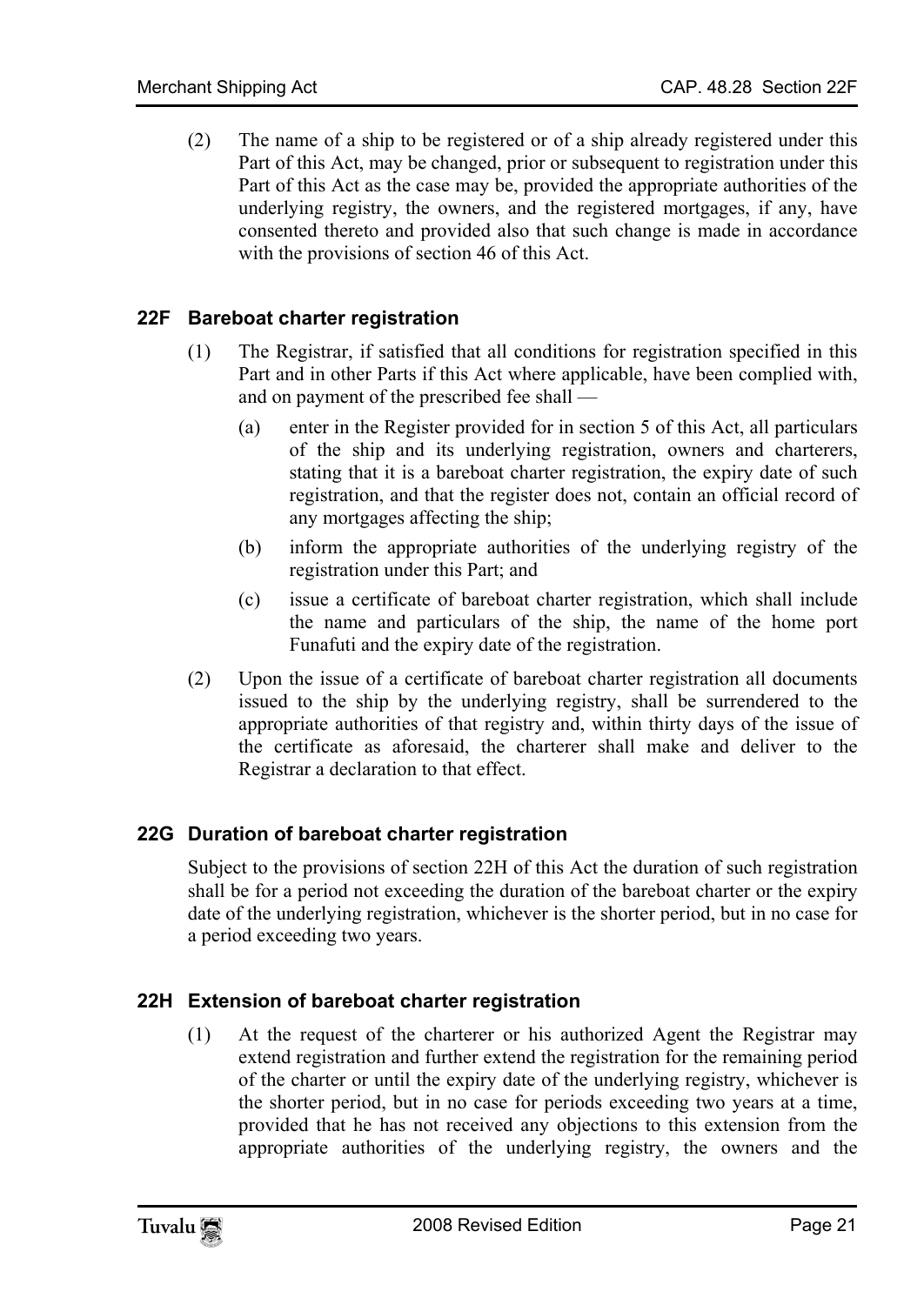registered mortgages, if any, within seven days from the Registrar having informed them of such request for extension.

- <span id="page-21-0"></span>(2) Upon the grant of an extension in terms of subsection (1) of this section, the Registrar shall: —
	- (a) enter the new date of expiry in the register of the ship;
	- (b) issue a certificate of extension of bareboat charter registration which shall include the date of expiry thereof; and
	- (c) inform the appropriate authorities of the underlying registry.

#### **22I International convention certificates of ship bareboat charter registered in Tuvalu**

A ship bareboat charter registered under this Division required to be used with international convention certificates in terms of an international convention to which Tuvalu is a party shall be issued with such certificates under the authority of the Government of Tuvalu:

<span id="page-21-1"></span>Provided that where Tuvalu is not a party to such convention a certificate required under that convention may be issued, with the permission of the Registrar, under the authority of the government of the underlying registry.

#### **22J Jurisdiction over a ship registered under this Division**

- (1) A ship registered under this Division of this Act shall be deemed to be a Tuvaluan ship and except where otherwise provided shall be under the jurisdiction and control of Tuvalu and shall comply with all the laws applicable to Tuvaluan ships.
- (2) A ship registered under this Division shall only fly the National Flag as provided for in this Act.
- <span id="page-21-2"></span>(3) The home port of a ship registered under this Division of this Act shall be Funafuti and shall be shown on the certificate of bareboat charter registration and shall be marked on the stern in accordance with the provisions of the Act.

#### **22K Ownership of ship registered under this Division**

- (1) This Act shall not assert any ownership rights over a ship registered under this Division and it shall have no effect with regards to title and transfer and transmission of such ship or shares therein.
- (2) Any transfer of ownership of a ship registered under this Division shall be notified by the charterers to the Registrar, and the registration of the ship under this Division shall be closed unless the new owners, within seven days, have informed the Registrar that they have no objection to the registration of the ship under this Division and, within thirty days of having made such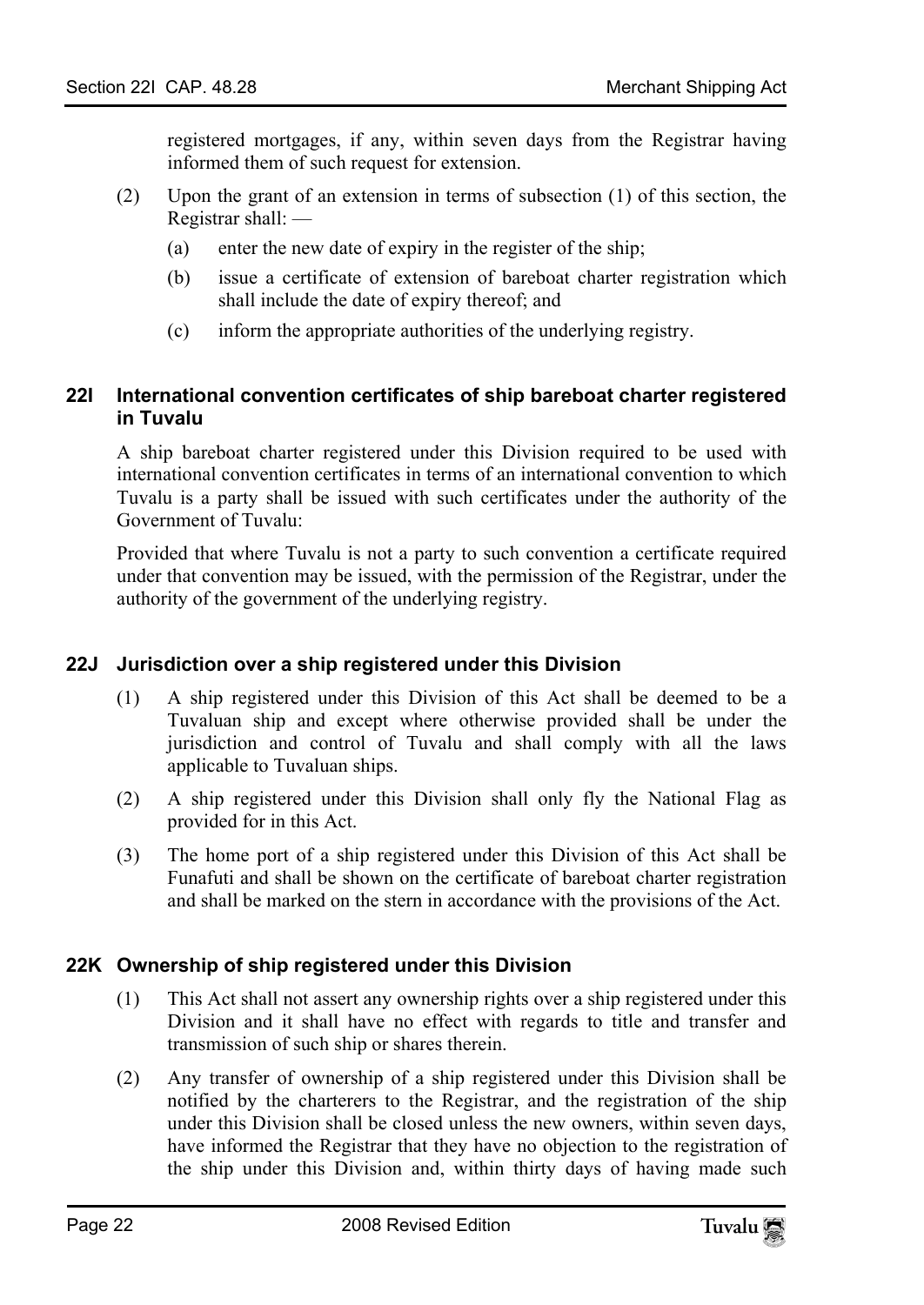<span id="page-22-0"></span>declaration, delivered to the Registrar their consent in writing to such registration.

#### **22L Payment of fees**

<span id="page-22-1"></span>A ship registered under this Division shall be subject to the payment of the initial and annual registration fees and of any other fees set out in this Act, or in any regulations made thereunder.

#### **22M Mortgages and encumbrances**

<span id="page-22-2"></span>Mortgages and encumbrances may not be registered under this Act in respect of a ship registered under this Division of this Act, and the Registrar shall refuse to register any such mortgages and encumbrances; such power of registration shall remain vested in the underlying registry.

#### **22N Closure of bareboat charter registration**

- (1) The Minister may order that the registration of a ship under this Division shall be closed: —
	- (a) if any of the provisions of this Act, in as far as the same may be applicable to a ship registered under this Division are not complied with; or
	- (b) for any reason specified in section 10 of this Act, in as far as the same may be applicable to a ship registered under this Division.
- (2) Where the charterer of a ship registered under this Division desires to close the bareboat charter registration of such ship, he shall make an application to that effect to the Registrar giving all such particulars and information as the Registrar may require for the purpose, and such application made and substantiated as aforesaid shall be acceded to if all liabilities and obligations in respect of the ship towards the Government of Tuvalu whether for fees, charges, fines or otherwise have been paid.
- (3) The Registrar shall close the registration of a ship under this Division and shall make an entry to that effect in the Register, if —
	- (a) the Minister has ordered such closure in terms of subsection (1) of this section;
	- (b) a voluntary closure of registry has been requested and such request has been acceded to by the Registrar in terms of subsection (2) of this section;
	- (c) the appropriate authorities of the underlying registry, or the owners, or any of the mortgages, if any, have withdrawn their consent to the bareboat charter registration in Tuvalu;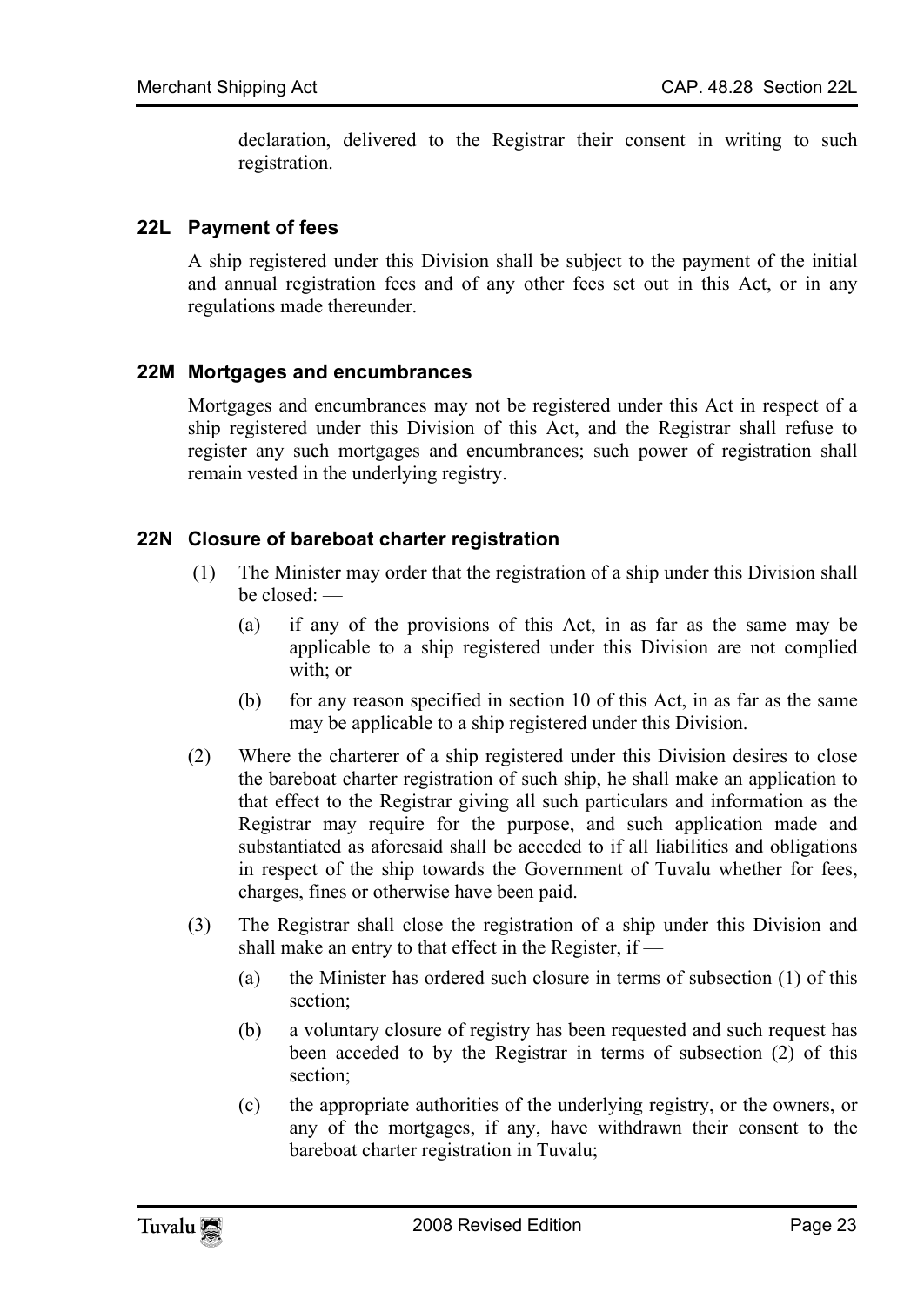- (d) the registration in the underlying registry has for any reason been terminated;
- (e) the charter lapses or is terminated by any of the parties to it; or
- (f) the period for which the ship has been bareboat charter registered lapses and no extension has been granted in accordance with 22H of this Act.
- (4) Upon the closure of a registration in terms of subsection (3) of this section the ship shall cease to be a Tuvaluan ship and the Registrar shall immediately notify the appropriate authorities of the underlying registry, the owners and the mortgages, if any, of such closure.
- <span id="page-23-0"></span>(5) The Registrar may refuse to issue a deletion certificate or a transcript of registry showing the closure of registry until: —
	- (a) the certificate of bareboat charter registration issued in terms of section 22F of this Act has been surrendered to him; and
	- (b) all liabilities and obligations in respect of the ship towards the Government whether for fees, charges, fines or otherwise have been paid.

#### **22O Bareboat charter registration in a foreign registry**

<span id="page-23-1"></span>Notwithstanding any other provision of this Act a Tuvaluan ship registered under Division 2 of this Part may be bareboat charter registered in a foreign registry if the Registry gives his consent in writing thereto in terms of section 22P of this Act.

#### **22P Consent of the Registrar**

- (1) The Registrar may give his consent referred to in section 22O of this Act  $if'$  —
	- (a) the ship is registered as a Tuvaluan ship under Division 2 of this Part:

 Provided that a ship provisionally registered under Division 2 of this Part shall not be considered as registered for the purpose of this paragraph;

- (b) the bareboat charter registry where the ship is to be registered is a compatible registry; and
- (c) the following documents are submitted to him  $-$ 
	- (i) an application for bareboat charter registration in a foreign registry made by the owners containing such information as may be required by the Registrar;
	- (ii) the consent in writing to such registration of all registered mortgagees, if any;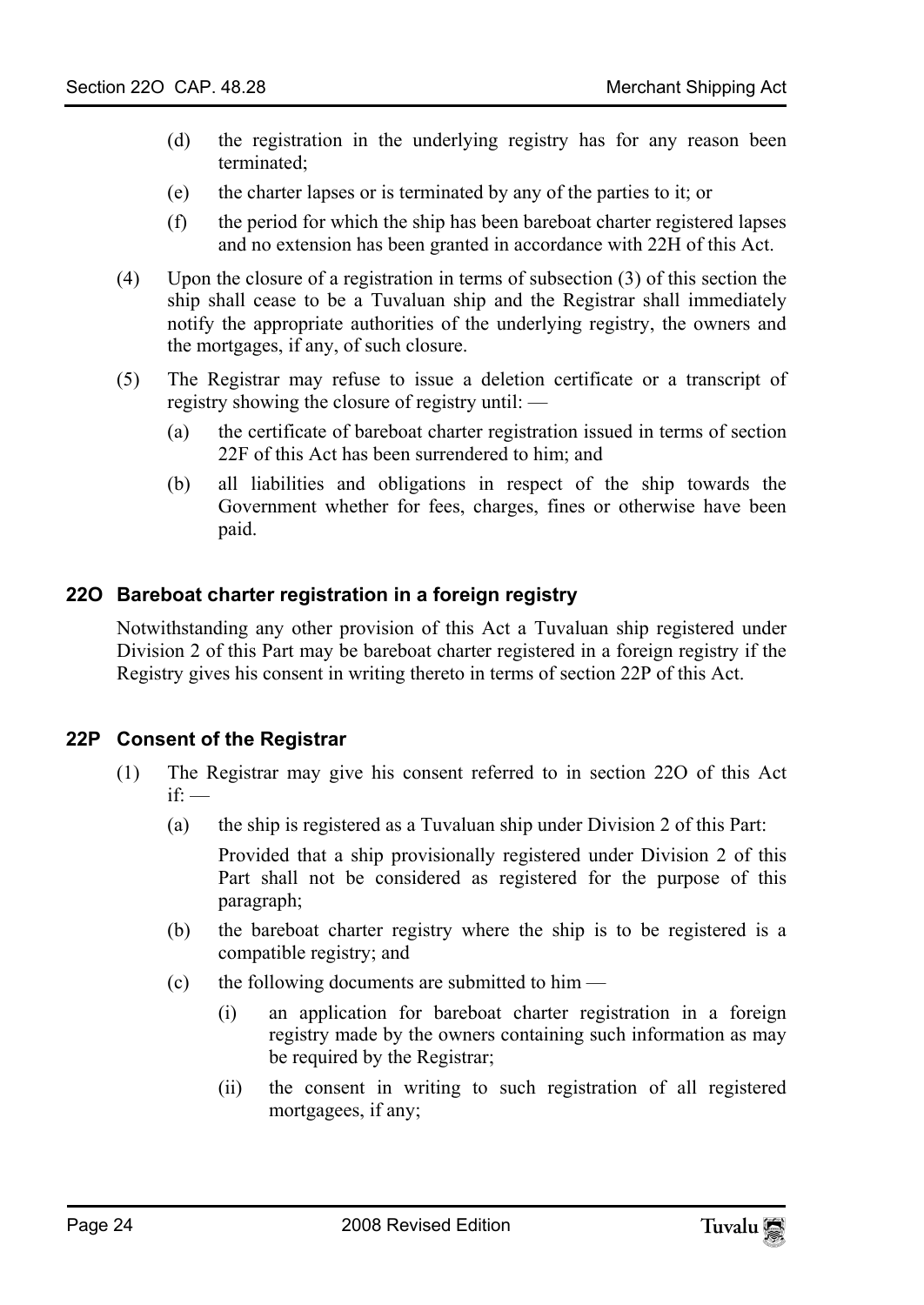- (iii) a written undertaking by the owners to surrender the certificate of registration issued under this Act within fifteen days from entry into the bareboat charter registry;
- (iv) a written undertaking by the charterer that the Tuvaluan Flag shall not be hoisted during the period of bareboat charter registration; and
- (v) a copy of the bareboat charter.
- (2) The owners shall produce to the Registrar any amendments or modifications to the bareboat charter within thirty days of such amendments or modifications being effected.
- <span id="page-24-0"></span>(3) For the purposes of this section, all documents issued by the government authorities shall be, either signed in the presence of the Registrar or of a Commissioner for Oaths or of a Tuvaluan Consular Officer, or else certified by a Notary Public.

#### **22Q Name of ship bareboat charter registered in a foreign registry**

- (1) Subject to the provisions of subsection (2) of this section a ship registered under Division 2 of this Part shall be bareboat charter registered in a foreign registry by the name under which it is registered under this Act.
- <span id="page-24-1"></span>(2) The name of a Tuvaluan registered ship bareboat charter registered in a foreign registry may be changed with the written permission of the Registrar, only if such change is being effected also in the bareboat charter registry.

#### **22R Registration in a foreign bareboat charter**

<span id="page-24-2"></span>The registration in a foreign bareboat charter registry of a ship registered under this Act not made in accordance with the provisions of this Division shall be null and void.

#### **22S Bareboat charter registration of a Tuvaluan ship in a foreign registry**

- (1) Upon the bareboat charter registration of a Tuvaluan ship in a foreign registry —
	- (a) the owners shall immediately notify the Registrar of such registration, and within thirty days surrender to the Registrar the certificate of registration issued to the ship under this Act and deliver to the Registrar a transcript or an extract of the foreign bareboat charter registrations; and
	- (b) the Registrar, if satisfied that such registration has been effected according to the provisions of this Act, shall make an entry thereof in the register of the said ship.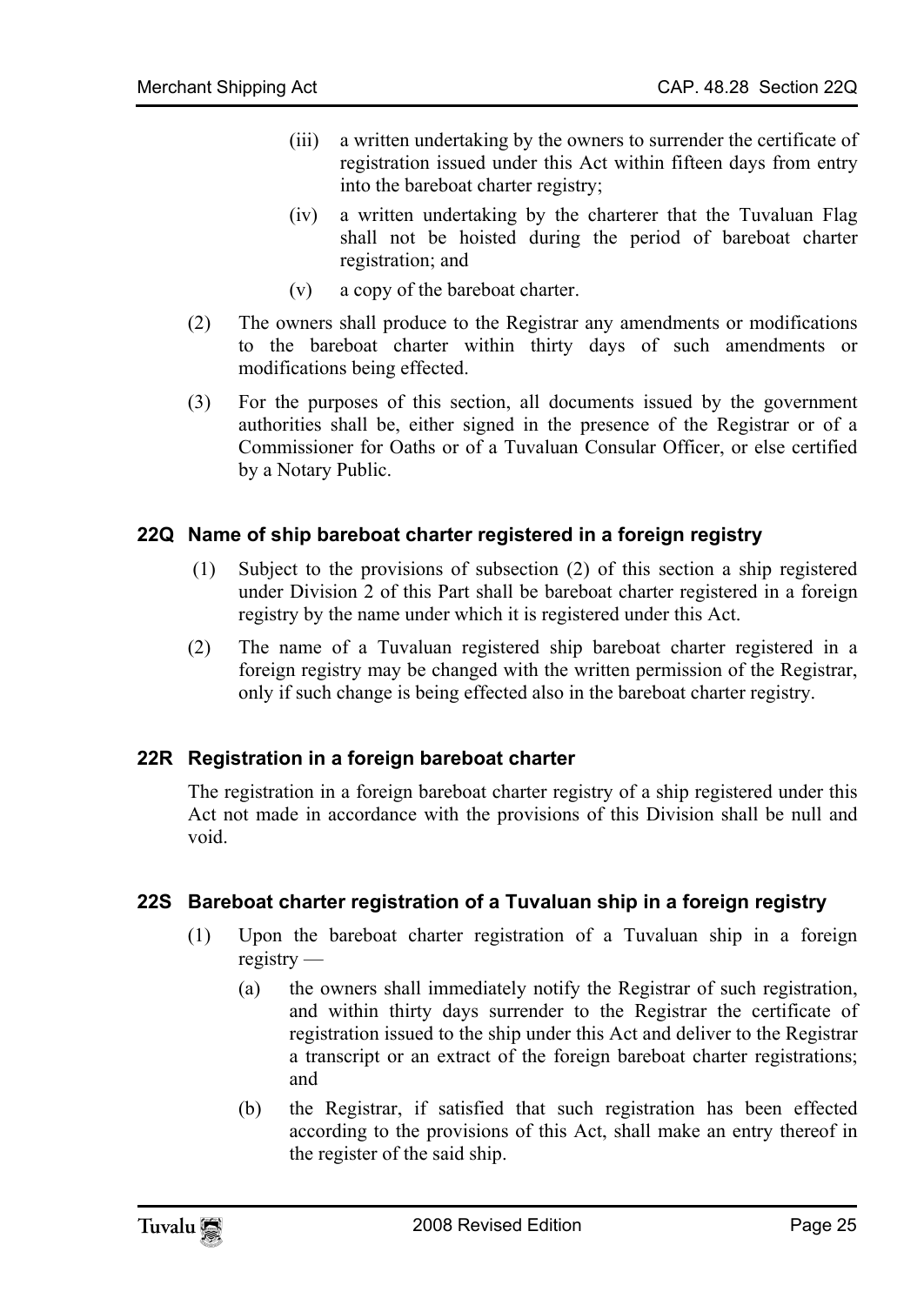<span id="page-25-0"></span>(2) The owners shall immediately notify the Registrar of the closure or lapse of the bareboat charter registration in a foreign registry, and shall within thirty days of the closure of such registry deliver to the Registrar a transcript or an extract of the foreign bareboat charter registration showing such closure.

### **22T Obligations while a ship is in a foreign bareboat charter registry**

- (1) Unless otherwise provided for in this Division, the owners of a Tuvaluan ship bareboat charter registered in a foreign registry shall comply with all the provisions of this Act as if the ship were not so registered in the foreign registry.
- (2) During the time a Tuvaluan ship is bareboat charter registered in a foreign registry in terms of the provisions of this Division of this Act —
	- (a) notwithstanding the provisions of Division 5 of this Part of this Act, such ship shall not hoist the Tuvaluan Flag; and
	- (b) notwithstanding the provisions of section 7 of this Act, the home port of such ship shall be that of the foreign bareboat charter registry.
- <span id="page-25-1"></span>(3) The owners shall, within fifteen days from entry into the foreign bareboat charter registry, make and deliver to the Registrar a declaration to the effect that the name of the foreign home port has been marked on the stern of the ship in lieu of the name Funafuti.

#### **22U Payment of fees while ship is in a foreign bareboat charter registry**

<span id="page-25-2"></span>A Tuvaluan ship bareboat charter registered in a foreign registry shall, notwithstanding such registration, continue to be subject to the payment of all the fees set out in this Act, or in any regulation made thereunder, in respect of Tuvaluan ships.

#### **22V International convention certificates ship bareboat charter registered in foreign registry**

A Tuvaluan ship bareboat charter registered in a foreign registry required to be issued with international convention certificates in terms of an international convention to which Tuvalu is a party shall be issued with such certificates under the authority of the Government of the bareboat charter registry:

Provided that where the State of the bareboat charter registry is not a party to such convention the certificate required under such convention may be issued under the authority of the Government.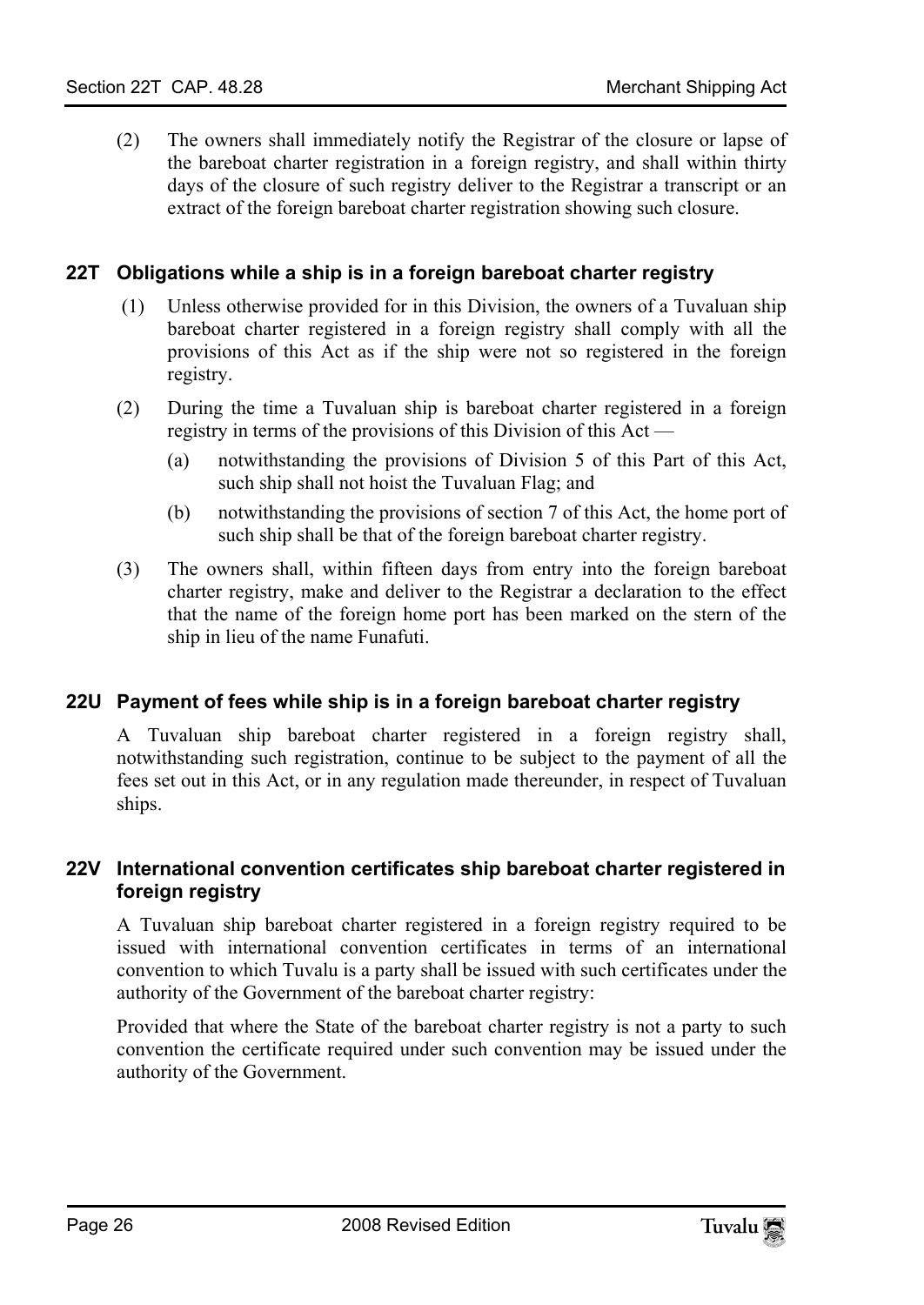#### <span id="page-26-0"></span>**22W Title, mortgages and encumbrances of ship bareboat charter registered in a foreign registry**

- (1) Notwithstanding that a Tuvaluan ship may be bareboat charter registered in a foreign registry, all matters with respect to title over the ship, mortgages and encumbrances shall continue to be governed by Tuvaluan law.
- (2) Any transaction affecting the title over the ship or relating to the registration, amendment, transfer and transmission and discharge of mortgages shall be made and registered in accordance with the provisions of this Act and only by the persons specified therein.
- <span id="page-26-1"></span>(3) The registration of any mortgages or encumbrances in the bareboat charter registry shall be null and void.

#### **22X Termination of bareboat charter registration in foreign registry**

(1) The Registrar may withdraw the consent referred to in section 22O of this Act, if any of the applicable provisions of this Act, are not complied with:

Provided that the Registrar shall withdraw such consent if —

- (a) the Minister, in the national interests or in the interest of Tuvalu shipping and after giving the owners and the charterers of the ship a reasonable opportunity to make representation has ordered the Registrar to withdraw his consent;
- (b) any of the conditions required to be fulfilled in terms of subsection (1) of section 22P of this Act is not so fulfilled;
- (c) the charter terminates or is terminated by any of the parties to it.
- (2) Upon the withdrawal of the consent of the Registrar in terms of subsection (1) of this section —
	- (a) the Registrar shall inform the appropriate authorities of the bareboat charter registry, the owners, the charterers, and the mortgagees, if any, of such withdrawal; and
	- (b) the bareboat charter registration shall be terminated.
- (3) Upon the termination of the bareboat charter registration
	- (a) the Registrar shall make an entry thereof in the register, and the ship shall thereupon be again subject to all the provisions of Tuvaluan law;
	- (b) within thirty days from the termination of such registration the owners shall make and deliver a declaration to the Registrar that the certificates of a bareboat charter registration has been surrendered to the foreign bareboat charter registry, and thereupon the Registrar, unless the registration of the ship under Division 2 of this Part is also closed, shall again deliver to the owners the certificate of registration which had been surrendered to him in terms of section 22S(1)(a) of this Act; and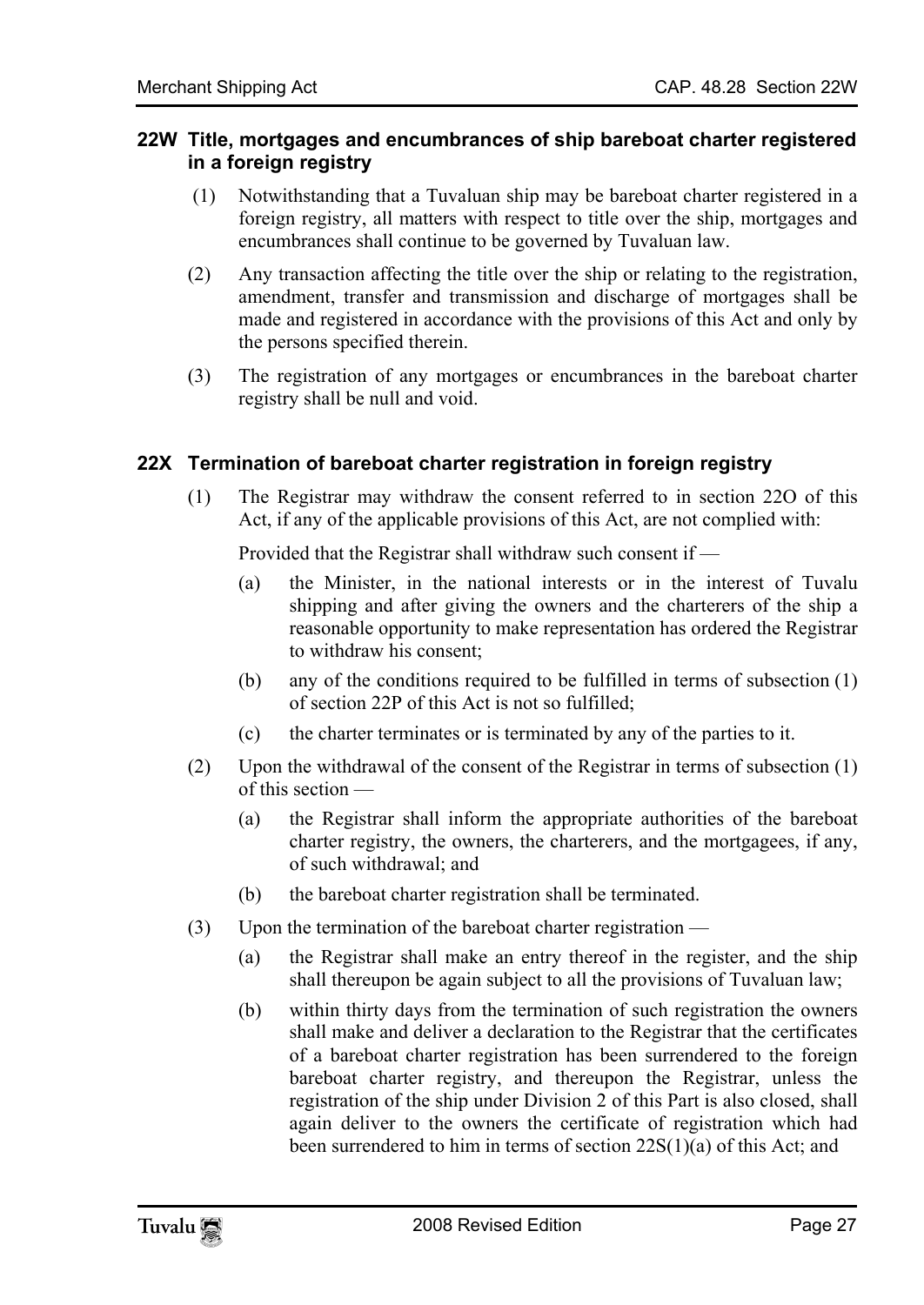<span id="page-27-0"></span>(c) within thirty days from the termination of such registration the owners shall deliver to the Registrar a transcript or an extract of register showing that the bareboat charter registration has been cancelled.

### **22Y Regulations**

Regulations made under this Act shall apply to vessels registered under this Division with such amendments or additions, and to such extent, as may be determined by the Registrar after consultation with the Minister.

# <span id="page-27-2"></span><span id="page-27-1"></span>DIVISION 3 - TRANSFERS AND TRANSMISSIONS

#### **23 Transfer to be by bill of sale**

- (1) Where a ship registered under this Act is disposed of in circumstances where the ship, after the disposal, will continue to qualify for registration under section  $8(1)$ ,  $(2)$  or  $(3)$  the ship shall be transferred by bill of sale.
- <span id="page-27-3"></span> $(2)$  A bill of sale shall —
	- (a) be in the prescribed form; and
	- (b) be executed by the transferor and the transferee in the presence of, and be attested by, a witness or witnesses.

#### **24 Declaration of transfer**

- (1) Where a ship registered under this Act is transferred, the transferee is not entitled to be registered as owner of the ship until he or in the case of a corporation, a person authorised by this Act to make declarations on behalf of the corporation, has made and signed a declaration of transfer in the prescribed form referring to the ship and —
	- $(a)$  containing
		- (i) statements that show that the transferee is a qualified person, or, where there is more than one transferee, that each transferee is a qualified person; and
		- (ii) a statement that to the best of his knowledge and belief, only a qualified person, or persons each of whom is a qualified person, is or are entitled as owner to any legal or beneficial interest in the ship or a share in the ship; or
	- (b) as the case may be, containing a statement that paragraphs (a) and (b) of section 8 (2) apply in relation to the ship.
- (2) This section does not apply in relation to a ship registered under this Act which, on transfer, becomes a Government ship.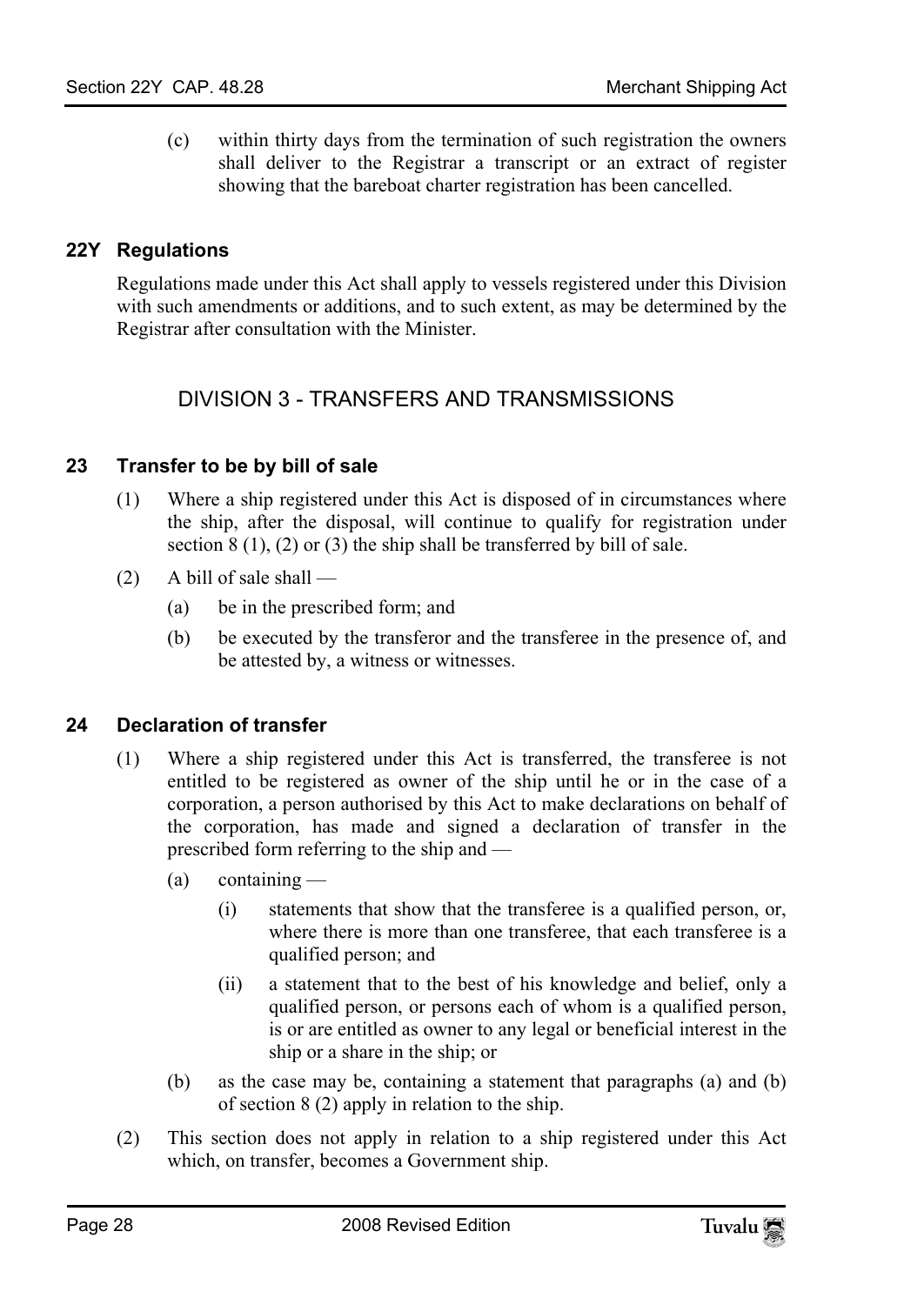### **25 Registration of transfer**

- <span id="page-28-0"></span>(1) Every bill of sale for the transfer of a ship registered under this Act, when duly executed, shall be produced to the Registrar with the declaration of transfer referred to in section 24 and the Registrar shall enter into the Register the name of the transferee as owner of the ship, and shall endorse on the bill of sale the fact of that entry having been made, with the day and hour of the entry.
- <span id="page-28-1"></span>(2) Bills of sale of a ship registered under this Act shall be entered in the Register in the order of their production to the Registrar.

#### **26 Transmission of ship on death, bankruptcy, etc.**

- (1) Where the property in a ship registered under this Act is transmitted to any person on the death or bankruptcy of any registered owner, or by any lawful means other than by a transfer made under this Act, then, subject to section 27, that person shall authenticate the transmission by making and signing a declaration of transmission in the prescribed form identifying the ship, and the declaration of transmission shall contain such statements and shall be accompanied by such documents as are prescribed.
- <span id="page-28-2"></span>(2) The Registrar, on receipt of the declaration of transmission under subsection (1), accompanied by the statements and documents referred to in that subsection, shall enter in the Register the name of the person entitled under the transmission as owner of the ship the property in which has been transmitted, and where there is more than one such person, the Registrar shall enter the names of all such persons, but those persons, however numerous, shall, for the purposes of any provision of this Act relating to the number of persons entitled to be registered as owners, be considered as one person.

#### **27 Order for sale on transmission to unqualified person, etc.**

- (1) Where the property in a ship registered under this Act is transmitted on death or bankruptcy or otherwise and as a result the ship would not if application were than made, qualify for registration under section 8 (1) or (2), the Court may, on application by or on behalf of that person or one or more of those persons, order a sale of the property so transmitted, and direct that the proceeds of the sale, after deducting the expenses of the sale, be paid to the person or persons entitled under the transmission or otherwise as the Court directs.
- (2) The Court may require any evidence it thinks fit in support of the application and may make the order on any terms and conditions it thinks just or may refuse to make the order, and generally may act in the case as the justice of the case requires.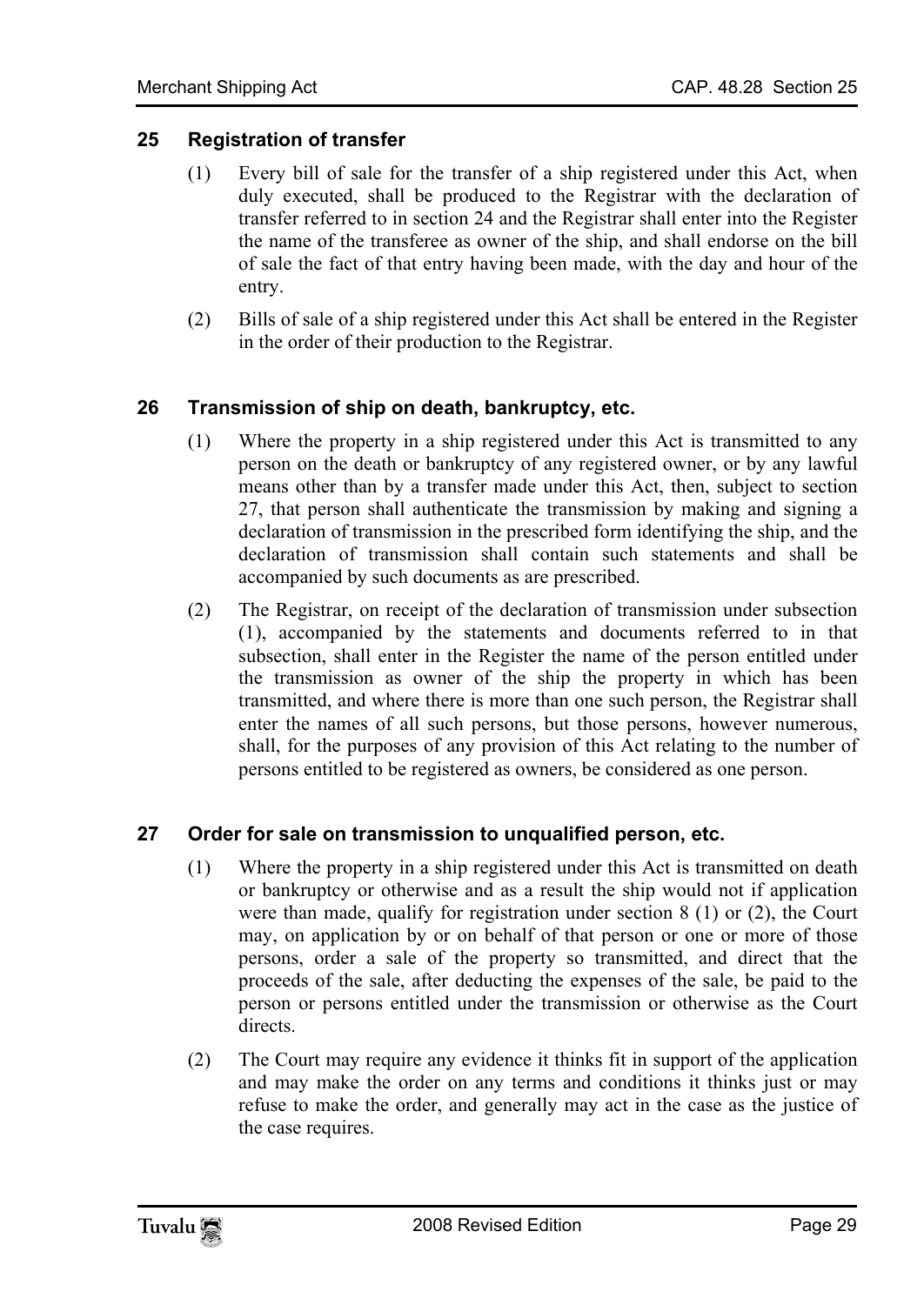- (3) An application under this section shall be made within 60 days after the occurrence of the event on which the transmission has taken place, or within such further time (not exceeding in the whole one year from the date of the occurrence) which the Court allows.
- <span id="page-29-0"></span>(4) If the application is not made within the time specified in subsection (3) or if the Court refuses an order for sale, the ship transmitted is liable to forfeiture.

# **28 Transfer of ship on sale by order of Court**

- (1) Where the Court orders the sale of a ship registered under this Act, the order shall contain a declaration vesting in a person or persons specified in the order the right to transfer the ship, and that person is entitled to transfer the ship in the manner and to the same extent as if he was the registered owner of the ship.
- <span id="page-29-1"></span>(2) The Registrar shall obey the requisition of the person named in a declaration under subsection (1) in respect of any such transfer to the same extent as if that person were the registered owner.

# **29 Court may prohibit Transfer**

- (1) The Court may, if it thinks fit, and without prejudice to any other of its powers, on the application of a person claiming an interest in a ship registered under this Act make an order prohibiting for the time specified in the order any dealing with that ship.
- (2) The Court may make an order under subsection (1) on any terms or conditions it thinks just, or may refuse to make the order, and generally may act in the case as the justice of the case requires.
- <span id="page-29-3"></span>(3) The Registrar, after being served with a copy of an order made under this section, shall not register any dealings prohibited by the order.

# <span id="page-29-2"></span>DIVISION 4 - MORTGAGES

#### **30 Method of mortgage of ship**

- (1) A ship registered under this Act may be made a security for a loan or other valuable consideration, and the instrument creating the security (in this Act referred to as "a mortgage") shall be in the prescribed form.
- (2) The Registrar, on the production to him of a mortgage, shall register the mortgage by making an entry of the mortgage in the Register.
- (3) The Registrar shall register mortgages in the order in which they are produced to him for that purpose and he shall endorse and sign a memorial on each mortgage, stating the date and time that it was produced to him.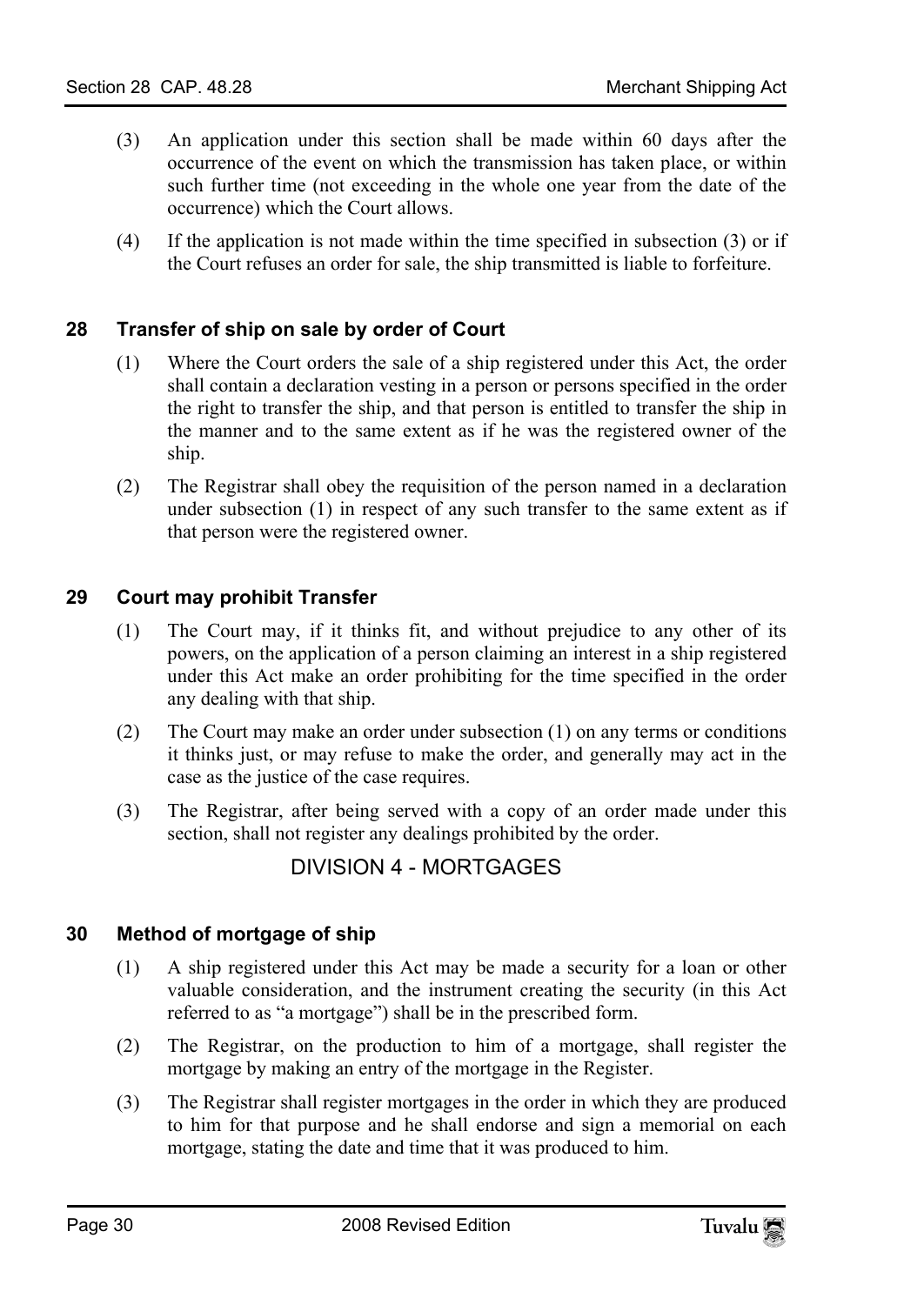#### **31 Entry of discharge of mortgage**

<span id="page-30-1"></span><span id="page-30-0"></span>The Registrar, after production to him of a discharge of mortgage in the prescribed form, shall make an entry in the Register that the mortgage has been discharged, and on that entry being made the estate (if any) which passed to the mortgagee vests in the person in whom (having regard to intervening acts and circumstances, if any) it would have vested if the mortgage had not been made.

# **32 Priority of mortgages**

- (1) Where there are more mortgages than one registered in respect of the same ship registered under this Act, the mortgagees are, notwithstanding any express, implied, or constructive notice, entitled in priority one over the other, according to the date and time at which each mortgage is produced to the Registrar and not according to the date of each mortgage itself.
- <span id="page-30-2"></span>(2) A registered mortgage shall not be affected by any act of bankruptcy committed by the mortgagor after the date of registration of the mortgage, notwithstanding that the mortgagor, where he is adjudicated to be insolvent, at the commencement of his insolvency had the ship in his possession, order or disposition, or was the reputed owner of the ship, and the mortgage shall be preferred to any right, claim or interest in the ship of the other creditors of the insolvent or any trustee or assignee on their behalf.

#### **33 Powers of mortgagee**

- (1) Except as may be necessary for making a mortgaged ship available as a security for the mortgage debt, a mortgagee shall not, by reason of the mortgage, be deemed to be the owner of the ship nor shall a mortgagor be deemed to have ceased to be the owner of the ship.
- (2) Subject to subsections (3) and (4), a registered mortgagee shall have power absolutely to dispose of the ship in respect of which he is registered and to give effectual receipts for the purchase money.
- (3) Where there are more persons than one registered as mortgagees of the same ship, a subsequent mortgagee shall not, except under an order of the Court, sell the ship without the concurrence of every prior mortgagee.
- (4) A mortgagee shall not sell the ship subject to the mortgage without the leave of the Court.
- (5) For the purposes of this section, "Court" shall mean any court of competent jurisdiction in a place where a registered mortgagee has filed legal proceedings for the disposal of a vessel or enforcement of a mortgage.**<sup>7</sup>**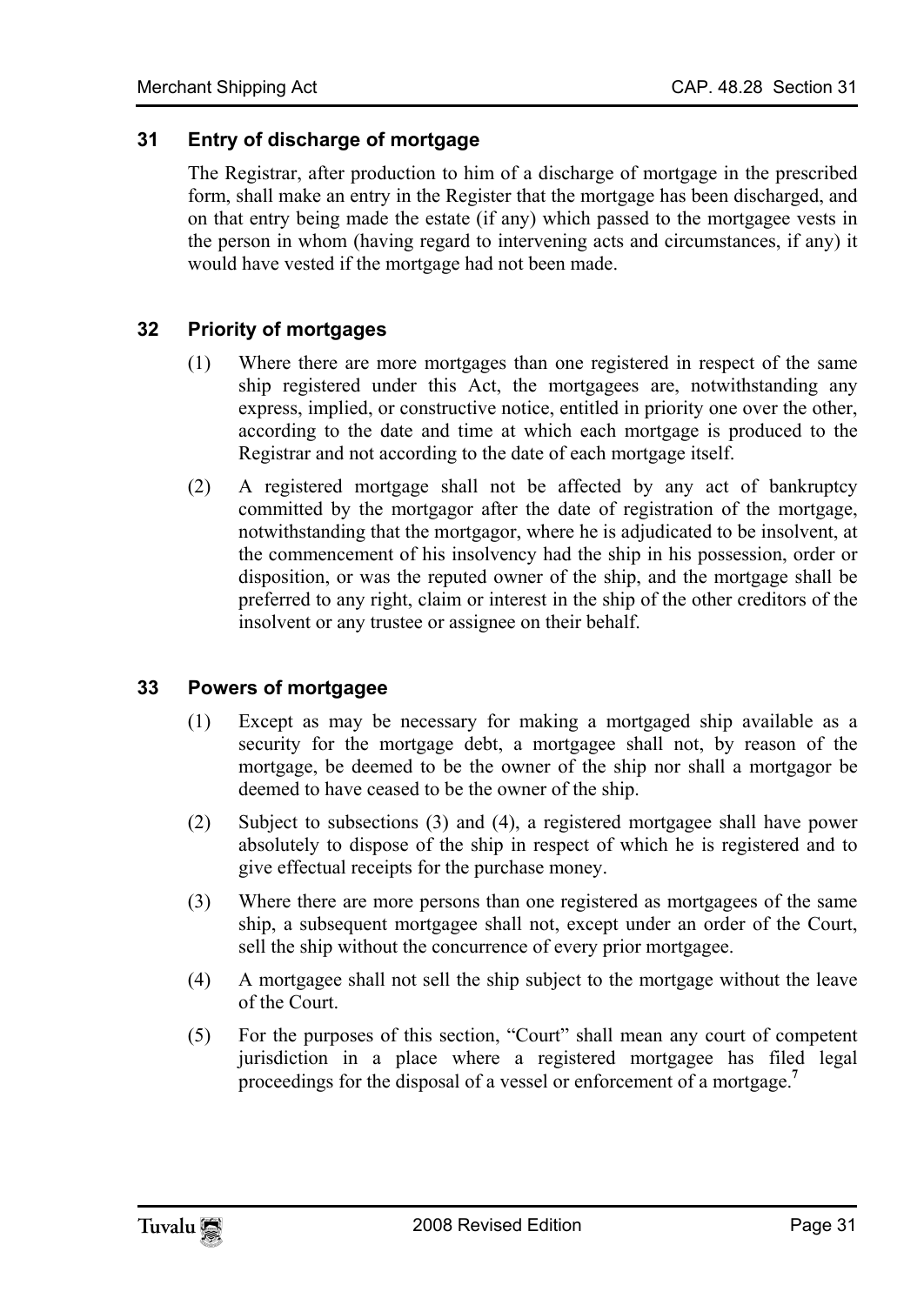#### **34 Transfer of mortgage**

- <span id="page-31-0"></span>(1) A registered mortgage of a ship may be transferred to any person by registration of the instrument of transfer in the prescribed form.
- <span id="page-31-1"></span>(2) On the production to the Registrar of an instrument of transfer of a registered mortgage and of the mortgage to which the instrument of transfer relates, the Registrar shall register the transfer by making an entry of the transfer in the Register and shall endorse and sign on the mortgage and on the instrument of transfer a memorial stating the date and time of the production to him of the instrument of transfer and mortgage.

# **35 Transmission of interest in mortgage by death, etc.**

- (1) Where the interest of a mortgagee in a ship is transmitted to any person on the death or bankruptcy of the mortgagee, or by any lawful means, other than by a transfer under this Act the transmission shall be authenticated by a declaration of the person to whom the interest is transmitted.
- (2) A declaration referred to in subsection (1) shall be in the prescribed form and shall contain a statement of the manner in which, and the person to whom, the interest has been transmitted, and shall be accompanied by such evidence as is prescribed.
- (3) The Registrar after receipt of the declaration and accompanying evidence, shall enter the name of the person entitled under the transmission in the Register as the mortgagee of the ship.

DIVISION 5 - NATIONAL CHARACTER AND FLAG

# **36 Penalty for unduly assuming Tuvaluan character**

- (1) If a person uses the National Flag or assumes Tuvaluan national character for or on board a ship which is not registered under this Act for the purpose of making the ship appear to be a ship registered under this Act, the ship is liable to forfeiture unless the use or assumption has been made for the purpose of escaping capture by an enemy or by a foreign ship of war in the exercise of some belligerent right.
- <span id="page-31-2"></span>(2) In any proceeding for the enforcement of the forfeiture of a ship under subsection (1), the burden of proving a right to use the National Flag or to assume Tuvaluan national character lies on the person using that flag or assuming that character.

# **37 Penalty for concealment of Tuvaluan character, etc.**

A master or owner of a ship registered under this Act who —

(a) does anything or permits anything to be done; or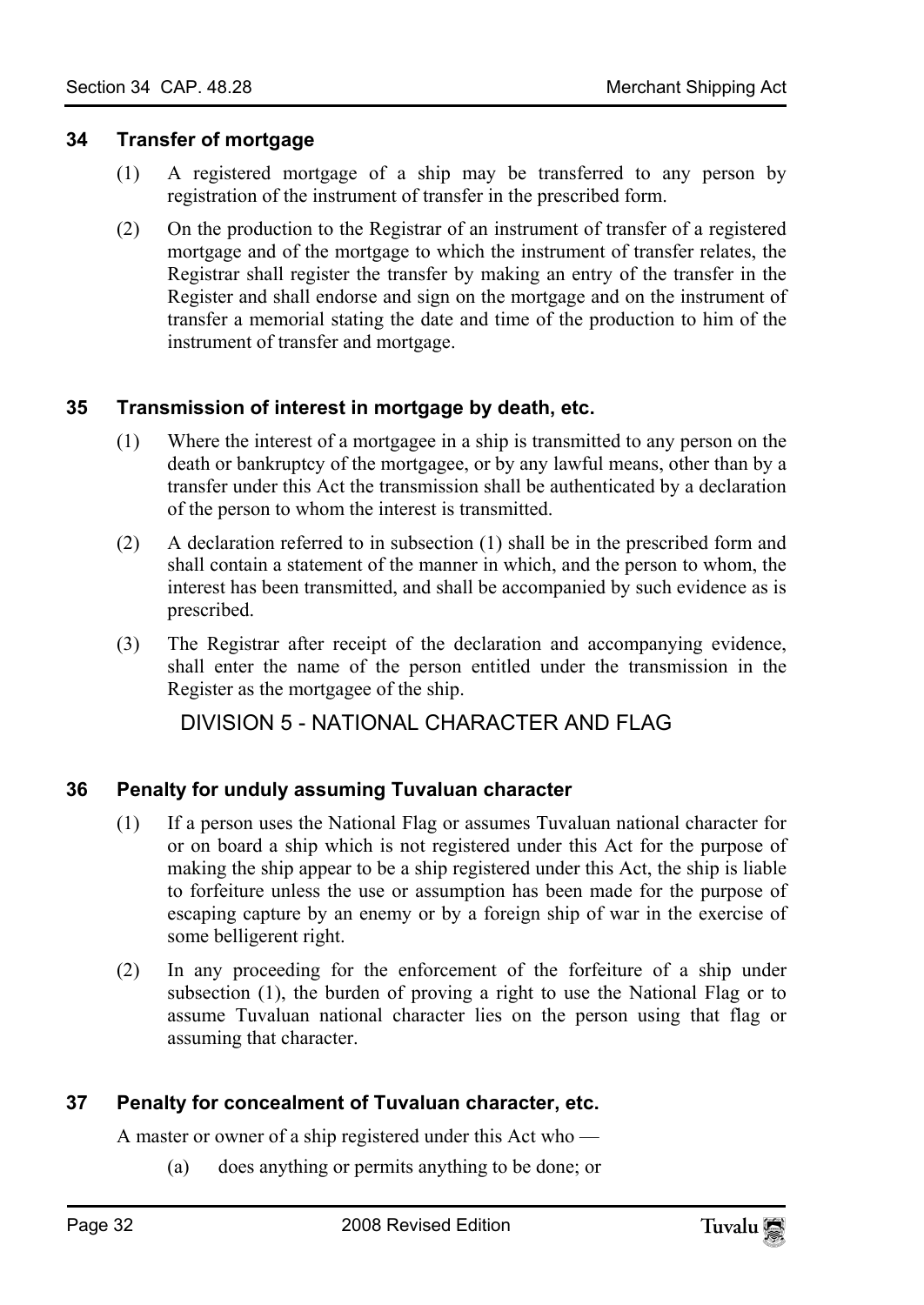(b) carries or permits to be carried on a ship any papers or documents,

with intent to —

- (c) conceal the Tuvaluan character of the ship from a person entitled by law to inquire into the character of the ship;
- <span id="page-32-0"></span>(d) deceive a person referred to in paragraph (c); or
- (e) assume a foreign character.

is guilty of an offence.

#### **38 Forfeiture for offence under section 37**

<span id="page-32-1"></span>Where the master or owner of a ship is convicted of an offence under section 37 the ship is liable to forfeiture.

#### **39 National colours**

- (1) The National Flag shall be the proper national colours for a ship registered under this Act.
- <span id="page-32-2"></span>(2) A master of a ship registered under this Act who, except where it would be unreasonable having regard to all the circumstances to do so, fails to cause the National Flag to be hoisted at all times on the ship, is guilty of an offence.

#### **40 Colours other than national colours**

Where, except with the consent of the Minister or as a courtesy flag when in the waters of a foreign country, any distinctive national colours other than the National Flag are hoisted on board a ship registered under this Act —

- (a) the master of the ship;
- (b) the owner if he is on board the ship; and
- (c) any person hoisting those colours,

<span id="page-32-4"></span>are each guilty of an offence.

#### <span id="page-32-3"></span>DIVISION 6 - MISCELLANEOUS

#### **41 Registrar may require information**

(1) The Registrar may, where he has reason to believe that the Register does not contain accurate particulars in respect of a ship registered under this Act direct the owner of the ship, or any other person in possession of information relating to the ship, to furnish him with information in respect of the ship.

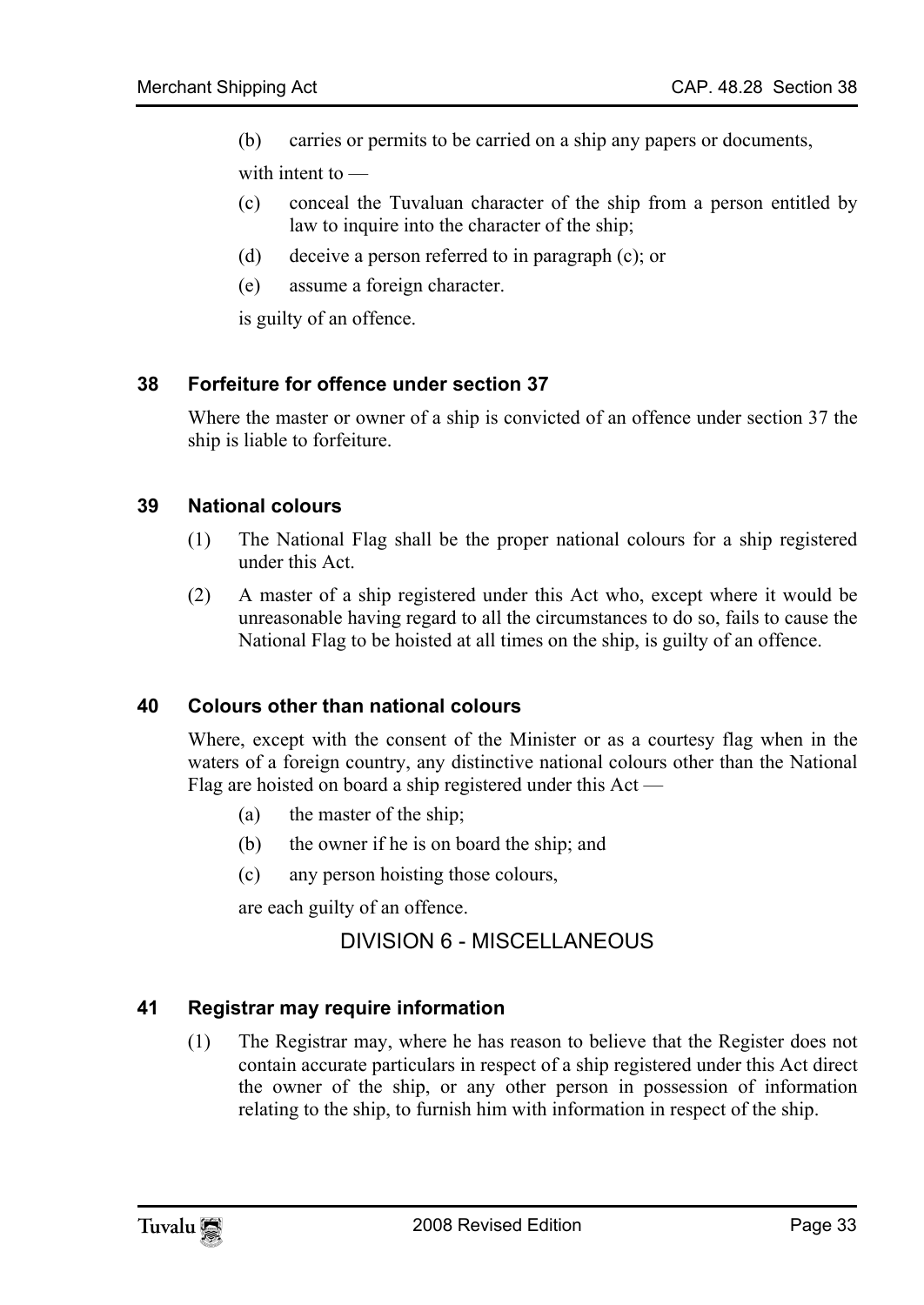<span id="page-33-0"></span>(2) A person who, after having been given a direction under subsection (1), fails, to the extent to which he is able to do so, to comply with that direction is guilty of an offence.

### **42 Notice of trusts not received**

- (1) No notice of any trust express, implied or constructive, shall be entered in the Register or shall he received by the Registrar.
- <span id="page-33-1"></span>(2) Subject to this Act, and subject to any rights and powers appearing on the face of the Register to be vested in any other person, the registered owner of a ship has absolute power to dispose of the ship and to give effectual receipts for any money paid or advanced by way of consideration.

#### **43 Equities not excluded by Act**

The expression "beneficial interest" where used in this Act includes interests, and the intention of this Act is that without prejudice to  $-$ 

- (a) the provisions of this Act for preventing notice of trusts from being entered in the Register or received by the Registrar: and
- (b) the powers of disposition and of giving receipts conferred by this Act on registered owners and mortgagees; and
- (c) the provisions of this Act relating to the exclusion of unqualified persons from the ownership of ships registered under this Act,

<span id="page-33-2"></span>interests arising under contract or other equitable interests may be enforced by or against the owner or mortgagee of any ship in respect of his interest in the ship in the same manner as in respect of any other personal property.

#### **44 Liability of owners**

- (1) Subject to subsection (2), where a person has a beneficial interest in a ship registered under this Act and that ship is registered in the name of some, other person as owner, the person having the interest shall, as well as the registered owner, be subject to all pecuniary penalties imposed by this Act on the owners of ships, and proceedings may be taken for the enforcement of any such penalties against both or either of those persons, with or without joining the other of them.
- (2) Subsection (1) does not apply to a person having a beneficial interest by way of mortgage, except in the case of a mortgage in possession of a ship.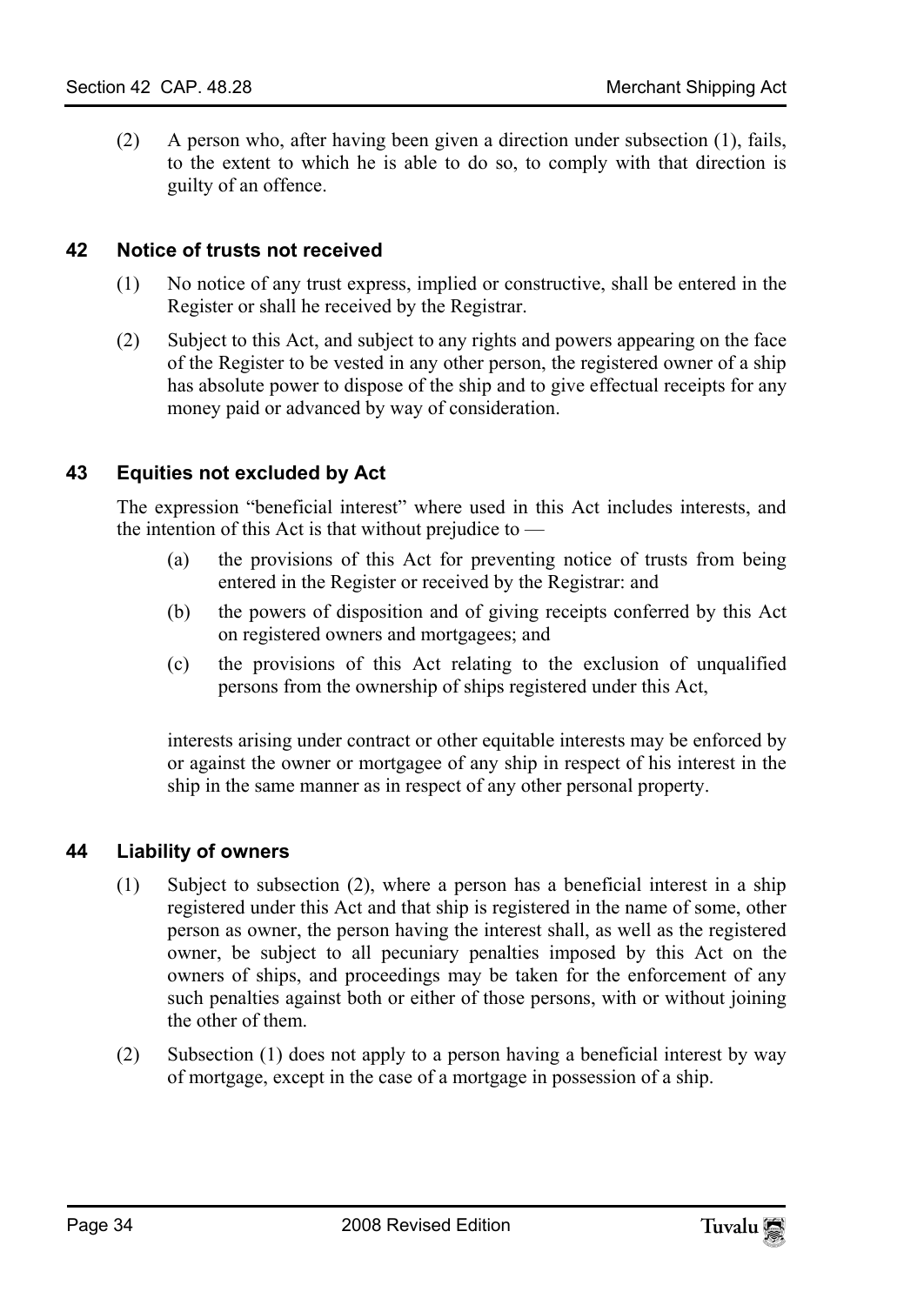#### **45 Ship's managing owner to be registered**

- <span id="page-34-0"></span>(1) The name and address of the managing owner for the time being of every ship registered under this Act shall be registered with the Registrar.
- (2) Where there is not a managing owner, there shall be registered the name of the ship's husband or other person to whom the management of the ship is entrusted by or on behalf of the owner, and any person whose name is so registered shall, for the purposes of this Act, be under the same obligations and subject to the same liabilities as if he were the managing owner.
- <span id="page-34-1"></span>(3) This section does not apply in relation to a Government ship.

#### **46 Names of registered ships**

- (1) An owner or master of a ship registered under this Act who suffers or permits the ship to be described by a name other than that by which the ship is for the time being registered is guilty of an offence.
- <span id="page-34-3"></span><span id="page-34-2"></span>(2) The Regulations may make provisions for, or in relation to, the change of the name of a ship.

# **PART III - INTERNATIONAL MARITIME CONVENTIONS**<sup>8</sup>

#### **47 International maritime conventions**

- (1) Subject to this Act, the Safety Convention, the Load Line Convention, the Tonnage Measurement Convention, the Collisions Convention and the Limitation of Liability Convention shall have the force of law in Tuvalu.
- <span id="page-34-4"></span>(2) Upon notice being given by the Minister in the Gazette the STCW Conventions shall have the force of law in Tuvalu.

#### **48 Regulations**

- (1) Regulations made under this Act may make provision for the implementation of any or all of the Conventions referred to in section 47 of this Act.
- (2) Regulations made under this Act may provide for:  $\overline{\phantom{a}}$ 
	- (a) the payment of fees; and
	- (b) penalties for failure to observe or comply with requirements of any of the conventions referred to in section 47 of this act.

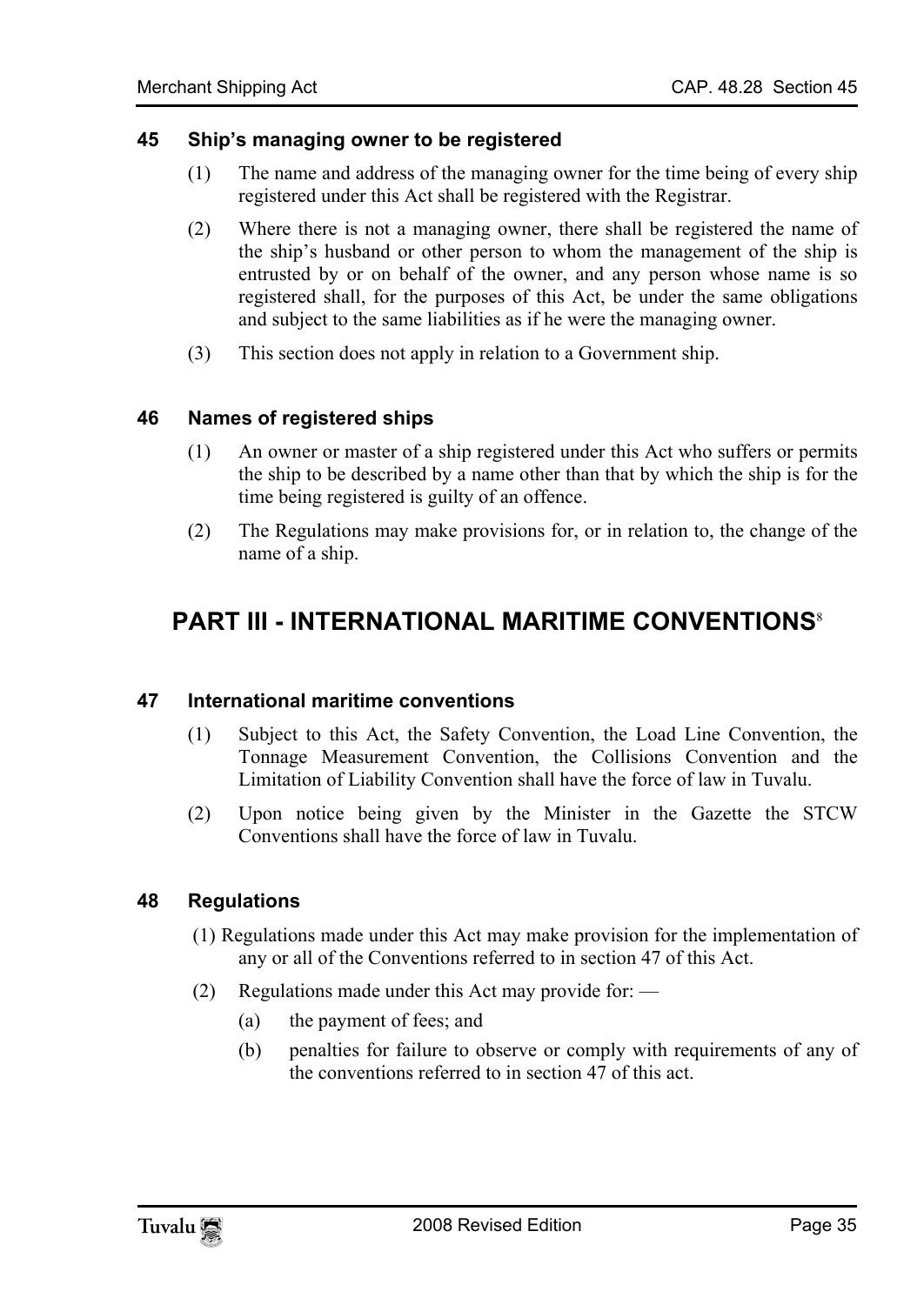#### **49 Transitional**

<span id="page-35-0"></span>For the avoidance of doubt, where any of the International Conventions referred to in section 47 of this Act has been purportedly brought into effect by regulations made under the Act, then that Convention shall be deemed to have been given the force of law from the date, and all actions taken pursuant to the terms of that Convention shall be deemed to have been validly taken, and any such regulations shall be deemed to have been validly promulgated.

# <span id="page-35-2"></span><span id="page-35-1"></span>**PART IV - SAFETY**

# <span id="page-35-3"></span>DIVISION 1 - UNSAFE SHIPS

#### **50 Detention of unsafe ships**

- (1) This section applies in relation to  $-$ 
	- (a) a ship registered under this Act; and
	- (b) a ship not so registered which is at a port or place in Tuvalu.
- (2) Where, whether on complaint or otherwise, the Harbour Master or an inspector has reason to believe that a ship in relation to which this section applies is unsafe, he may cause the ship to be detained until he is satisfied that the ship can go to sea without serious danger to the crew or any passenger on the ship, having regard to the voyage proposed.
- (3) A ship is deemed to be unsafe for the purposes of this section if, by reason of —
	- (a) the defective condition of the hull, machinery or equipment
	- (b) under-manning:
	- (c) overloading or improper loading; or
	- (d) any other matter.

the ship cannot proceed to sea without serious danger to the crew or any passengers on the ship, having regard to the voyage proposed.

- (4) In considering for the purposes of this section whether or not a ship is unsafe regard shall be had to the requirements of —
	- (a) any International Maritime Convention implemented in Tuvalu under regulations made for the purposes of section 48, or otherwise having effect in Tuvalu, and applying in relation to the ship; and
	- (b) any of the Regulations so applying.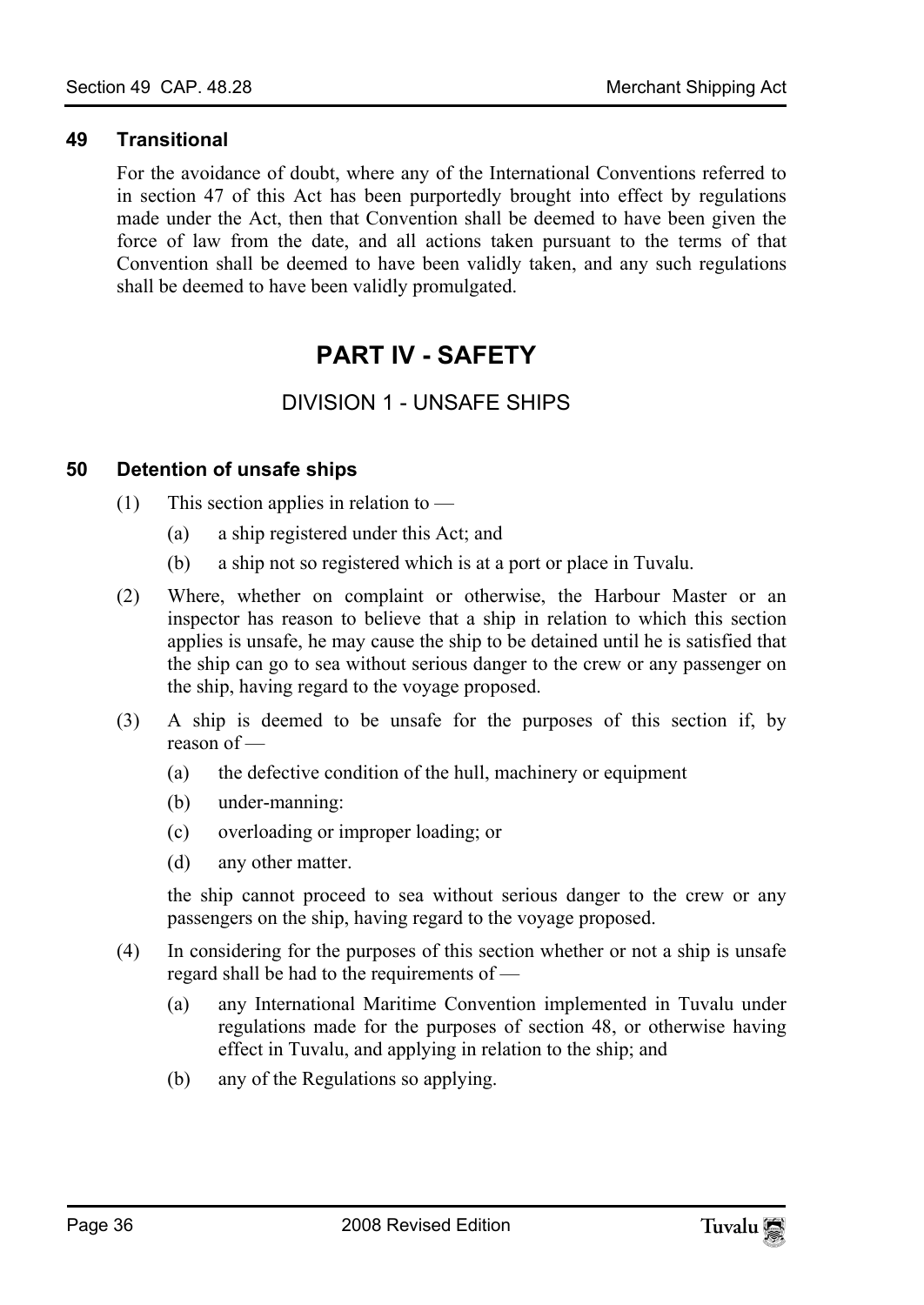#### **51 Notice to be given of detention of unsafe ship**

- (1) Where a ship is detained under section 50, the Harbour Master or, as the case may be, the inspector shall give notice in writing to the master setting out the reasons for the detention.
- (2) Where a ship that is registered in a foreign country is detained under section 50, the Harbour Master or, as the case may be, the inspector shall so inform the Minister and the Minister shall —
	- (a) if that foreign country has diplomatic relations with Tuvalu, cause the Consul or other diplomatic representative of that foreign country; or
	- (b) in any other case, cause the Government of that foreign country,

to be informed of the detention and of the reasons for the detention.

(3) Where a ship is detained under section 50, the master may make written representation to the Minister with respect to the release of the ship, and the Minister may, if he considers that in all the circumstances he is justified in doing so, either order the release of the ship or refuse to do so.

#### **52 Offences in relation to unsafe ships**

- (1) This section applies in relation to
	- (a) a ship registered under this Act; and
	- (b) a ship not so registered which is at a port or place in Tuvalu.
- $(2)$  Where
	- (a) a ship referred to in subsection  $(1)(a)$  goes to sea, whether from a port or place in Tuvalu or not, on any voyage; or
	- (b) a ship referred to in subsection (1)(b) goes to sea on any voyage,

and the ship is unsafe —

- (c) any person who has knowingly sent, or attempted to send; and
- (d) the master of the ship who has knowingly taken, or attempted to take,

the unsafe ship to sea are each guilty of an offence.

- (3) It is a defence to the prosecution for an offence under subsection (2) if the accused person proves that —
	- (a) he used all reasonable means to ensure that the ship was being sent or taken to sea in a safe state; or
	- (b) having regard to the circumstances, the sending or taking, or attempted sending or taking, of the ship to sea was reasonable and justifiable.
- (4) The provisions of section 50(3) and (4) apply for the purposes of this section as they apply for the purposes of section 50.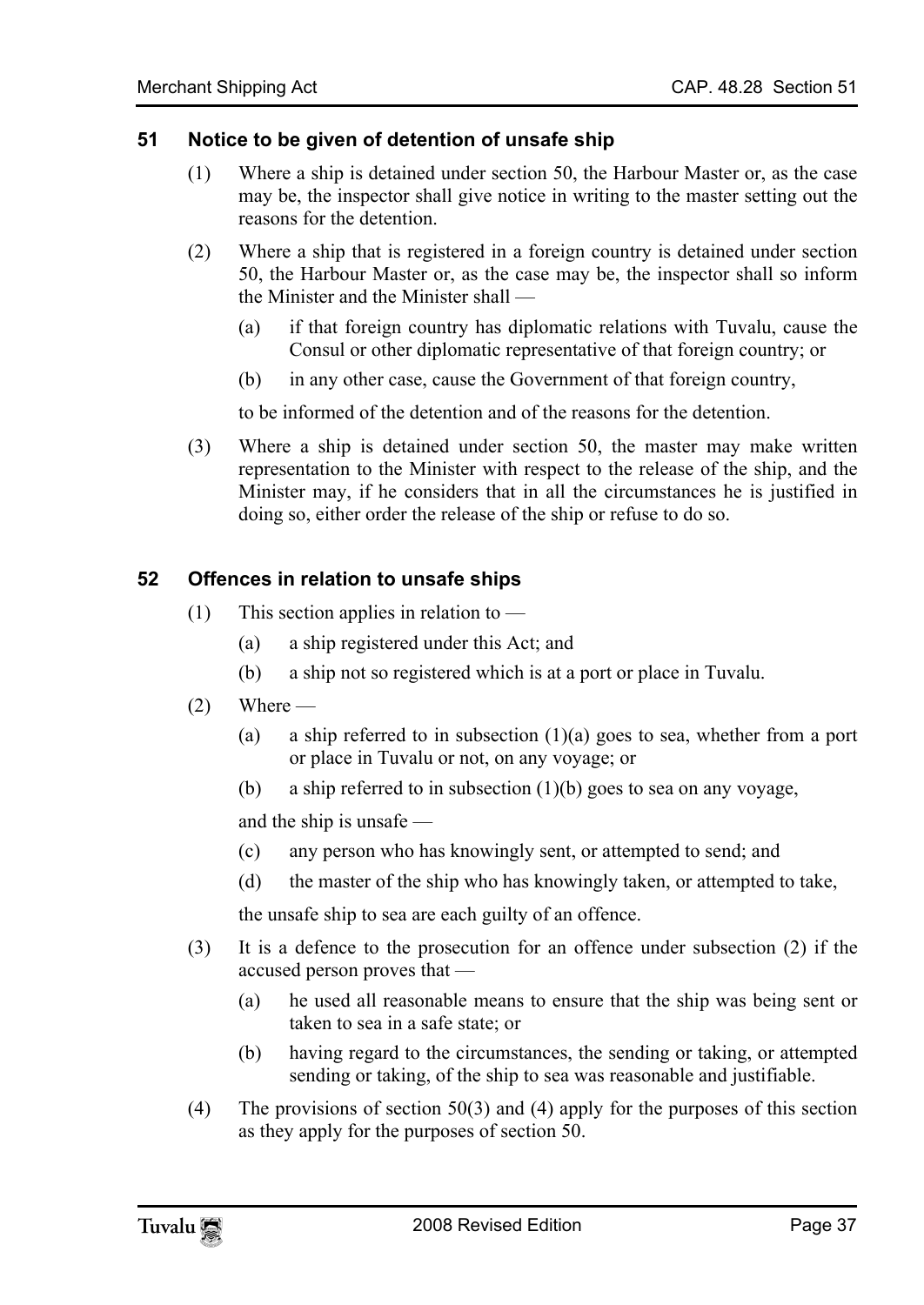#### **53 Failure to carry equipment**

- (1) This section applies in relation to  $-$ 
	- (a) a ship registered under this Act; and
	- (b) a ship not so registered which is at a port or place in Tuvalu.
- $(2)$  Where
	- (a) a ship referred to in subsection  $(1)(a)$  goes to sea, whether from a port or place in Tuvalu or not, on any voyage; or
	- (b) a ship referred to in subsection (1)(b) goes to sea to engage in near coastal trade,

and the ship —

- (c) does not carry the equipment which is required to be carried on or fitted to the ship on the voyage by —
	- (i) any International Maritime Convention implemented in Tuvalu under regulations made for the purposes of section 48, or otherwise having effect in Tuvalu, and applying in relation to the ship; or
	- (ii) any of the Regulations so applying; or
- (d) carries any such equipment which is not in good order and ready for use,

the master and owner of the ship are each guilty of an offence.

# DIVISION 2 - GENERAL SAFETY AND PRECAUTIONS

# **54 Notification of serious danger to navigation**

- (1) The master of a ship, not being an exempt ship, at sea within Tuvalu waters shall make a report of any serious danger to navigation on or near the course of the ship in accordance with this section.
- (2) A report under subsection (1) shall
	- (a) be given  $-$ 
		- (i) as soon as possible by radio; and
		- (ii) to any ship in the vicinity of the danger, to Funafuti Radio and to the nearest island radio station in the vicinity of the danger; and
	- (b) give details of the position and nature of the danger.
- (3) The master of a ship who refuses, or fails without reasonable cause, to comply with subsection (1) is guilty of an offence.
- (4) The Minister may, by order, exempt any ship, or class of ships, from the requirements of subsection (1), and the reference in subsection (1) to "an exempt ship" shall be construed accordingly.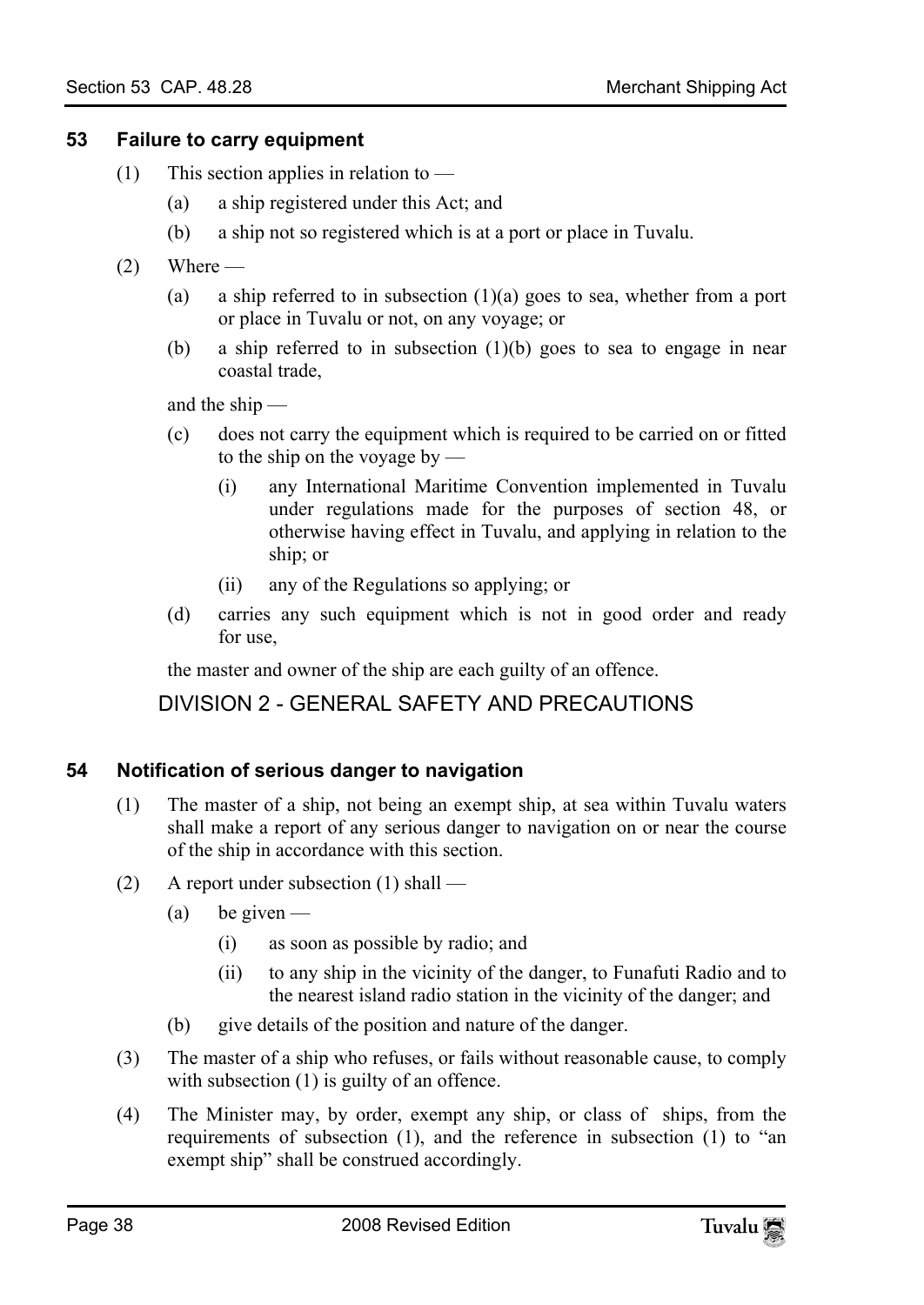$(5)$  In this section —

"**island radio station**" means a Government radio station on an outer island.

#### **55 Reports of positions and movements of ships**

- (1) The master of a ship, not being an exempt ship, at sea within Tuvalu waters shall make by radio reports of the positions and movements of the ship in accordance with this section.
- (2) A report under subsection (1) shall
	- $(a)$  be made
		- (i) to Funafuti Radio;
		- (ii) at least twice in every period of 24 hours; and
		- (iii) as soon as possible after leaving a port and before closing down prior to arriving at a port; and
	- (b) include information as to
		- (i) the position, course and speed of the ship;
		- (ii) the next port of destination of the ship; and
		- (iii) the estimated time of arrival at that port.
- (3) The master of a ship who refuses, or fails without reasonable cause, to comply with subsection (1) is guilty of an offence.
- (4) The Minister may, by order, exempt any ship, or class of ships, from the requirements of subsection (1), and the reference in subsection (1) to "an exempt ship" shall be construed accordingly.

#### **56 Obligation to assist person in danger of being lost**

- (1) This section applies in relation to  $-$ 
	- (a) a ship registered under this Act: and
	- (b) a ship not so registered which is within Tuvalu waters.
- (2) The master of a ship in relation to which this section applies shall render assistance to any person who is found at sea in danger of being lost.
- (3) A master of a ship in relation to which this section applies who, without reasonable cause (the burden of proof of which is on him), fails to comply with subsection (2) is guilty of an offence.
- (4) It is a defence in a prosecution for an offence under subsection (3) if the master proves that compliance with the requirement of subsection (2) would have caused serious danger to his ship or to any person in his ship.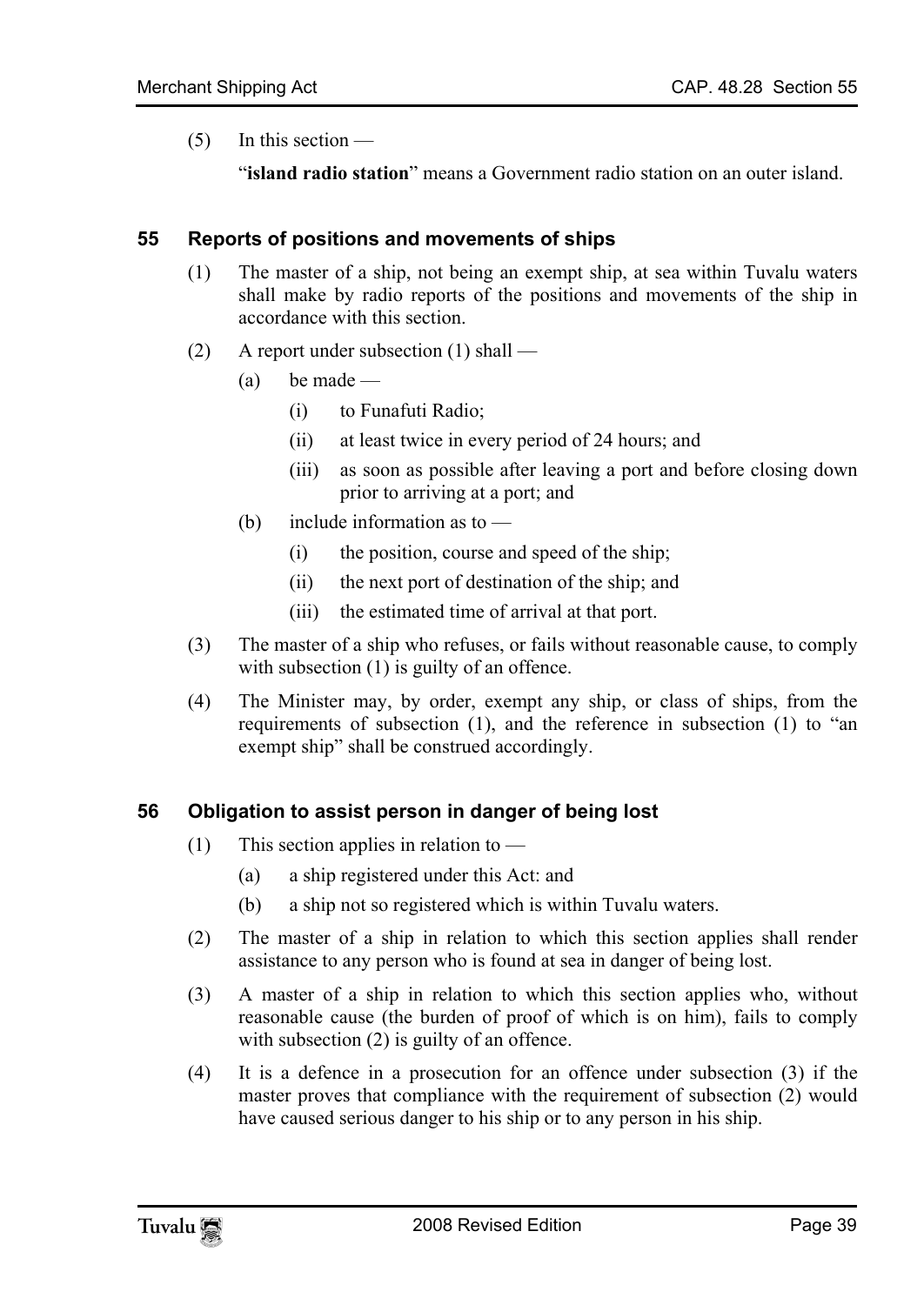# **57 Duty of ships to assist in case of collision**

- (1) This section applies in relation to
	- (a) a ship registered under this Act; and
	- (b) a ship not so registered which is within Tuvalu waters.
- (2) In every case of collision between two ships it shall be the duty of the person in charge of a ship in relation to which this section applies —
	- (a) to render to the other ship, her master, crew and passengers (if any) such assistance as is practicable and necessary in order to save them from collision;
	- (b) to stay by the other ship until he has ascertained that she has no need for further assistance: and
	- (c) to give the person in charge the name of his own ship and of the port to which she belongs and the ports from which she comes and to which she is bound, if and in so far as he can do so without danger to his own ship, crew or passengers (if any).
- (3) Any person who without reasonable cause fails to comply with subsection (2) is guilty of an offence.

#### **58 Right to salvage not affected**

Compliance by the master of a ship with the requirements of section 56 or 57 or Regulation 10 of Chapter V of the Safety Convention (if applicable in Tuvalu) shall not affect his right, or the right of any other person, to salvage.

# DIVISION 3 - CARRIAGE OF DANGEROUS GOODS

#### **59 Definitions for the purposes of Division 3**

In this Division —

"**dangerous goods**" means any goods listed as such for the purposes of the IMDG Code;

"**IMDG Code**" means the International Maritime Dangerous Goods Code published by the International Maritime Organisation, London in 1981, as amended from time to time.

#### **60 Power to deal with goods suspected of being dangerous**

The master owner of a ship at a port or place in Tuvalu may —

(a) refuse to take on board any package which he suspects may contain dangerous goods;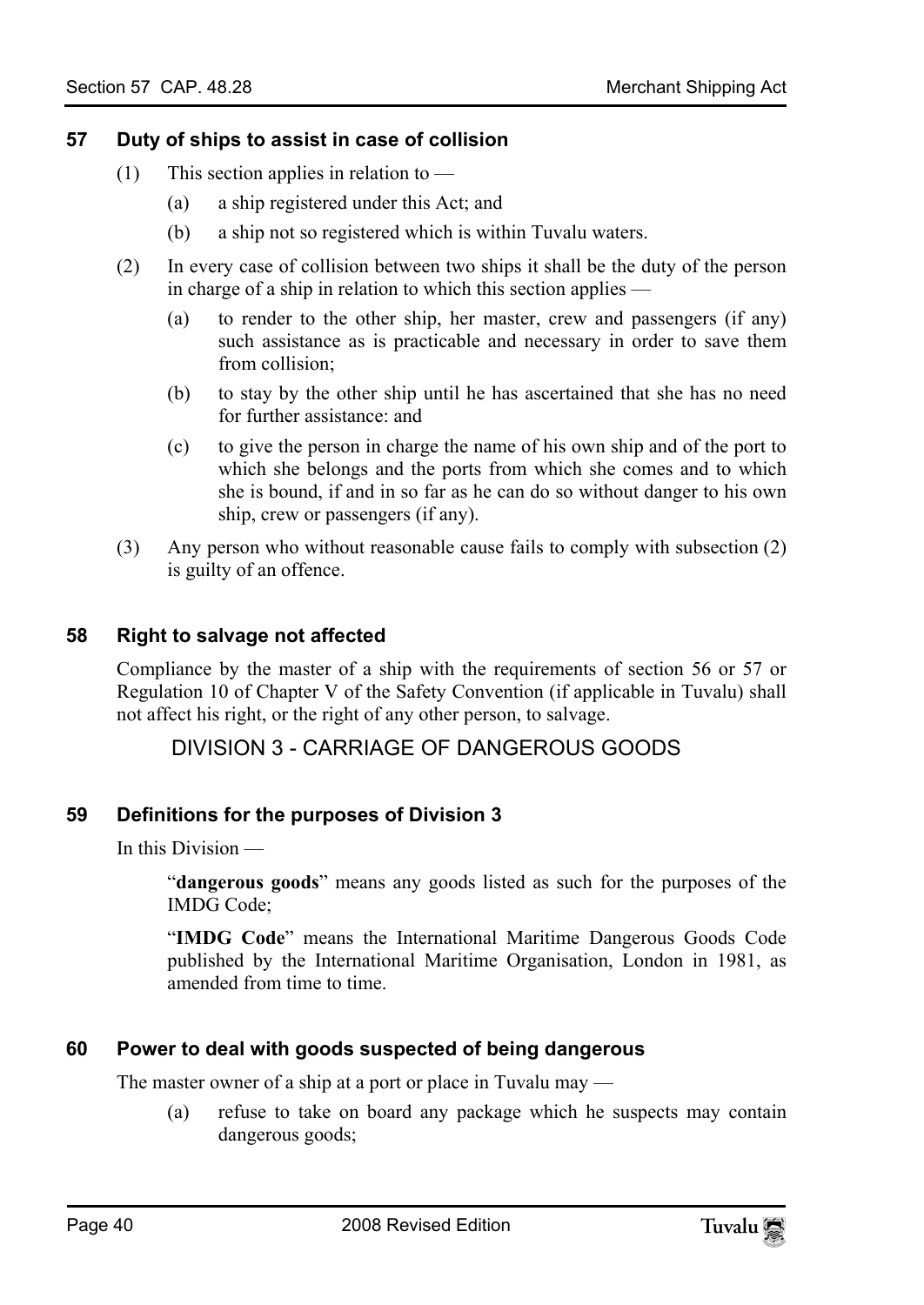- (b) open and inspect any package which on reasonable grounds he suspects may contain dangerous goods; and
- (c) discharge, destroy, render innocuous or otherwise deal with any goods which —
	- (i) in his opinion are dangerous goods; and
	- (ii) have been shipped on board the ship without his knowledge and consent,

and shall not be subject to any liability of any kind for doing so.

#### **61 Restriction on carriage of dangerous goods**

- (1) A person who sends or attempts to send by any ship, or (not being the owner or master of the ship) carries or attempts to carry in any ship any dangerous goods without —
	- (a) distinctly marking their nature on the outside of the package containing the goods; and
	- (b) giving written notice
		- (i) to the Harbour Master not less than 24 hours before the goods are to be shipped; and
		- (ii) to the Master or owner of the ship at or before the time of sending the goods to be shipped,

of the —

- (iii) correct technical name of the goods; and
- (iv) the name and address of the shipper;

is guilty of an offence.

- (2) Any person who knowingly sends or attempts to send by, or carries or attempts to carry in, any ship any dangerous goods under a false description, or falsely describes the shipper of any dangerous goods, is guilty of an offence.
- (3) Where any dangerous goods have been sent or carried, or an attempt has been made to send or carry any dangerous goods, on board any ship in contravention of this Act, the Court may order them, and any packages or container in which they are contained, to be forfeited to the Crown.
- (4) The Court may exercise the power conferred by subsection (3) notwithstanding —
	- (a) that the owner of the goods has not committed any offence in respect of the goods, or is not before the Court, or has no notice of the proceedings: or
	- (b) that there is no evidence as to the ownership of the goods,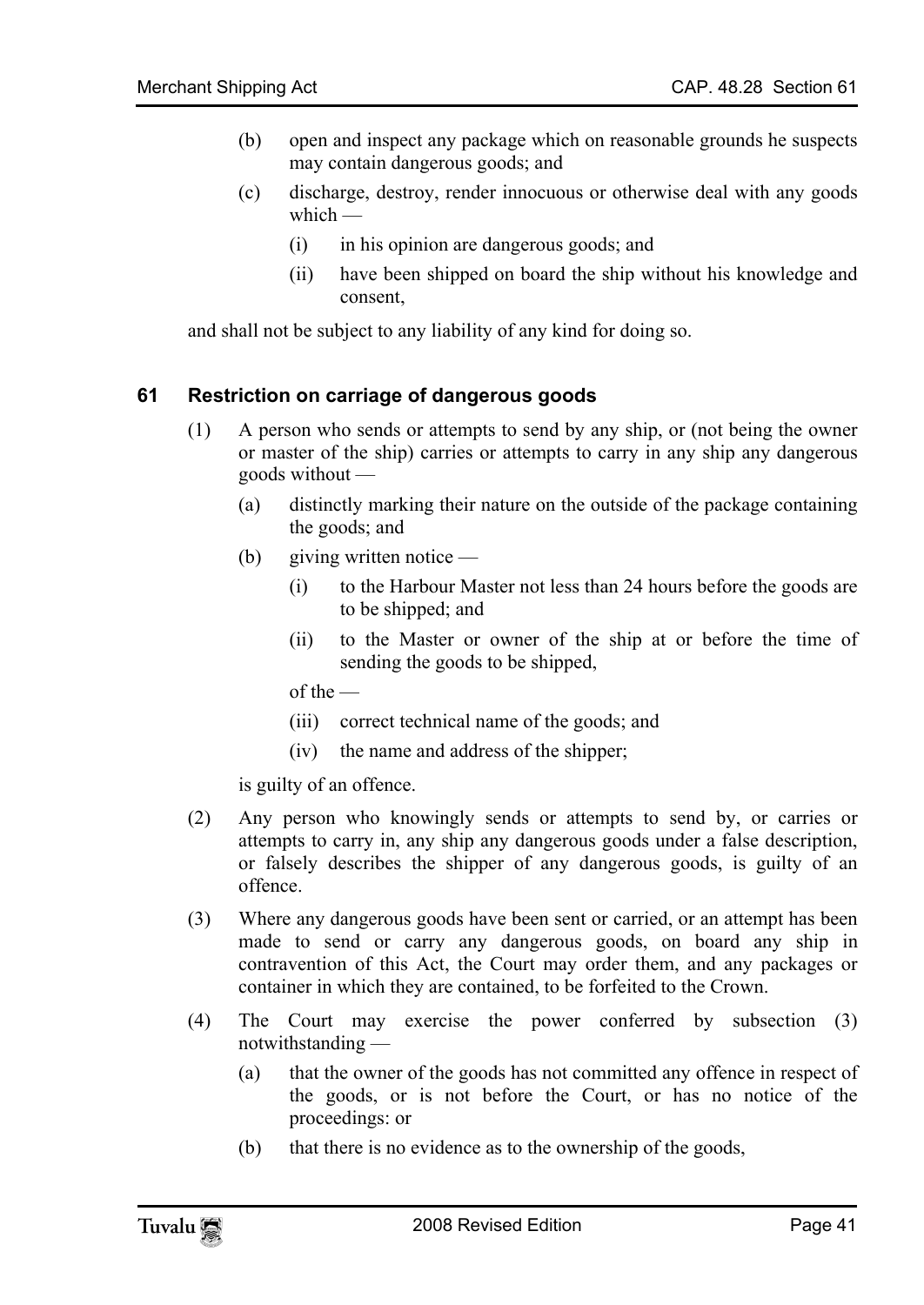but the Court may require such notice as it may direct to be given to the owner or shipper of the goods before they are forfeited.

#### **62 Packing, etc. of dangerous goods**

- (1) Subject to subsection (2), the requirements with respect to the packing, storage and carriage of dangerous goods in ships are those prescribed in the IMDG Code.
- (2) For the case of a ship that is engaged on a voyage other than an international voyage, the Harbour Master or an inspector may permit such modifications to the requirements referred to in subsection (1) as he considers reasonable having regard to —
	- (a) the type of ship concerned; and
	- (b) the trade in which the ship is, or is about to be, engaged.

# DIVISION 4 - CARRIAGE OF BULK CARGOES AND GRAIN CARGOES

#### **63 Definitions for the purposes of Division 4**

In this Division —

"**bulk cargo**" means a cargo prescribed in the Bulk Cargoes Code;

"**Bulk Cargoes Code**" means the Code of Safe Practice for Solid Bulk Cargoes published by the International Maritime Organisation. London in 1983, as amended from time to time;

"**grain**" includes wheat, maize, oats, rye, barley, rice, pulse and processed forms thereof, whose behaviour is similar to that of grain in its natural state.

#### **64 Storage and carriage of bulk and grain cargoes**

- (1) Subject to subsection (2), the requirements for
	- (a) the storage and carriage of bulk cargo in a ship shall be those prescribed in the Bulk Cargoes Code; and
	- (b) the storage and carriage of grain in a ship shall be those prescribed in Chapter VI of the Safety Convention.
- (2) In the case of a ship that is engaged on a voyage other than an international voyage, the Harbour Master or an inspector may permit such modifications to the requirements referred to in subsection (1) (a) or (b) as he considers reasonable having regard to —
	- (a) the type of ship concerned;
	- (b) the trade in which the ship is, or is about to be, engaged.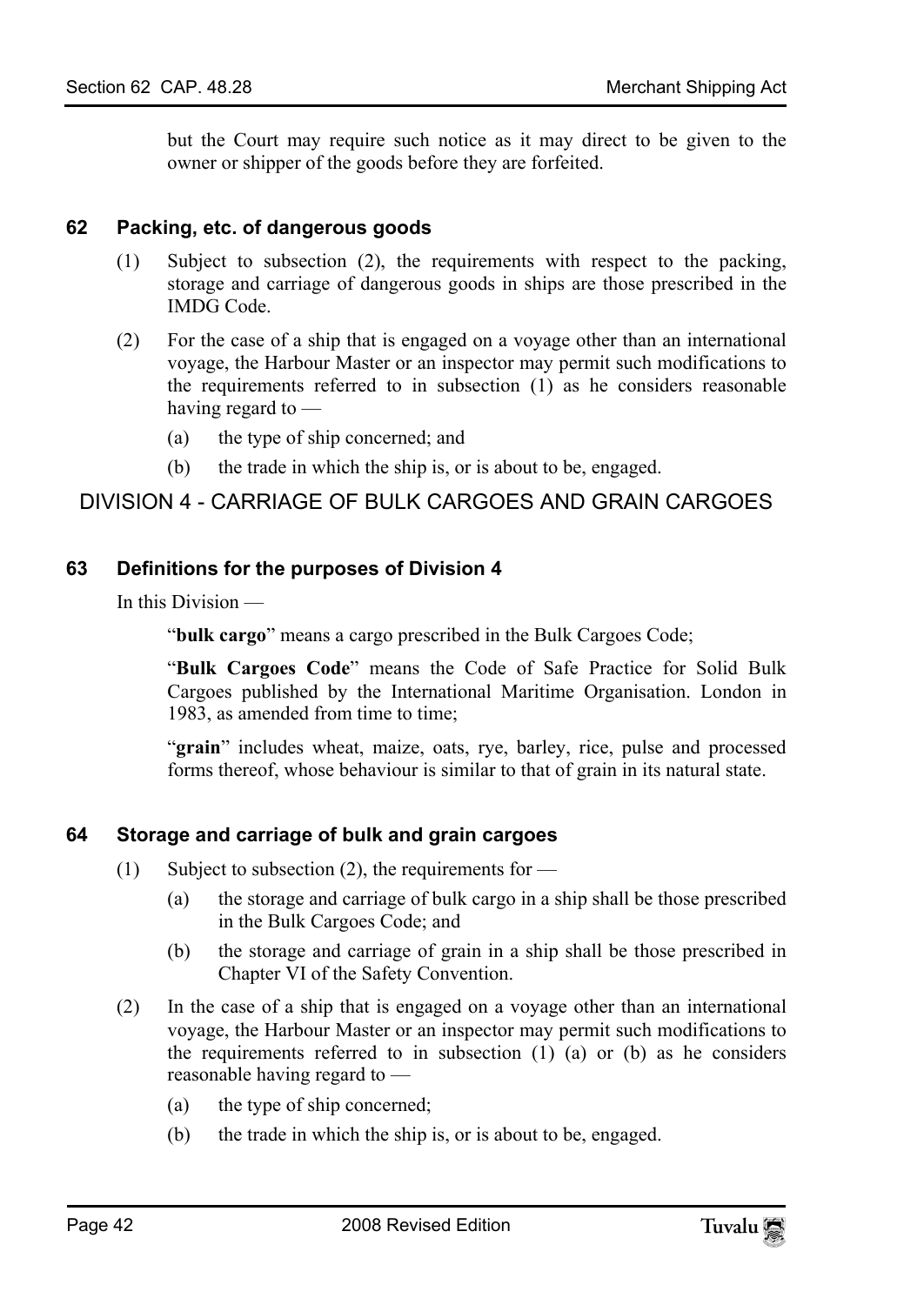# DIVISION 5 - SHIPPING CASUALTIES

#### **65 Meaning of "casualty", etc.**

In this Division —

"**casualty**", in relation to a ship, means —

- (a) the loss or the presumed loss, the stranding, the grounding or the abandonment of, or damage to, the ship or a board belonging to the ship; or
- (b) damage caused by a ship or by a boat belonging to the ship: or
- (c) a loss of life caused by
	- (i) fire on board; or
	- (ii) accident to; or
	- (iii) accident occurring on board

the ship or a boat belonging to the ship;

"**ship**" means a ship which, when a casualty occurs in relation to the ship —

- (a) is registered under this Act; or
- (b) is within Tuvalu waters.

#### **66 Investigations and inquires**

Where a casualty occurs in relation to a ship, the Minister may cause —

- (a) a preliminary investigation to be carried out; and
- (b) a Marine Inquiry to be held; or
- (c) a preliminary investigation to be carried out and a Marine Inquiry to be held.

#### **67 Preliminary investigation**

Where the Minister causes a preliminary investigation to be carried out under section 66 the person carrying out the preliminary investigation —

- $(a)$  may
	- (i) go on board any ship involved in the casualty;
	- (ii) require any person to answer questions relating to the casualty: and
	- (iii) require the production to him of any certificate relating to any ship involved in the casualty;
- (b) shall, upon conclusion of the investigation, send to the Minister a report containing a full statement of the case and of his opinion on the case,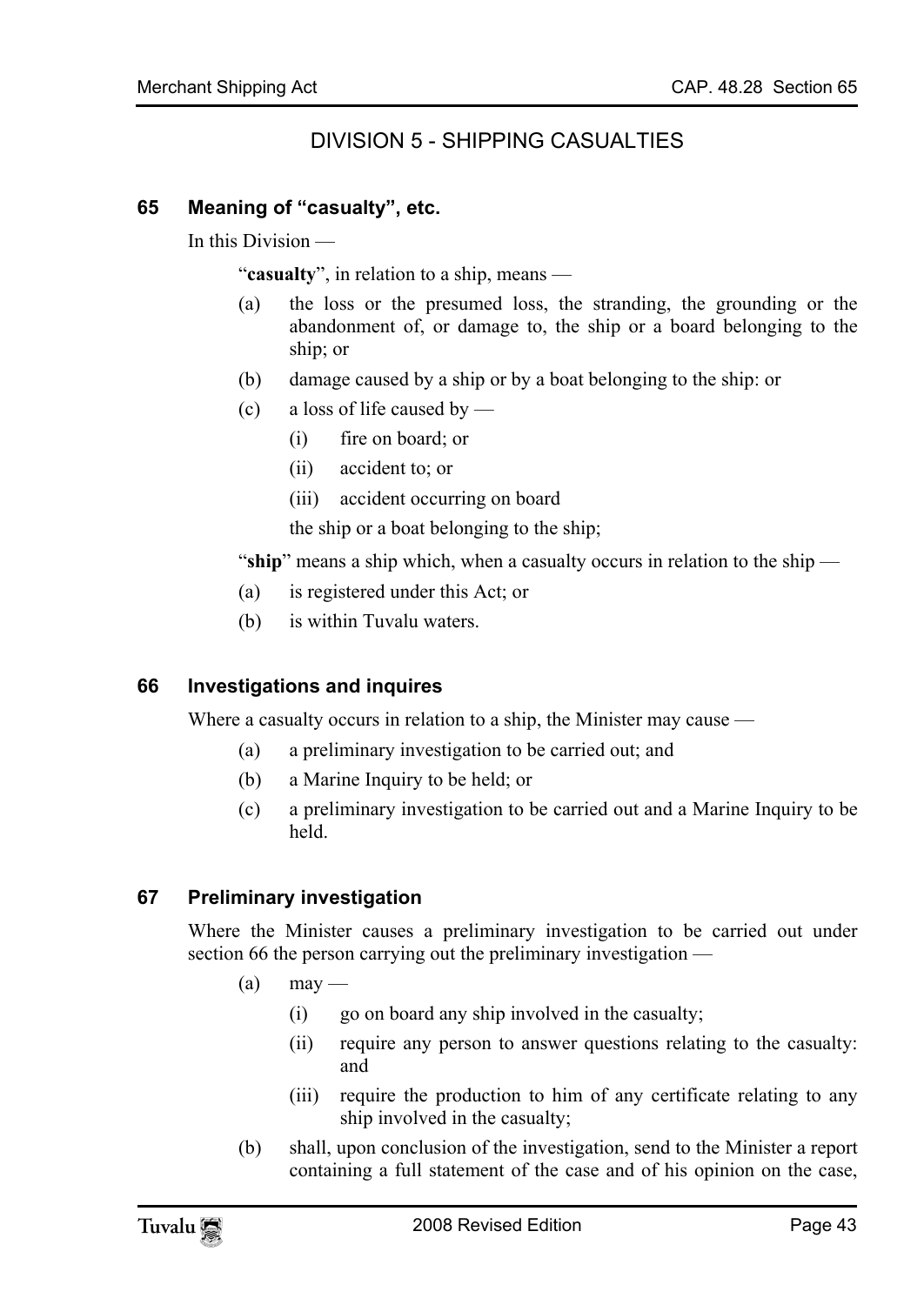accompanied by such report on, or extracts from, the evidence and such observations as he thinks fit.

## **68 Marine Inquiry**

- (1) Where the Minister causes a Marine Inquiry to be held under section 66 he shall —
	- (a) appoint a person to conduct the Marine Inquiry: and
	- (b) nominate two assessors to assist the person.
- (2) In any such case where a question as to the cancellation or suspension of a certificate of competency is likely to arise, the assessors nominated under subsection (1) (b) shall hold certificates of equivalent or higher rank to those held by the person whose certificate may be cancelled or suspended; but the proceedings before a Marine Inquiry shall not be challenged on the ground of any alleged failure to comply with the requirement of this subsection.
- (3) The person appointed and any assessor nominated under subsection (1)  $may -$ 
	- (a) go on board any ship;
	- (b) require any person to answer questions relating to the casualty; and
	- (c) require the production to him of any document or certificate relating to any ship involved in the casualty.
- (4) On the conclusion of an inquiry under section 66, the person appointed under subsection (1) shall make a full report in writing to the Minister setting out the results of the inquiry.
- (5) The Regulations may make provisions with respect to proceedings in any Marine Inquiry.

#### **69 Power of Marine Inquiry as to certificates**

- (1) Where, as a result of a Marine Inquiry, the Inquiry is satisfied that a master or a qualified officer or seaman —
	- (a) is unfit to discharge his duties because of
		- (i) incompetence;
		- (ii) misconduct; or
		- (iii) any other reason;
	- (b) has been seriously negligent in the discharge of his duties: or
	- (c) has failed to give assistance and information as required by section 57,

and, in a case coming under paragraph (a) or (b), is further satisfied that the unfitness or negligence caused or contributed to the casualty, the Marine Inquiry may —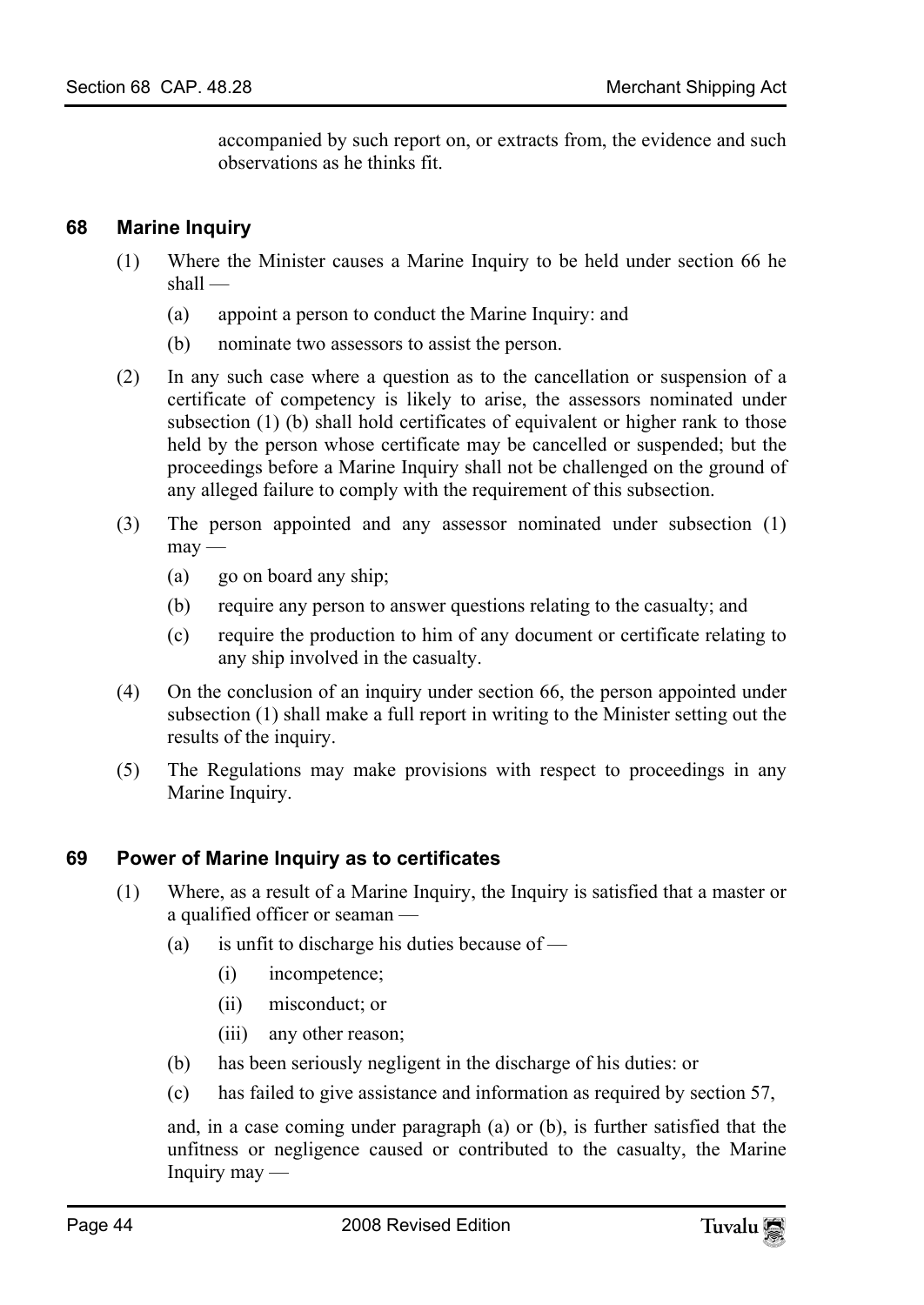- (d) order the cancellation or suspension of any certificate of competency of the master, qualified officer or other seaman: or
- (e) censure the master, qualified officer or other seaman.
- (2) Where a cancellation or suspension is ordered under subsection  $(1)(d)$  the master, qualified officer or seaman concerned shall forthwith deliver the certificate to the Registrar of Seamen for cancellation or suspension.

#### **70 Failure to deliver certificate for cancellation, etc.**

Where a certificate is ordered to be cancelled or suspended or is cancelled or suspended and the holder fails to deliver up the certificate as required under this Division, he is guilty of an offence.

#### **71 Restoration of certificates, etc.**

- (1) Where a Marine Inquiry has been held under this Division the Minister may order the whole or part of a case to be reheard, and shall do so if —
	- (a) new and important evidence which could not be produced at the inquiry has been discovered; or
	- (b) there appears to the Minister to be other grounds for suspecting that a miscarriage of justice may have occurred.
- (2) Where a certificate has been cancelled or suspended under this Division by a Marine Inquiry under section 69 the Minister may —
	- (a) on the recommendation of the Marine Inquiry: or
	- (b) if he is of the opinion that the circumstances of the case require it,

cause the issue of a new certificate of a lower grade in place of the cancelled or suspended certificate.

#### **72 Appeals**

- (1) Subject to subsection (2), where under this Division
	- (a) the certificate of a master, qualified officer or other seaman is cancelled or suspended;
	- (b) any such person is censured;
	- (c) the costs or part of the costs of an inquiry are awarded by a Marine Inquiry against any person; or
	- (d) the Marine Inquiry has found that the casualty has been caused or contributed to by the wrongful act of any person,

the master, qualified officer or other seaman in the case of (a) or (b) and in the case of (c) or (d) any person who has appeared at the hearing and is affected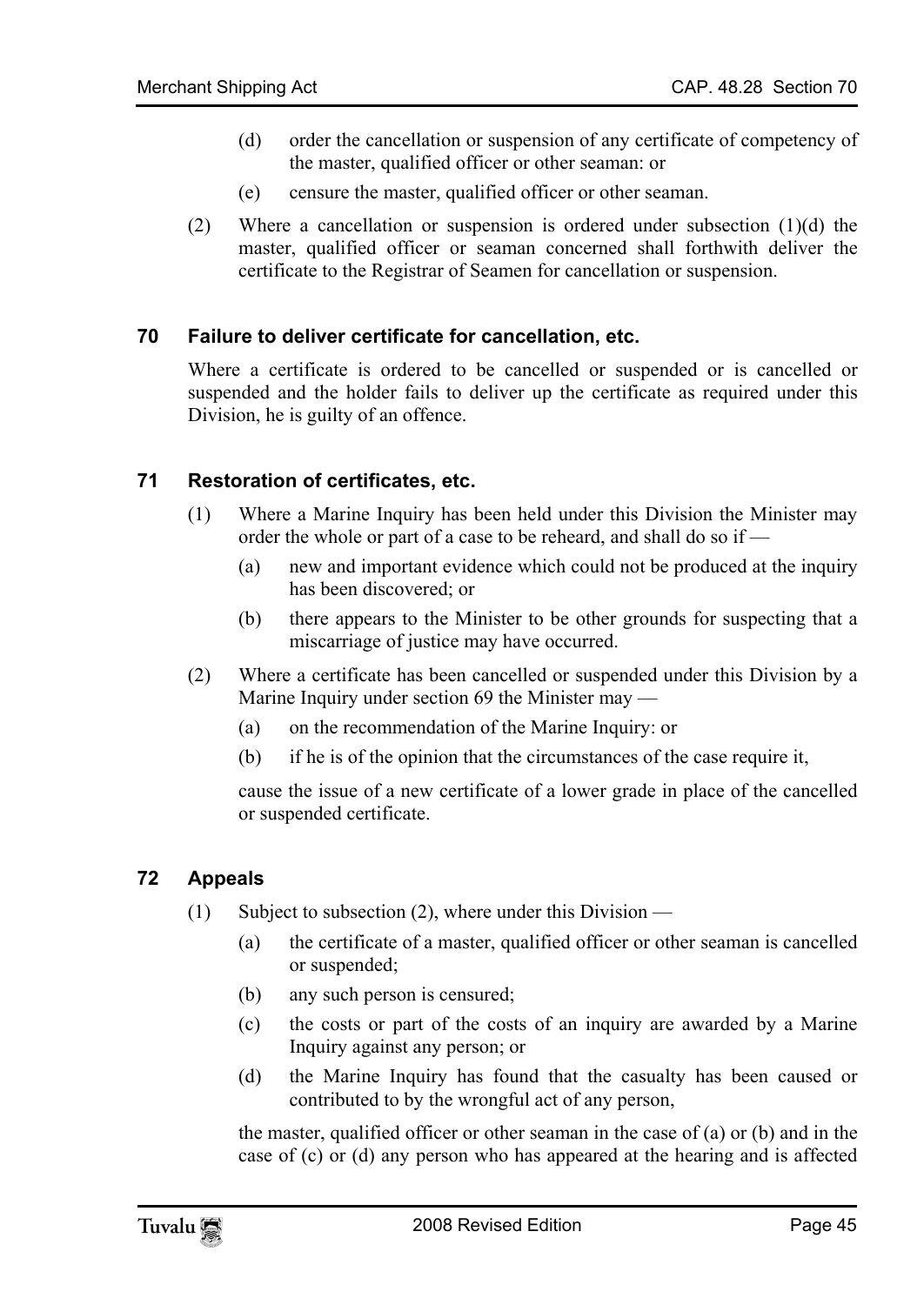by the decision of the Marine Inquiry, may appeal to the Court and the Court may make such order as the justice of the case requires.

(2) Where a rehearing has been ordered under section 71, no appeal may be made until the decision of the rehearing has been given.

# **PART V - MASTERS AND SEAMEN**

DIVISION 1 - INTRODUCTORY

# **73 Application**

Subject to this Part and to any exception granted under section 74, —

- (a) the provisions of this Part apply in relation to a ship registered under this Act not being —
	- (i) a vessel of less than 10 metres in length: or
	- (ii) a pleasure craft;
- (b) the provision of section 75 apply in relation to such vessels as may be prescribed;
- (c) such provisions of this Part as are specified in an order made by the Minister for the purpose apply in relation to  $-$ 
	- (i) any class or description of ships identified in the order(not being ships registered under this Act or in a country other than Tuvalu); and
	- (ii) engaged in near coastal trade,

and the reference to "ship" in any provision of this Part shall be construed accordingly.

# **74 Exemptions**

- (1) Subject to subsection (3), the Minister may, by order, exempt a particular ship or a particular class or description of ships, from any requirement of this Part which would otherwise apply in relation to the ship.
- (2) An exemption under subsection (1) may be given in respect of  $-$ 
	- (a) a particular period;
	- (b) one, or more than one, particular voyage; or
	- (c) generally.
- (3) No exemption shall be given under subsection (1) in relation to any prohibition in the Regulations against employing any identified class of persons.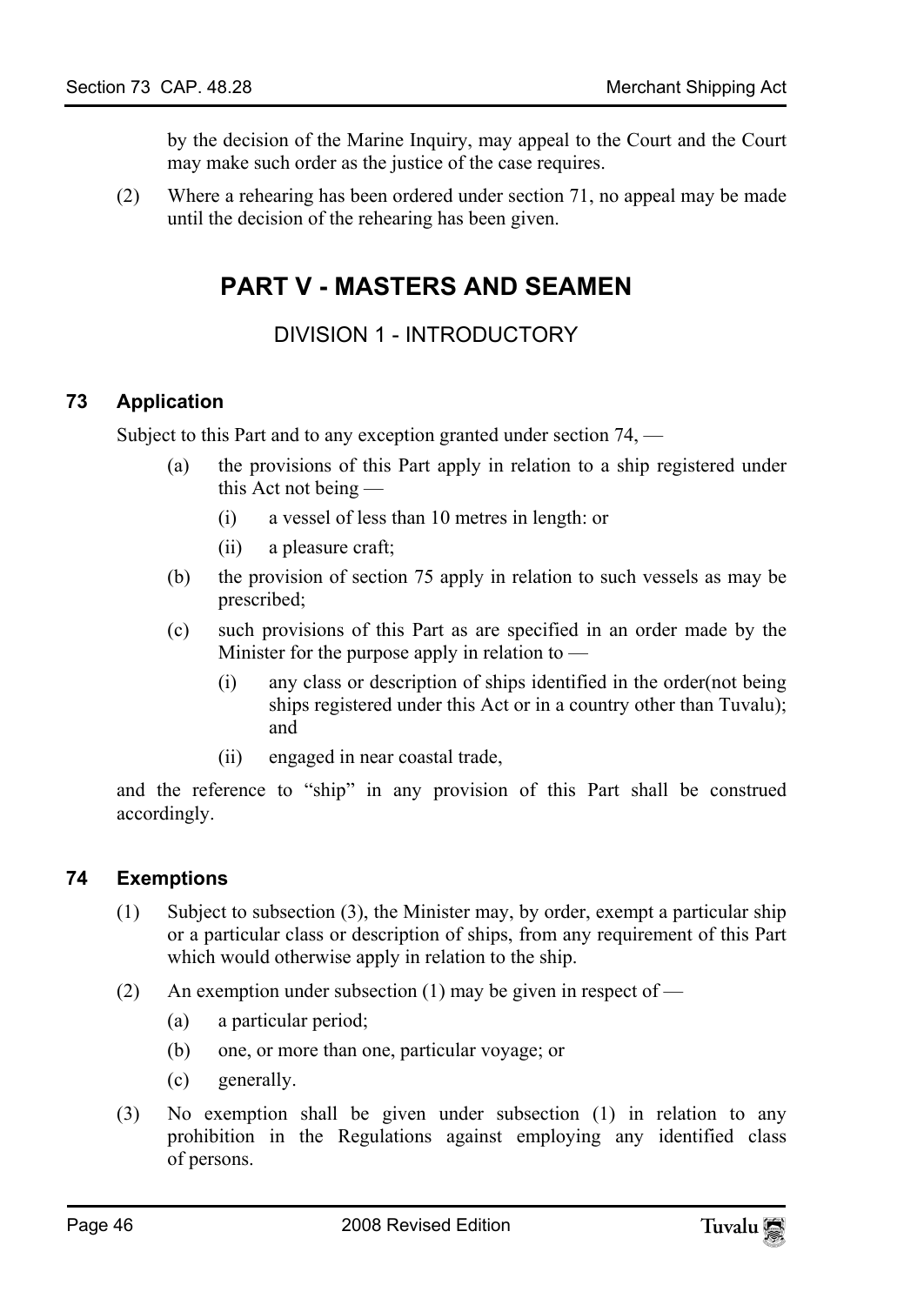# DIVISION 2 - MANNING AND CERTIFICATION

#### **75 Manning**

- (1) A ship shall be manned by such number and grades of persons as may be prescribed.
- (2) The extent to which the persons manning a specified grade or grades on a ship shall be citizens of Tuvalu may also be prescribed.
- (3) An owner or master of a ship who suffers or permits the ship to go to sea
	- (a) without being manned in the manner prescribed; or
	- (b) knowing the ship to have a crew consisting of fewer citizens of Tuvalu than the prescribed proportion of the crew,

is guilty of an offence.

#### **76 Certificate of competency**

- (1) Subject to this Act the prescribed authority may issue a certificate of competency in the prescribed manner to a person attaining such standard as may be prescribed.
- (2) A certificate of competency issued under this section is evidence that the person to whom the certificate is issued is of the qualification or grade specified in the certificate.

#### **77 Unqualified person going to sea as qualified officer or seaman**

A person who goes to sea as a master, or a qualified officer or a seaman of a particular grade and who is not a master, or an officer, or a seaman of that grade is guilty of an offence.

#### **78 Production of certificate of competency**

Any person serving or engaged to serve in a ship and holding a certificate of competency or other document which is evidence that he is a master, a qualified officer or other qualified seaman, who fails, without reasonable excuse on demand to produce the certificate or other document to —

- (a) his employer;
- (b) the master of the ship on which he is employed; or
- (c) an authorised officer,

is guilty of an offence.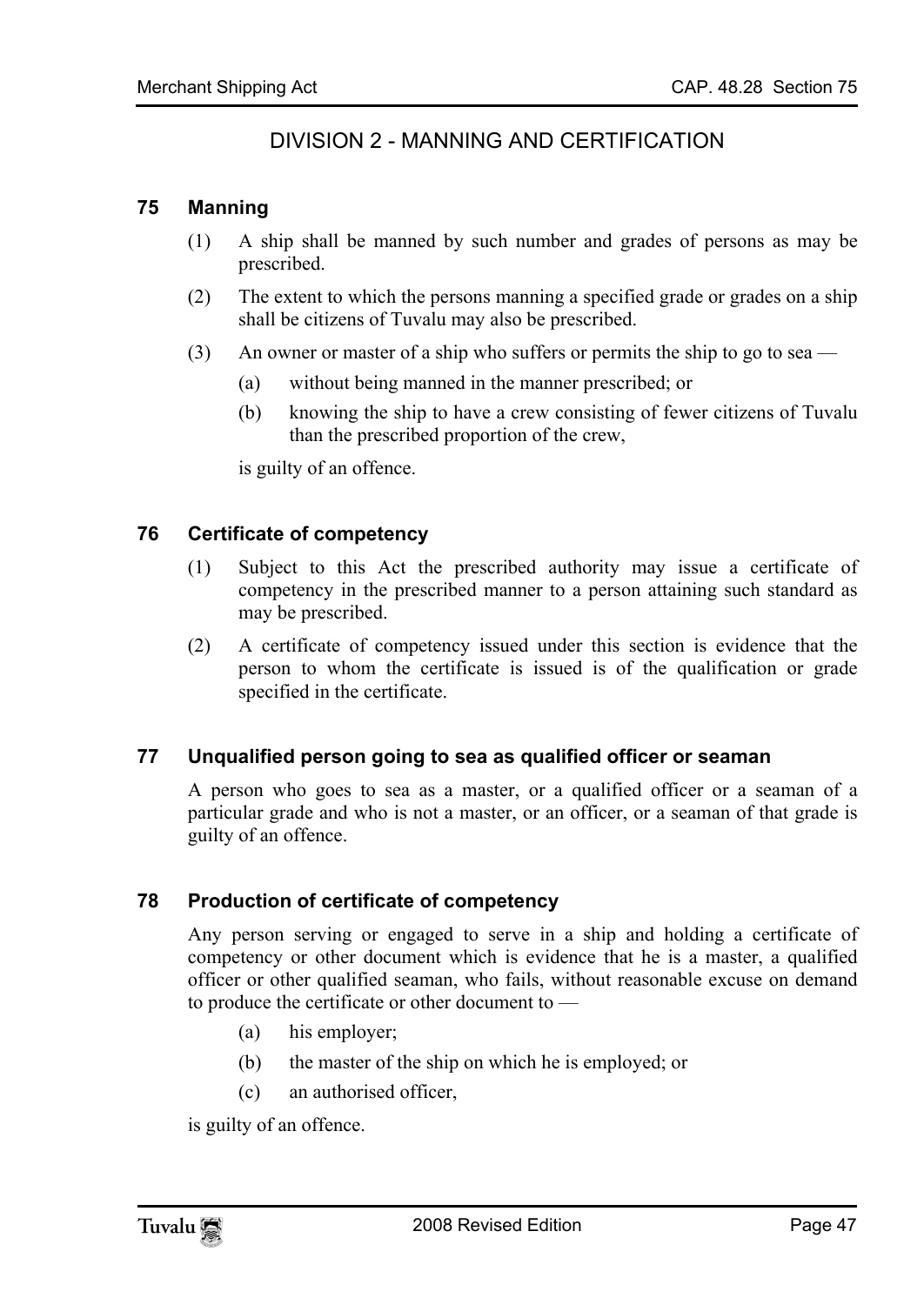#### **79 Disqualification of officer or seaman**

- (1) Where, in the opinion of the Minister, a master or a qualified officer or seaman —
	- (a) is unfit to discharge his duties because of
		- (i) incompetence;
		- (ii) misconduct; or
		- (iii) any other reason;
	- (b) has been seriously negligent in the discharge of his duties; or
	- (c) has failed to give assistance and information after a collision,

the Minister may cause an inquiry to be held and —

- (d) shall appoint a person to conduct the inquiry; and
- (e) may, if he thinks fit, suspend the certificate of competency of the master, officer or seaman pending the outcome of the inquiry.
- (2) Where a certificate is suspended under subsection (1), the Registrar of Seamen may direct the master, officer or seaman to deliver up the certificate to him.
- (3) A master or an officer or seaman who refuses or fails without reasonable cause, to comply with a direction given under subsection (2) is guilty of an offence.

#### **80 Inquiry under section 79**

- (1) Where the Minister has caused an inquiry to be held under section 79, the person appointed for the purpose of that inquiry, may —
	- (a) go on board any ship;
	- (b) require any person to answer questions relating to the subject of the inquiry; and
	- (c) require the production to him of any document or certificate which, in his opinion is relevant to the inquiry.
- (2) A person appointed for the purpose of an inquiry
	- (a) may, if satisfied as to any of the matters referred to in section 79
		- (i) order the cancellation or suspension of any certificate of competency of the master, officer or other seaman; or
		- (ii) censure the master, officer or other seaman.
	- (b) may make such order with regard to the costs of the inquiry as he thinks fit; and
	- (c) shall make a report on the inquiry to the Minister.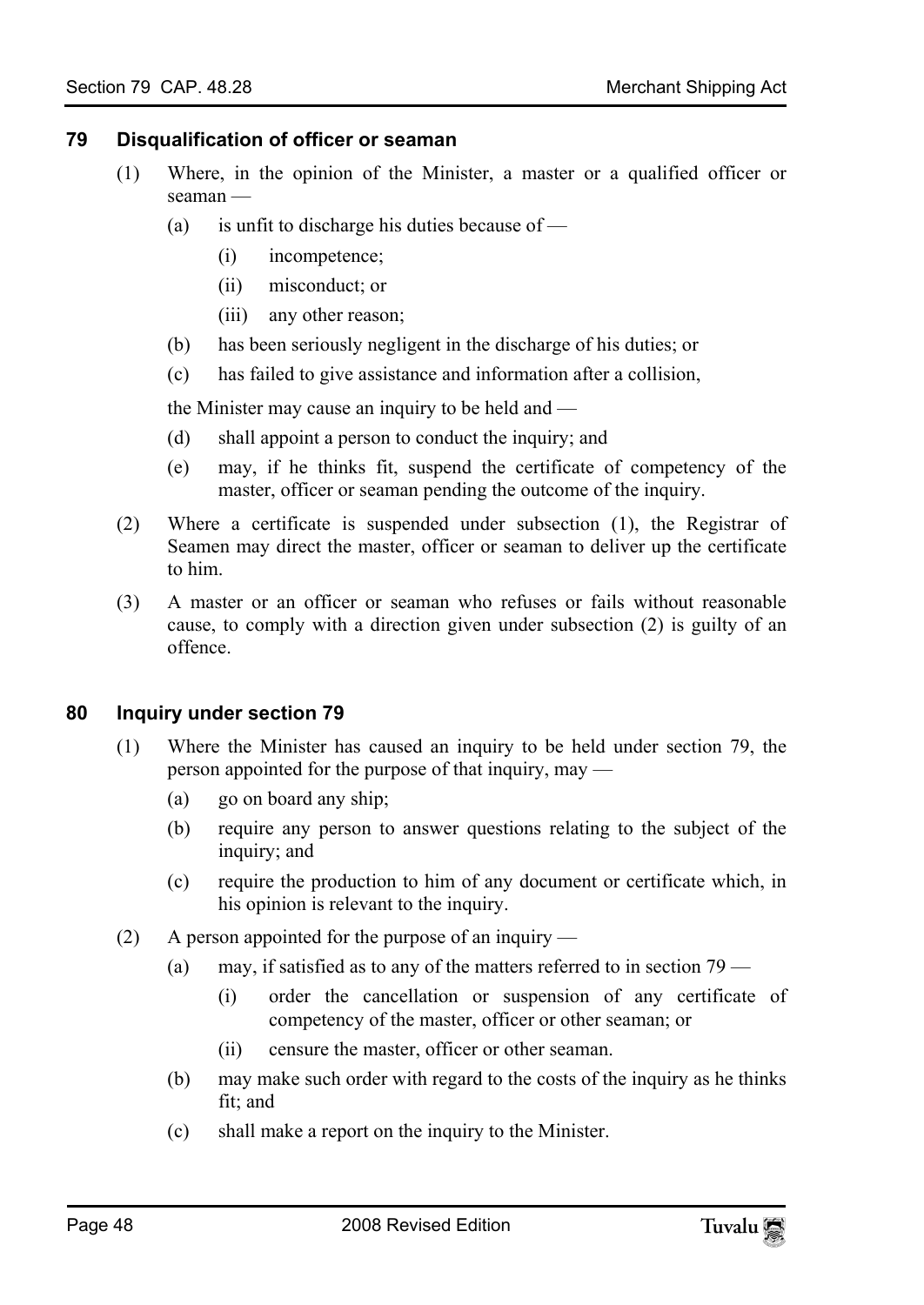- (3) Where a person appointed for the purpose of an inquiry orders the cancellation or suspension of a certificate of competency, the Minister may —
	- (a) cancel or suspend the certificate, as the case requires; or
	- (b) if the Minister considers the administration of a censure more appropriate, censure the master, officer or other seaman.
- (4) Where, under this section
	- (a) a certificate of competency is cancelled or a censure is administered; or
	- (b) costs of an inquiry are awarded against a master, officer or other seaman,

the master, officer or other seaman concerned may, within 30 days, appeal to the Court which shall make such order as the justice of the case requires.

- (5) A person, in holding an inquiry
	- (a) may be assisted by one or more assessors with such qualifications as are prescribed; and
	- (b) shall be assisted, in such circumstances as are prescribed, by two or more such assessors,

nominated by the Minister.

#### **81 Regulations for certificates of competency**

The Regulations may make provision for and in relation to —

- (a) the standards of competence to be attained by a master, an officer or other seaman and other conditions to be satisfied in order for the master, the officer or other seaman to be a master or a qualified officer or other seaman of a particular grade;
- (b) the manner in which the attainment of any standard or the satisfaction of any other condition is to be evidenced;
- (c) the manner and conduct of any examinations and the conditions for admission to examinations;
- (d) the appointment and remuneration of examiners;
- (e) the issue, form and recording of certificates of competency and other documents; and
- (f) the endorsement of certificates of competency and other documents.

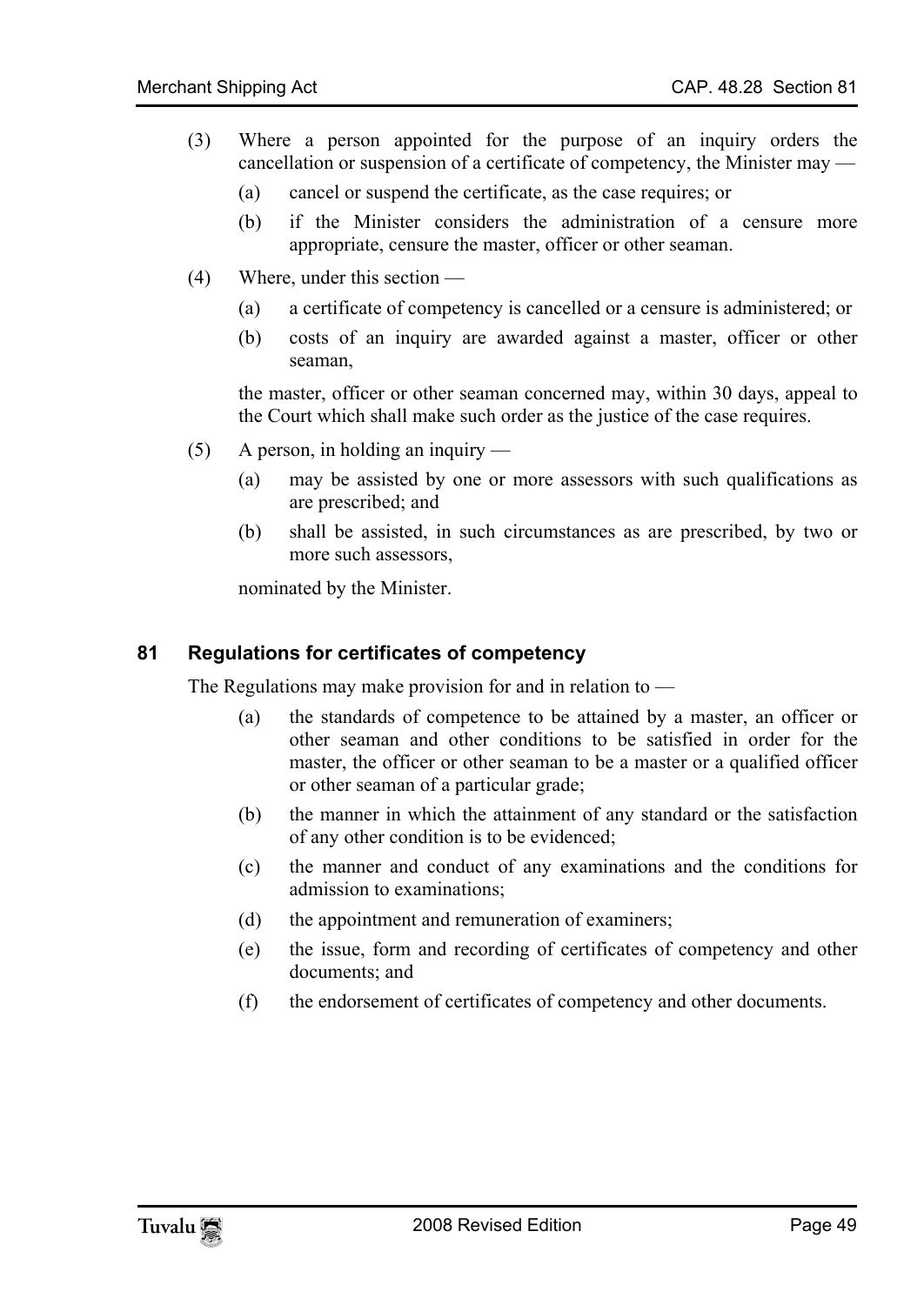# DIVISION 3 - CREW AGREEMENTS

#### **82 Crew agreements**

- (1) Where a person is employed as a seaman on a ship there shall be a crew agreement between the employer, or someone acting on his behalf, and the seaman.
- (2) A crew agreement shall be in writing and executed by the parties to the agreement.
- (3) A crew agreement may be with respect to employment in one or more ships and may be for —
	- (a) a particular period not exceeding 2 years; or
	- (b) one, or more than one, particular voyage.
- (4) In every crew agreement, notwithstanding any express provision in the agreement to the contrary, there is an implied term that the employer and the owner of the ship shall use all reasonable means to ensure that the ship in which the crewman is, or is to be, employed, is seaworthy for, and during any voyage which may take place during the currency of the agreement and any consent or purported consent by the seaman to waive the benefit of that implied term is void and of no effect.

#### **83 Prohibition on seeking rewards for employment**

A person who demands or receives, directly or indirectly, from another person seeking employment as a seaman any remuneration or reward, whether in cash or otherwise, for providing employment to that other person is guilty of an offence.

#### **84 Regulations for crew agreeme[nt](#page-80-0)s**

The Regulations may make provision for and in relation to —

- (a) the conditions and particulars to be included in a crew agreement including a requirement that the agreement receive the approval of the Minister;**<sup>9</sup>**
- (b) the form of a crew agreement and the manner in which an agreement shall be made;
- (c) the manner in which a crew agreement shall be  $-$ 
	- (i) added to;
	- (ii) amended; or
	- (iii) lodged with the Registrar of Seamen;
- (d) the circumstances in which a crew agreement or a copy of an agreement, shall be carried in a ship;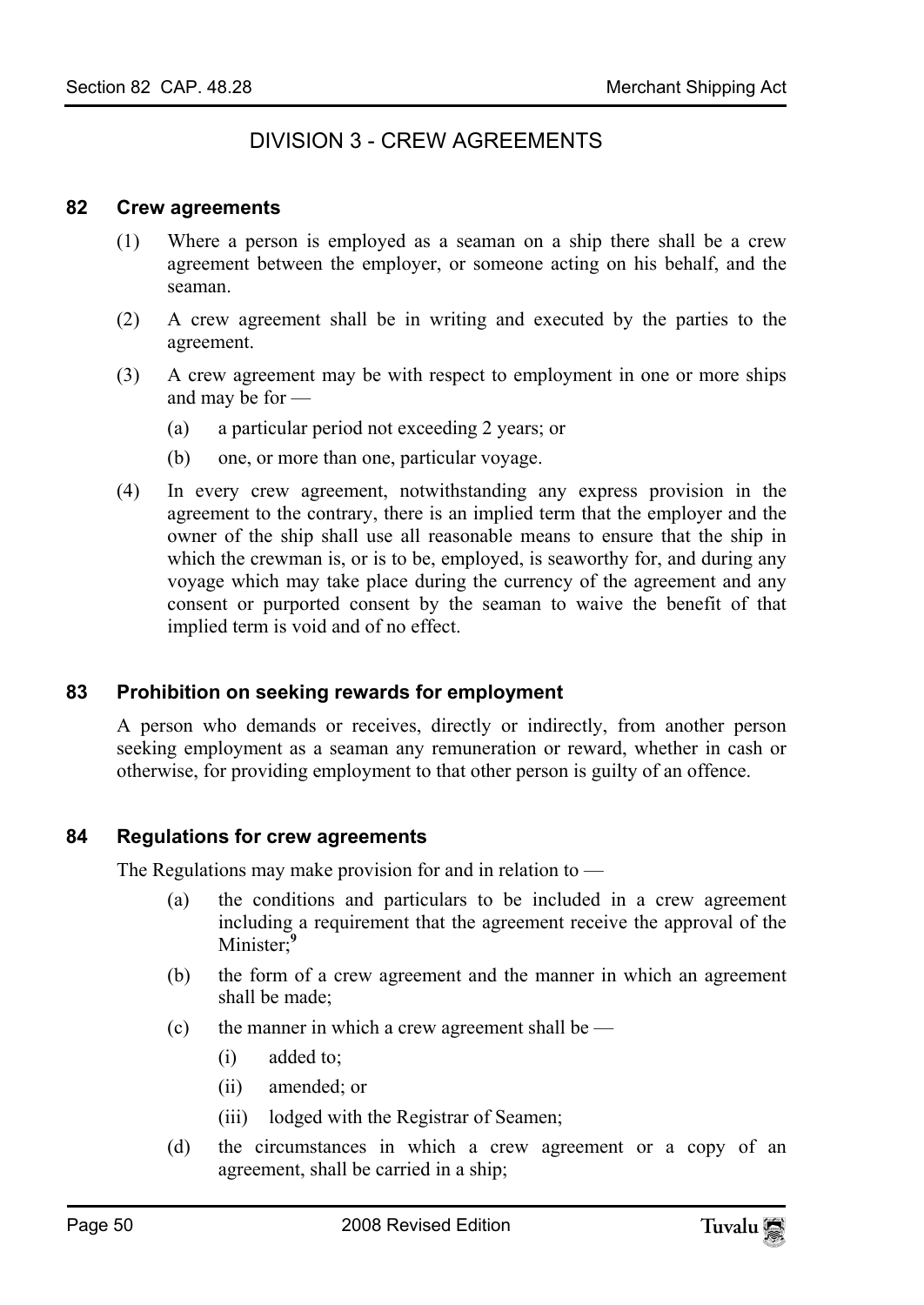- (e) the requirements for a crew agreement, or a copy of an agreement, to be delivered to an authorised officer;
- (f) the requirement for a crew agreement or a copy of an agreement, to be made available for perusal by an authorised officer;
- (g) the conditions under which a person not under 16 years of age but less than 18 years of age may enter into a crew agreement;
- (h) the notice required to be given to the Register of Seamen before a crew agreement is entered into or terminated;
- (i) the procedures and practices to be followed on the termination of a crew agreement; and
- (j) the circumstances under which, other than by reason of termination of a crew agreement, a seaman may be left behind from a ship outside Tuvalu.

# DIVISION 4 - WAGES

#### **85 Agreements as to wages**

Subject to this Act, a seaman shall be paid wages in accordance with the terms of a crew agreement.

# **86 Account of wages**

An employer who refuses, or fails without reasonable cause, to deliver to a seaman an exact account of the —

- (a) wages due to the seaman under a crew agreement; and
- (b) deductions (if any) made from those wages,

is guilty of an offence.

# **87 Right of seaman to wages**

- $(1)$  The lien of
	- (a) a seaman for his wages; and
	- (b) a master of a ship for his wages and for reimbursement of any expenditure or disbursements properly incurred or made by him on behalf of the ship,

have priority over all other liens irrespective of the date of that lien or those other liens.

(2) The right of a seaman to wages does not depend on the earnings of freight.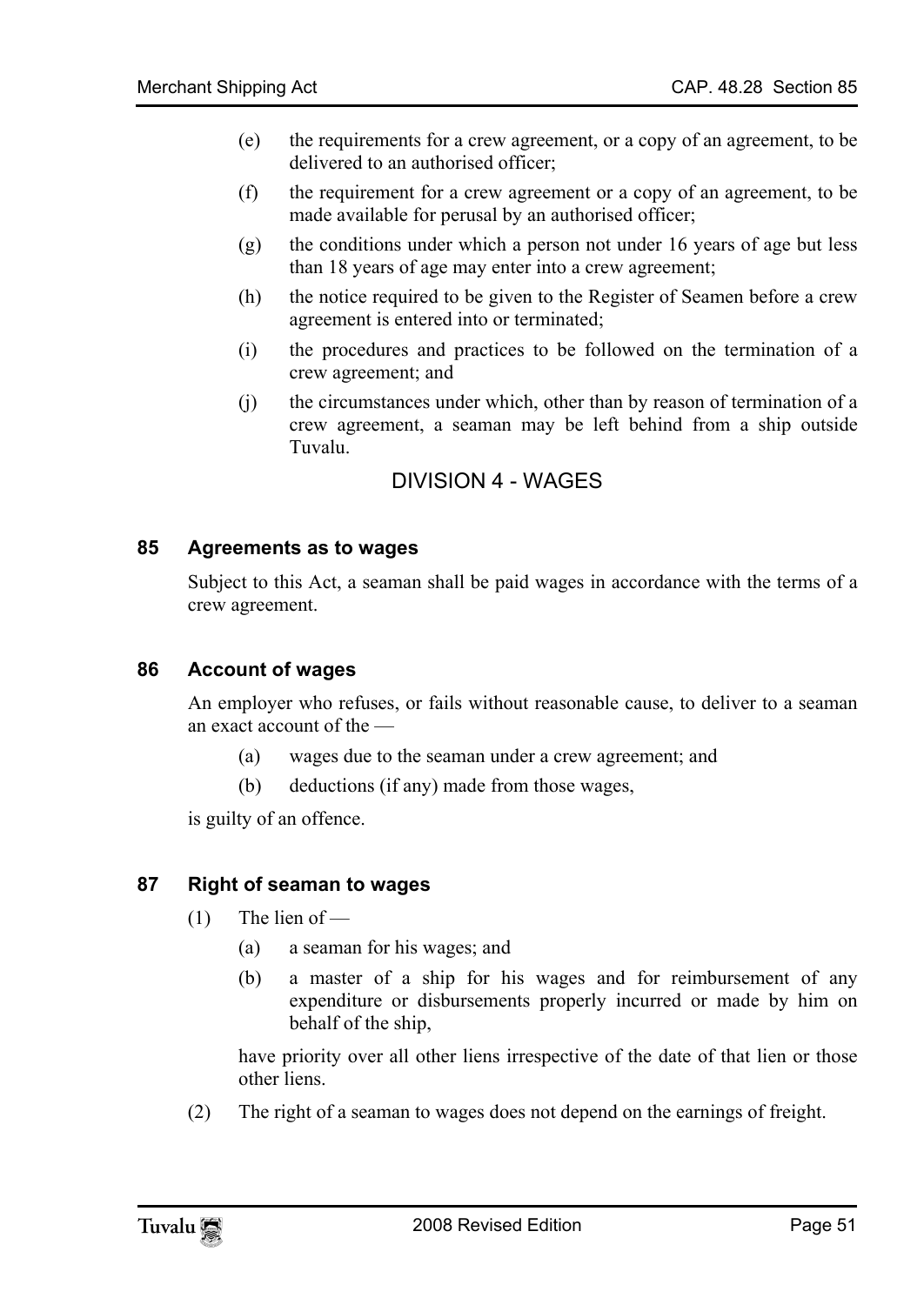#### **88 Seaman cannot waive protection of Act**

A provision in a crew agreement, whether express or implied, which purports to modify, vary or negative the rights of a seaman under this Division is void and of no effect.

#### **89 Regulations relating to wages**

The Regulations may make provision for and in relation to  $-$ 

- (a) the deductions which may be made from the wages due to a crewman;
- (b) the manner in which deductions may be made;
- (c) the manner in which wages are to be paid;
- (d) the manner in which wages are to be accounted for where a seaman leaves a ship otherwise than on termination of an agreement;
- (e) the form and manner in which accounts of wages are to be prepared by an employer and delivered to a seaman;
- (f) the form of allotment notes; and
- (g) the circumstances in which allotments may be made.

DIVISION 5 - CREW ACCOMMODATION

#### **90 Crew accommodation**

- (1) A ship shall have accommodation exclusively reserved for the use of the crew and known as the crew accommodation.
- (2) The crew accommodation of a ship shall be of the prescribed standard.
- (3) An owner or master of a ship who suffers or permits the ship to go to sea without crew accommodation of the prescribed standard is guilty of an offence.

#### **91 Regulations for crew accommodation**

The Regulations may make provision for and in relation to —

- (a) the crew accommodation requirements for new and existing ships;
- (b) the minimum space per man which must be provided by way of sleeping accommodation for crewmen and the maximum number of persons by whom a specified part of such sleeping accommodation may be used:
- (c) the position in a ship in which the crew accommodation or any part of the crew accommodation is to be located;
- (d) the standards to be observed in the construction, equipment ventilation, lighting, heating and furnishing of crew accommodation: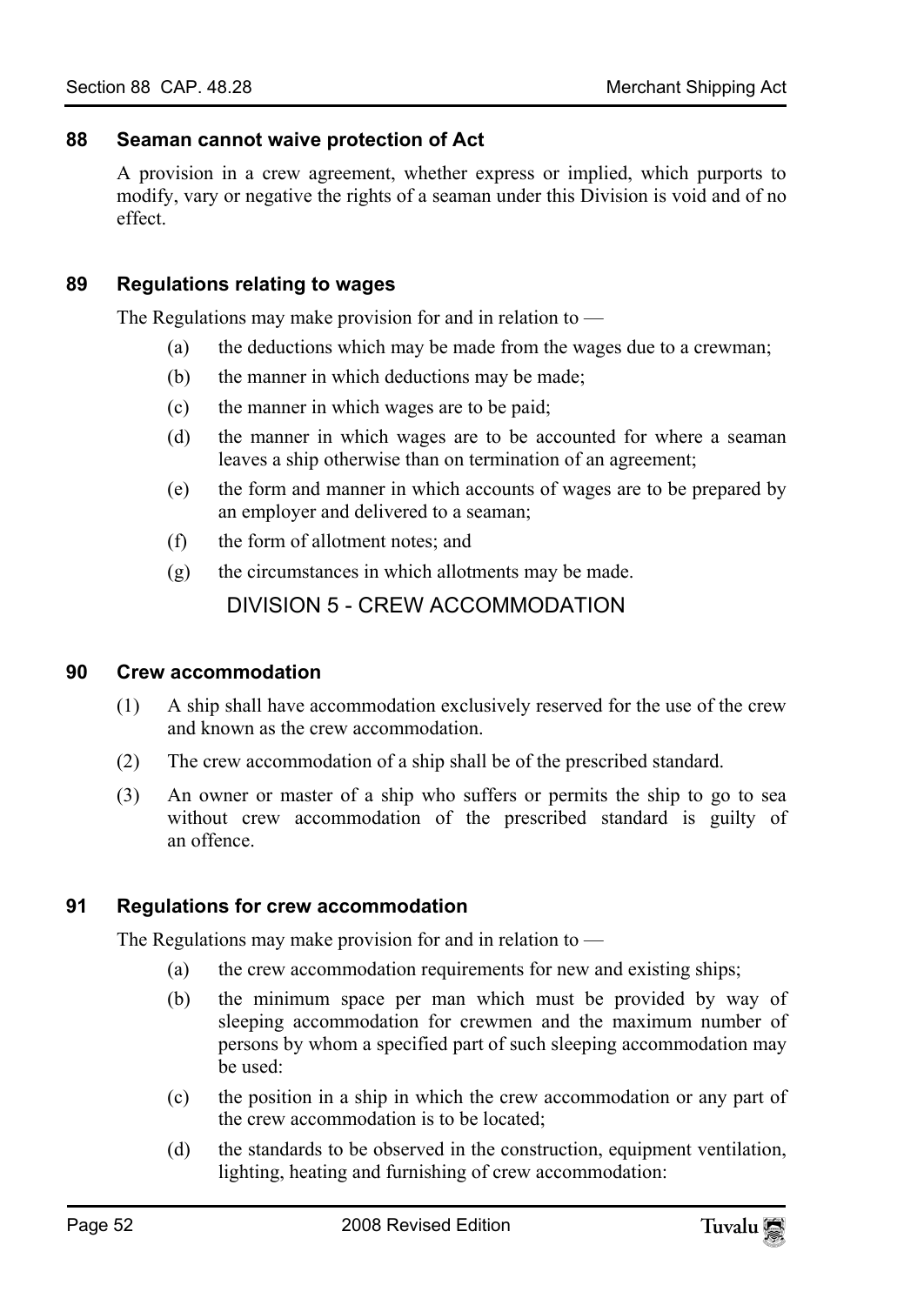- (e) the provision of washing, sanitary, toilet, messing and hospital facilities for crewmen;
- (f) the standards of maintenance of crew accommodation; and
- (g) the prohibition or restriction of the use of crew accommodation for purposes other than those for which it is designed.

# DIVISION 6 - WELFARE

#### **92 Provisions and water**

- (1) An employer or master of a ship shall ensure that the provisions and water supplied for the use of crewmen are as prescribed.
- (2) Where three or more seamen are of the opinion that the provisions or water supplied for the use of seamen are not as prescribed, they may complain to the master and if they are dissatisfied with the action if any taken by the master or with the master's failure to act they may complain to the Registrar of Seamen.
- (3) Where a complaint is made the Registrar of Seamen shall forthwith cause the complaint to be investigated.
- (4) For the purposes of an investigation under this section the Registrar of Seamen may cause the provisions or water to be examined.
- (5) Where, after an investigation under this section, the Registrar of Seamen is of the opinion that the provisions or water are not as prescribed he shall direct the employer or the master to replace them.
- (6) An employer or a master shall comply with a direction given under this section.

#### **93 Medical stores etc.**

An owner or master of a ship who suffers or permits the ship to go to sea without carrying the prescribed number of qualified first-aid attendants, medicines and medical and surgical stores is guilty of an offence.

#### **94 Complaints**

- (1) Where, in the opinion of a seaman, the seaman has cause to complain about —
	- (a) the master:
	- (b) any other seaman on a ship: or
	- (c) the conditions on hoard a ship.

he may complain to the master.

(2) Where a seaman —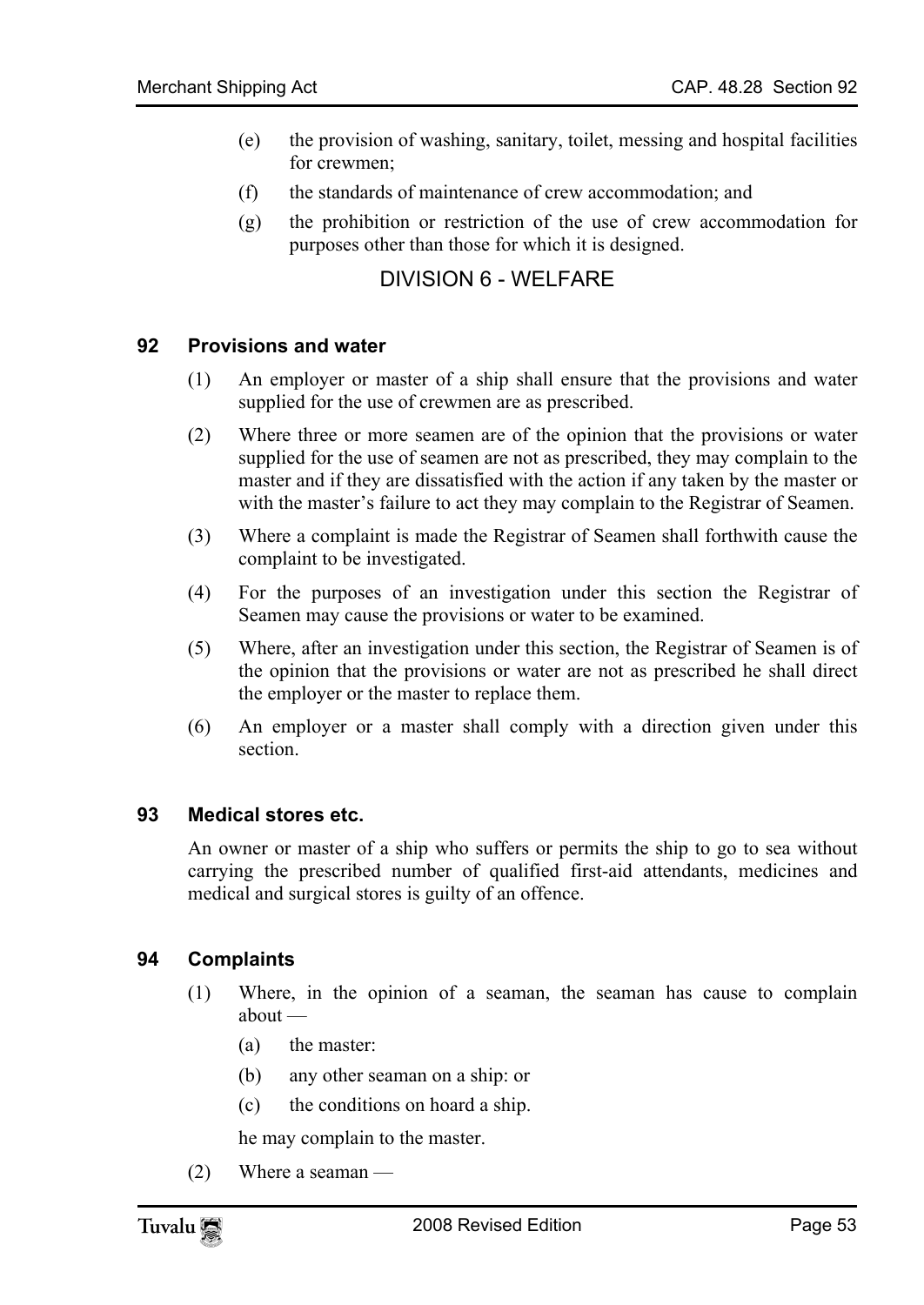- (a) has made a complaint under subsection (1); and
- (b) is dissatisfied with
	- (i) the action taken by the master on that complaint: or
	- (ii) the failure of the master to take any action,

the seaman may —

- (c) state his dissatisfaction to the master: and
- (d) may request the master to make adequate arrangements for the seaman to complain to the Registrar of Seamen, as soon as the service of the ship permits.
- (3) A master to whom a request has been made under subsection (2) who refuses, or fails without reasonable cause, to make the adequate arrangements referred to in that sub-section is guilty of an offence.

#### **95 Regulations for welfare**

The Regulations may make provision for and in relation to —

- (a) the quality and quantity of the provisions and water to be supplied for the use of seamen;
- (b) the manner of checking and inspecting provisions and water supplied for the use of seamen;
- (c) the manner and conduct of medical examinations of seamen and of persons seeking employment as seamen;
- (d) the medicines and medical and surgical stores (including books containing instructions and advice) to be carried in a ship and the manner in which such medicines and stores are to be carried, stored and used in a ship;
- (e) the appointment and certification of first-aid attendants and the circumstances in which first-aid attendants are to be carried on a ship;
- (f) the manner in which medical expenses incurred in respect of a seaman while at a place outside the country may be recovered from an employer;
- (g) the circumstances and the manner in which the Minister shall make provision for the relief, maintenance and return to a proper return port of a seaman;
- (h) the manner in which any wages due to a distressed seaman and any property left on board a ship by a distressed seaman are to be dealt with;
- (i) the manner in which any expense incurred in bringing ashore a seaman who has been ship-wrecked, or in maintaining him after he has been brought ashore, may be recovered from the person who last employed him as a seaman; and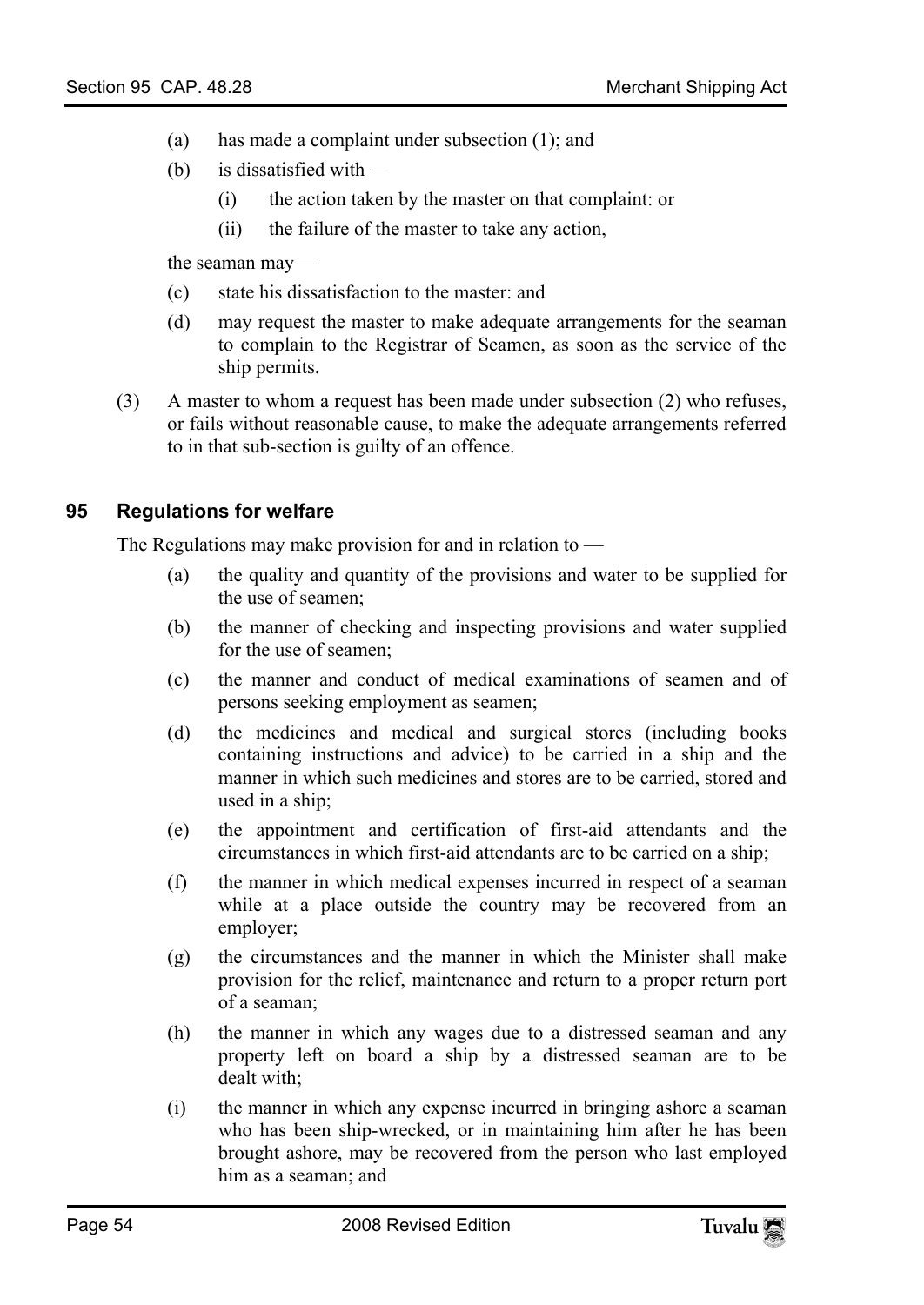- (i) the manner in which the property of a deceased seaman is to be
	- (i) held in custody; or
	- (ii) sold, converted into cash or otherwise disposed of.

DIVISION 7 - DISCIPLINE

#### **96 Misconduct endangering ship or persons on board**

- (1) This section applies where a seaman
	- (a) does any act which causes, or is likely to cause
		- (i) the loss or destruction, or serious damage to; or
		- (ii) the death of, or serious injury to, a person on board,

a ship; or

- (b) fails to do anything required to be done by him to preserve
	- (i) a ship from loss, destruction, or serious damage; or
	- (ii) any person on board the ship from death or serious injury.
- (2) Where the act, or failure to act, by the seaman referred to in subsection  $(1)$ 
	- (a) is deliberate;
	- (b) amounts to a breach or neglect of duty or disobedience to a lawful command; or
	- (c) occurs when the seaman is under the influence of alcohol or a drug,

the seaman is guilty of an offence.

#### **97 Continued or concerted disobedience, neglect of duty, etc.**

Where a seaman on a ship —

- (a) persistently and wilfully
	- (i) neglects his duty; or
	- (ii) disobeys a lawful command; or
- (b) combines with other seamen to
	- (i) neglect his duty; or
	- (ii) disobey a lawful command; or
	- (iii) impede the navigation of the ship or the progress of a voyage,

he is guilty of an offence.

#### **98 Absence without leave**

Where —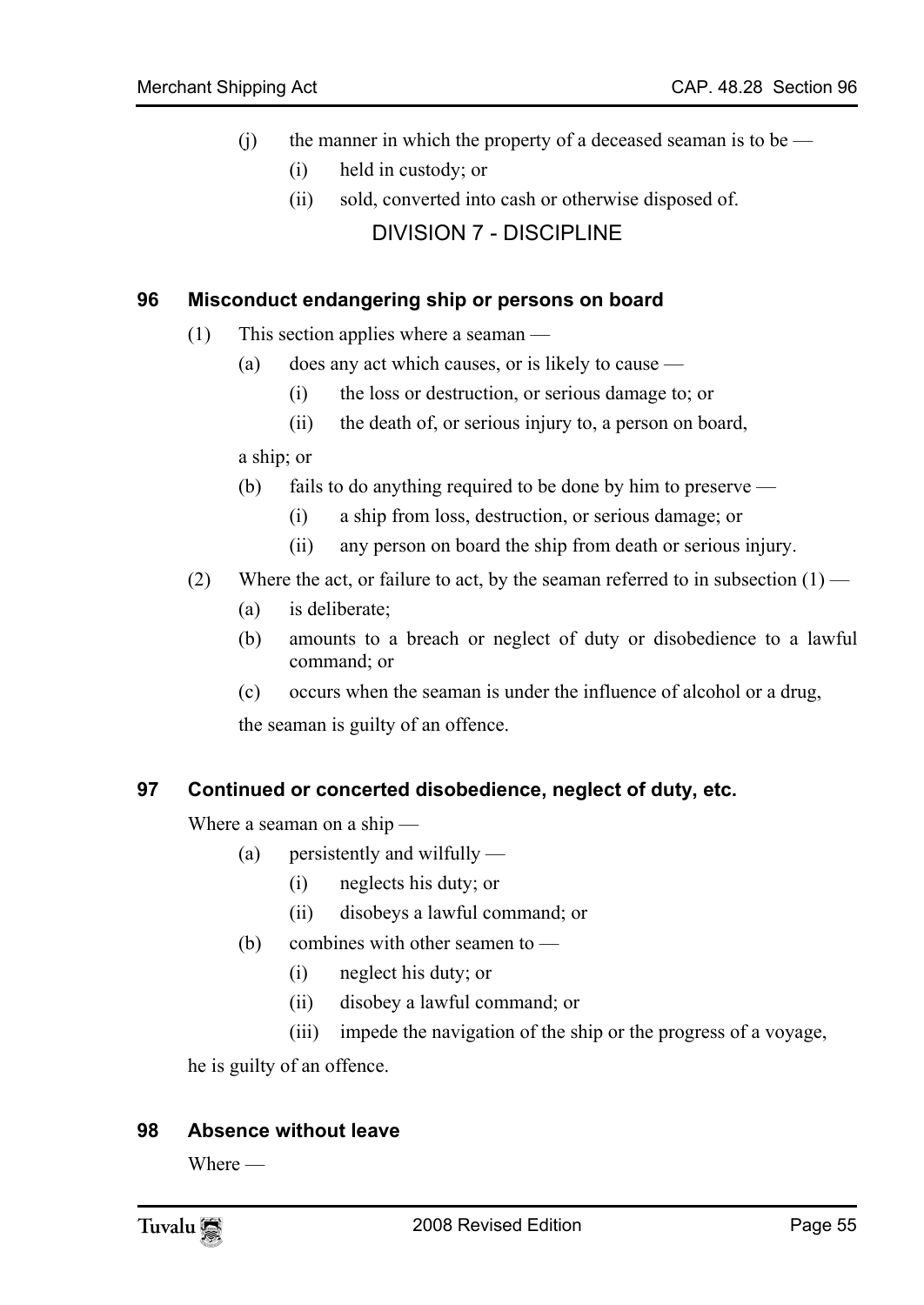- (a) a seaman is absent without leave from a ship at a time when he is required to be on board;
- (b) his absence is
	- (i) due to his recklessness; or
	- (ii) de1iberate and without reasonable cause; and
- $(c)$  a ship
	- (i) is thereby delayed; or
	- (ii) goes to sea without him.

the seaman is guilty of an offence.

#### **99 Persons deemed to be seamen**

Notwithstanding any other provision of this Act, where —

- (a) a person is carried to sea in a ship without the consent of the master or of any other person authorised to give consent to his being so carried; or
- (b) a distressed seaman is carried on a ship for the purpose of being returned to his proper return port,

he is, for the purposes of this Division, deemed to be a seaman on the ship.

#### **100 Defence of drug taken for medical purposes**

It is a defence to a charge for an offence against section 96 if the person charged proves that —

- (a) at the time of the alleged act or failure to act, he was under the influence of a drug taken by him for medical purposes; and
- $(b)$  either
	- (i) he took that drug on medical advice and complied with any direction given as part of that advice; or
	- (ii) he had no reason to believe that the drug might have the influence it had.

#### **101 Disciplinary offences**

- (1) The master of a ship who finds that a seaman has committed a disciplinary offence must make a report of his findings in the prescribed form to the Registrar of Seamen.
- $(2)$  Where
	- (a) two or more reports under subsection (1) have been made within the prescribed time in respect of a seaman; or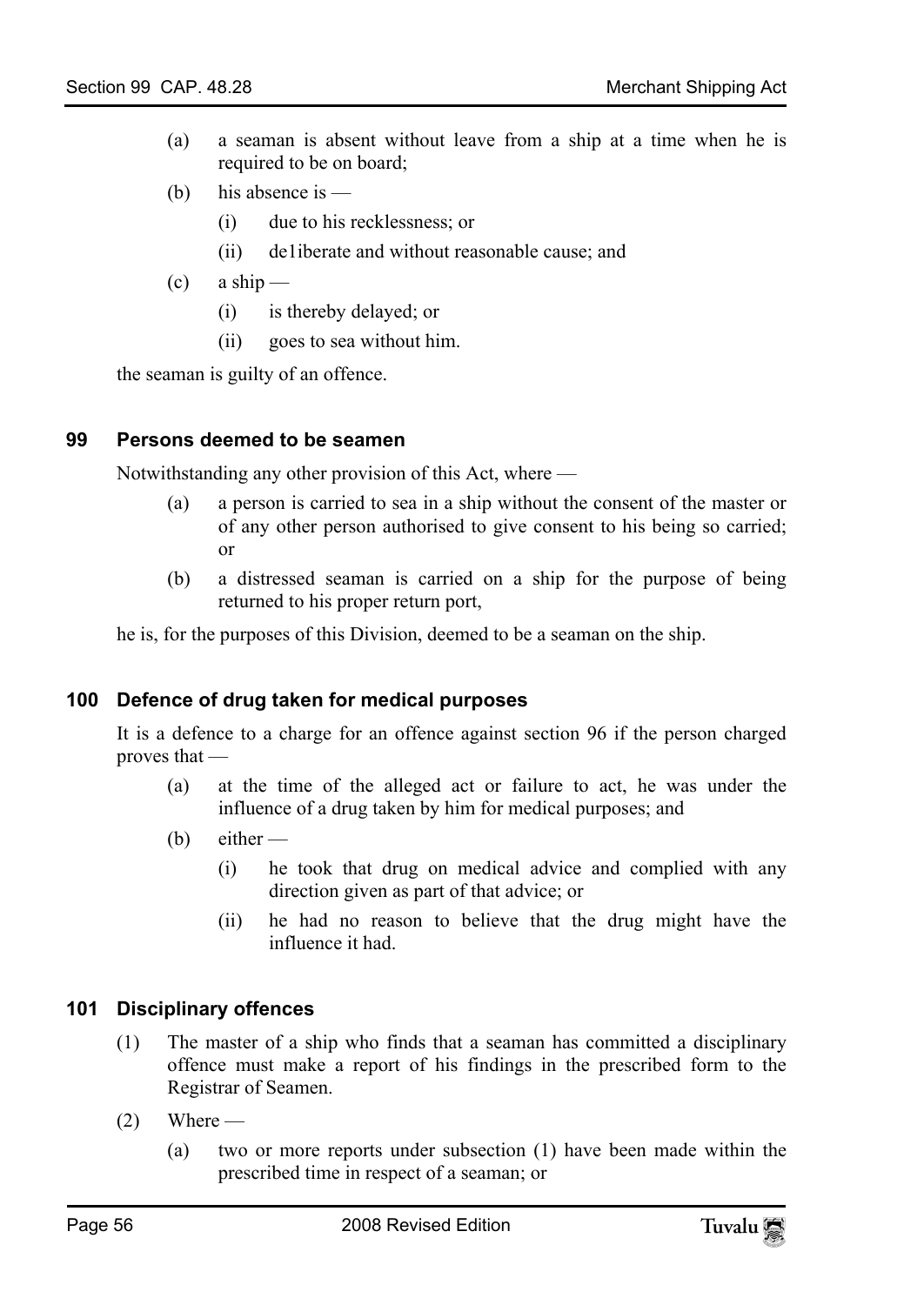(b) a seaman has committed an offence under section 96, 97, or 98,

the Registrar of Seamen may declare the seaman to be a suspended person.

## **102 Appeal**

- $(1)$  Where
	- (a) the Registrar of Seamen has declared a seaman to be a suspended person; and
	- (b) the period of suspension exceeds 12 months, the seaman may within 30 days of receiving the prescribed notification of his suspension, appeal to the Court.
- (2) Where an appeal is made under subsection (1), the Court shall make such orders as the justice of the case requires.

#### **103 List of suspended persons**

- (1) The Registrar of Seamen shall keep a list known as the list of suspended persons.
- (2) Where a seaman is suspended for a period
	- (a) of 12 months or less; or
	- (b) exceeding 12 months and
		- (i) no appeal to the Court is made within the period of 30 days referred to in section 102; or
		- (ii) an appeal is made under that section and the Court orders that the appeal be dismissed,

the Registrar of Seamen shall include the name of the seaman in the list of suspended persons.

# **104 Regulations for disciplinary offences**

The Regulations may make provision for and in relation to —

- (a) misconduct on board a ship which is a disciplinary offence;
- (b) the procedures under which a master may find that a seaman has committed a disciplinary offence;
- (c) the manner in which a declaration of suspension shall be made and the manner in which that declaration shall be notified to —
	- (i) a suspended person; and
	- (ii) the person who last employed him as a seaman:
- (d) the manner in which the name of a suspended person shall be included in a list of suspended persons; and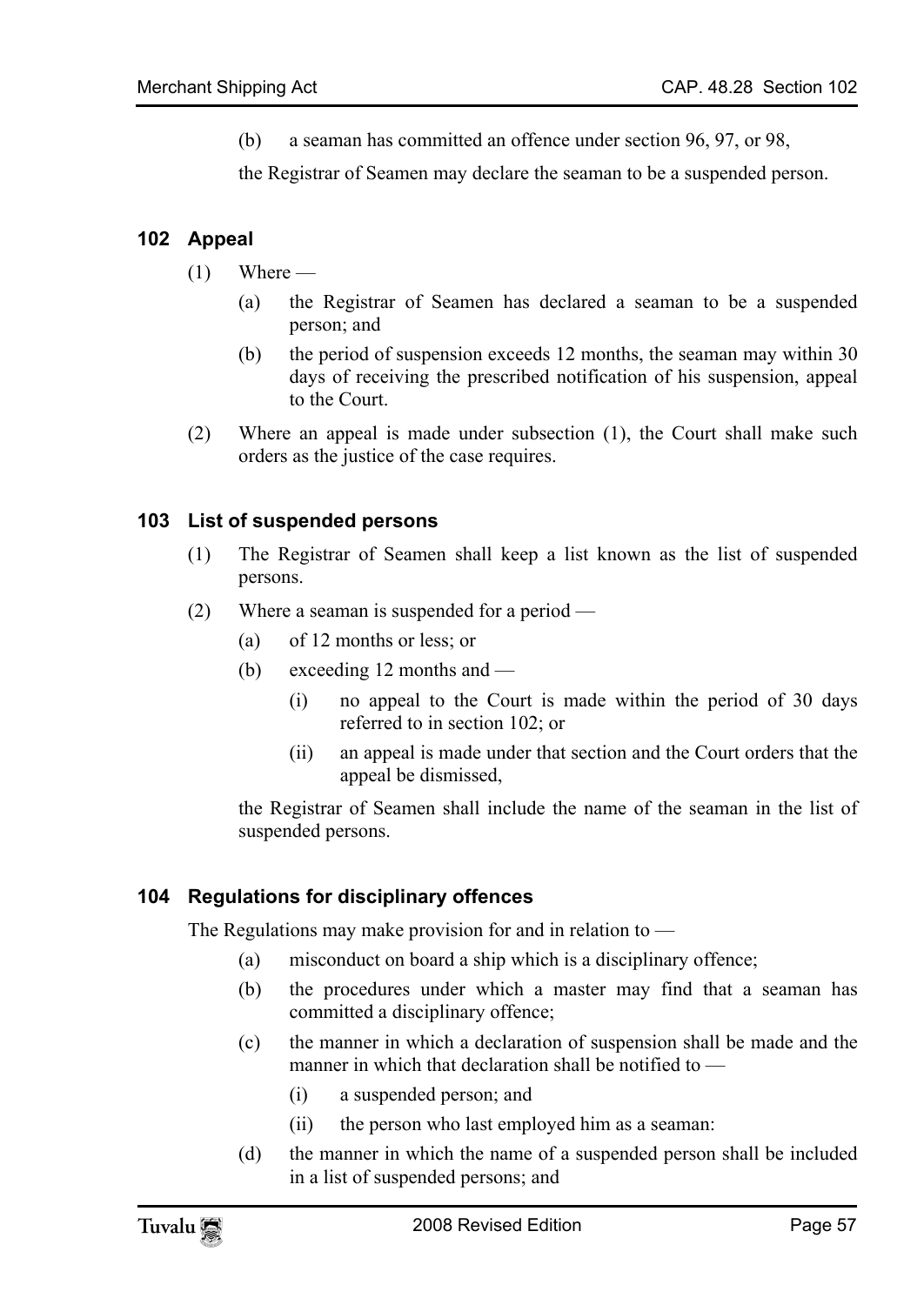- (e) the manner in which a list of suspended persons is  $-$ 
	- (i) to be kept; and
	- (ii) to be made available for inspection by any person appearing to the Registrar of Seamen to be interested.

# DIVISION 8 - GENERAL

#### **105 Stowaways**

A person who, without the consent of —

- (a) the master of a ship; or
- (b) a person authorised by the master to give that consent,

goes to sea or attempts to go to sea in a ship is guilty of an offence.

#### **106 Unauthorised presence on hoard ship**

A person, not being an authorised person or an inspector, who —

- (a) without the consent of the master of a ship or of a person authorised by the master to give that consent goes on hoard a ship in port in Tuvalu: or
- (b) remains on board a ship after being requested to leave by the master, a police officer or a customs officer,

is guilty of an offence.

#### **107 Master's power of arrest**

The master of a ship may cause any person on board the ship to be put under restraint if and for so long as it appears to him necessary or expedient in the interest of safety or for the preservation of good order or discipline on board the ship.

#### **108 Return of births and deaths on Tuvalu ship**

- (1) In this section, "**ship**" means a ship registered under this Act.
- (2) The master of a ship who refuses, or fails without reasonable cause, to make a return in the prescribed form to the Harbour Master of any —
	- (a) birth occurring in; or
	- (b) death occurring, or presumed to have occurred, in,

the ship, is guilty of an offence.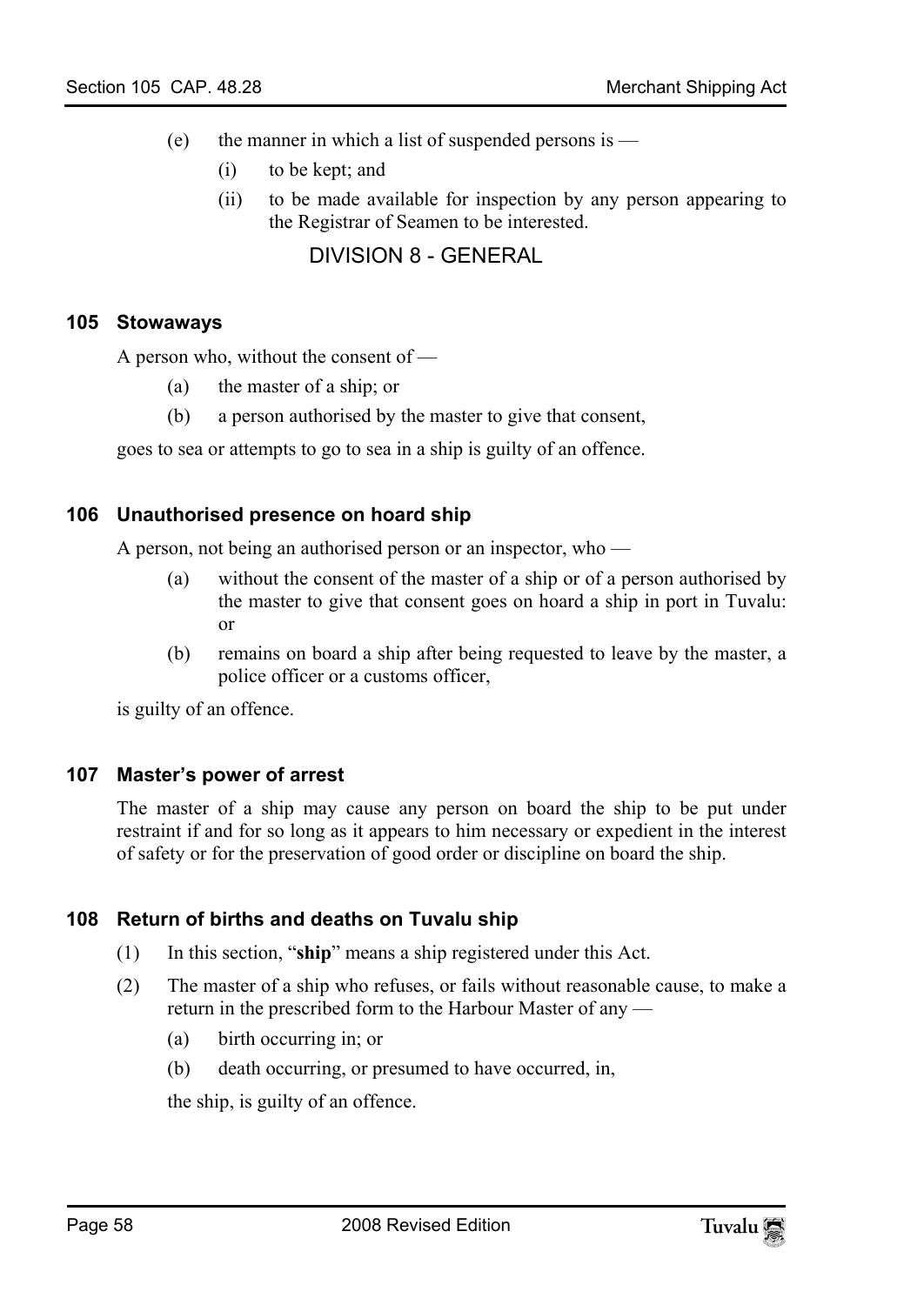#### **109 Returns of births and deaths on foreign ships**

- (1) In this section **"ship"** means a ship registered in a country other than Tuvalu.
- (2) The master of a ship who refuses, or fails without reasonable cause, to make a return in the prescribed form to the Harbour Master of any —
	- (a) birth of a Tuvalu citizen occurring in; or
	- (b) death of a Tuvalu citizen occurring, or presumed to have occurred, in,

the ship, on a voyage to a port or place in Tuvalu is guilty of an offence.

#### **110 Registrar of Seamen**

- (1) There shall be an office of Registrar of Seamen which shall be a public office.
- (2) The same person may, but need not, hold the offices of Registrar of Seamen under this section and Registrar of Ships under section 4.

#### **111 Register of Seamen**

- (1) The Registrar of Seamen shall cause to be kept at Funafuti a book to be known as the Registrar of Seamen.
- (2) The Registrar of Seamen shall cause to be entered into the Register of Seamen —
	- (a) particulars of any Seaman's Discharge Book issued under section 112:
	- (b) particulars of any period during which a person is a suspended person; and
	- (c) such other particulars as may be prescribed.
- (3) Any person may inspect the Register of Seamen at any time during the hours approved by the Registrar of Seamen.

#### **112 Seaman's Discharge Book**

- (1) The Registrar of Seamen may issue to a person a book to be known as a Seaman's Discharge Book.
- (2) A Seaman's Discharge Book shall be in the prescribed form.

#### **113 Official Log Book**

- (1) The master of a ship shall keep a record book relating to the ship to be known as the Official Log Book.
- (2) Subject to this Act, the master of a ship who fails without reasonable cause
	- (a) to keep the Official Log Book in the prescribed manner; and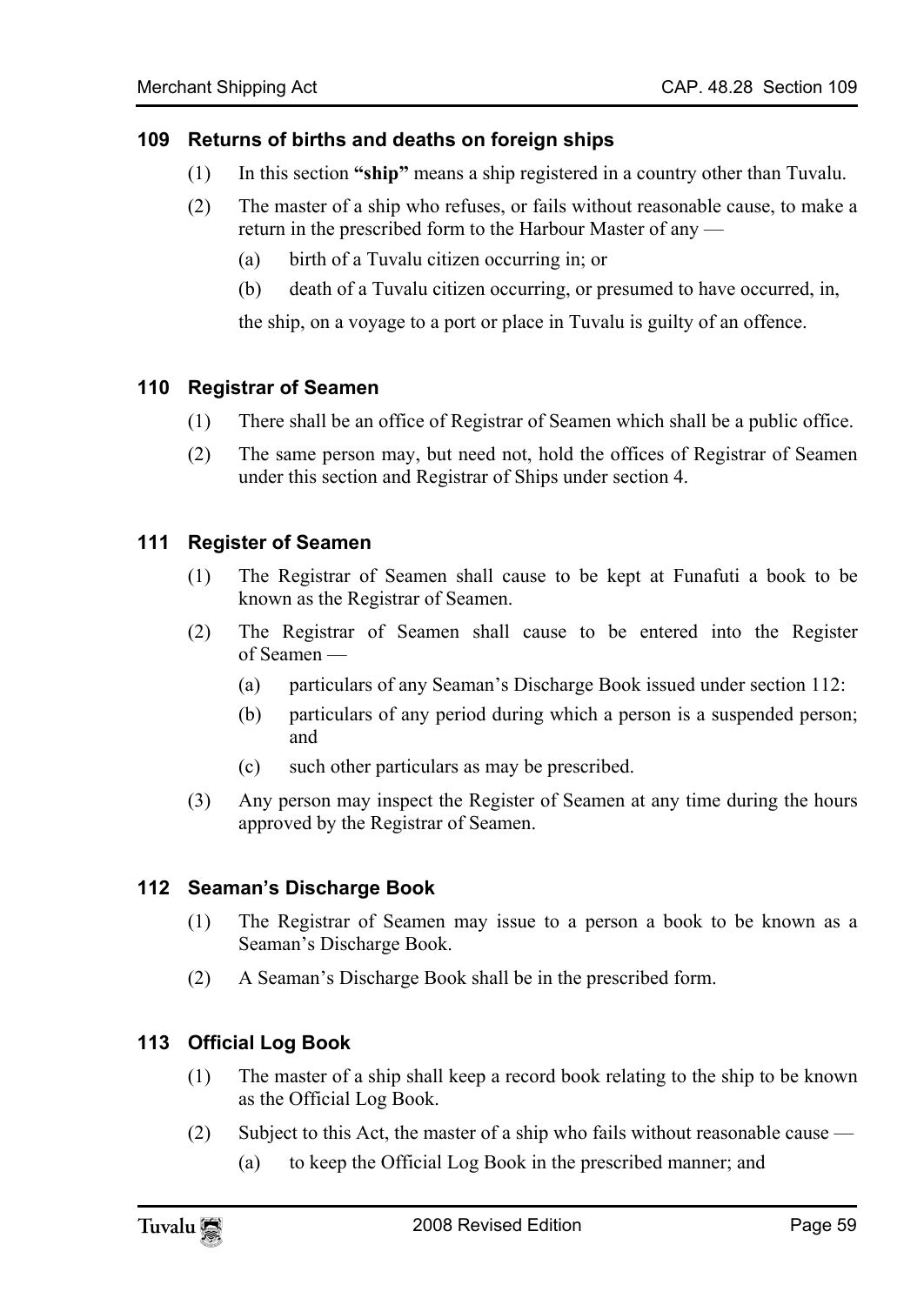(b) to carry the Official Log Book in the ship,

is guilty of an offence.

(3) A person who wilfully destroys or mutilates or renders illegible any entry in an Official Log Book is guilty of an offence.

#### **114 Crew and Passenger Lists**

- (1) An employer or the master of a ship shall make and, in the prescribed manner, maintain separate lists of —
	- (a) the crew of the ship, to be known as a Crew List: and
	- (b) the passengers on the ship, to be known as a Passenger List.
- (2) Up-to-date copies of the lists referred to in subsection (1) are to be maintained ashore by or on behalf of the managing owner of a ship.

#### **115 Inquiries into death or serious Injury**

- $(1)$  Where
	- (a) a person dies or suffers a serious injury in a ship; and
	- (b) the master of the ship fails, without reasonable cause, to notify the Harbour Master of the death or serious injury,

the master of the ship is guilty of an offence.

- (2) Subject to sub-section (2), where
	- (a) a person dies or suffers a serious injury in a ship; or
	- (b) a seaman belonging to a ship dies or suffers a serious injury away from the ship,

an inquiry into the circumstances surrounding the death or serious injury shall unless the Minister otherwise directs, be held by a person authorised by the Minister at the next port in Tuvalu at which the ship calls.

(3) No inquiry shall be held under this section in a case where an inquiry is, is to be, or is required to be, held under the Death and Fire Inquiries Act.**<sup>10</sup>**

# **116 Holding of inquiry**

- (1) For the purpose of holding an inquiry under section 115, the person authorised under that section may —
	- (a) go on hoard a ship at any time and inspect the ship or any article on board the ship;
	- (b) summon any person to appear before him: and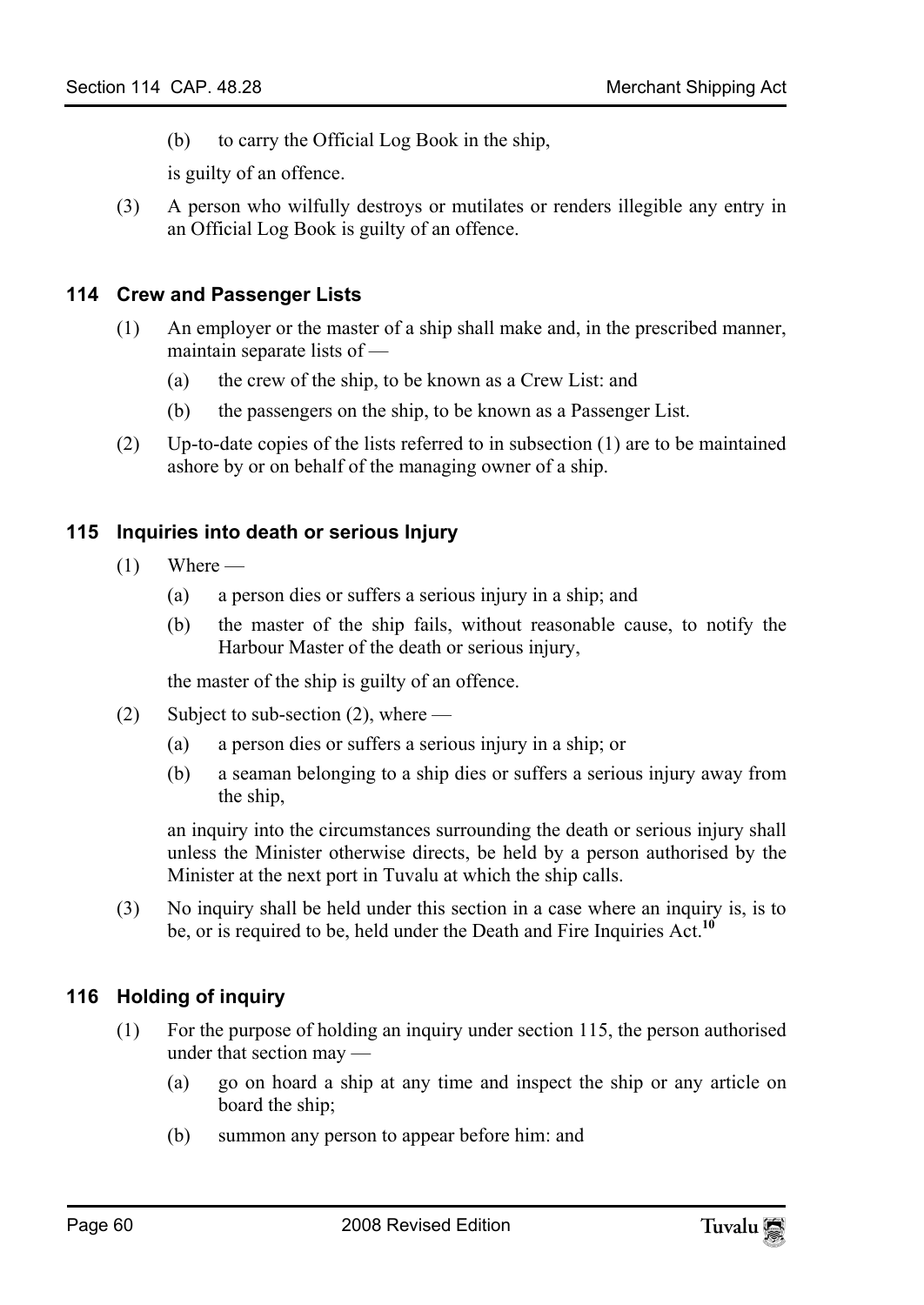- (c) require the production of any document which in his opinion is relevant to the inquiry.
- (2) Where an inquiry has been held the person who held it shall make a report in writing of the findings to the Minister who may make a copy of the report available —
	- (a) in the case of a person who has died
		- (i) to the next of kin of the deceased person: or
		- (ii) to any other person who requests such a copy and who appears to the Minister to be interested: and
	- (b) in the case of a person who has suffered a serious injury
		- (i) to that person or to a person acting on his behalf; or
		- (ii) to any other person who requests such a copy and who appears to the Minister to be interested.

#### **117 Absence of seaman from duty**

- (1) In this section, "**seaman**" means a seaman who is absent from a ship at a time when, under a crew agreement he is required to be on hoard.
- (2) Where a seaman proves
	- (a) that his absence from a ship was due to  $-$ 
		- (i) accident
		- (ii) mistake: or
		- (iii) some cause beyond his control; and
	- (b) that he took all reasonable precautions to avoid being absent,

his absence is not a breach of contract.

- (3) Where, in an action for breach of contract arising from the absence of a seaman from a ship, a seaman fails to prove the matters referred to in subsection  $(2)$ , if special damages are —
	- (a) not claimed by his employer, his civil liability is limited to 50 dollars: or
	- (b) claimed by his employer, his civil liability is limited to 50 dollars.

#### **118 Apprehension of foreign seaman**

(1) Where it appears to the Minister that due facilities will be given by the government of a country for apprehending and receiving seamen who desert in that country from ships registered under this Act, the Minister may, by order, declare that this section shall apply in relation to that country, subject to any conditions stated in the order.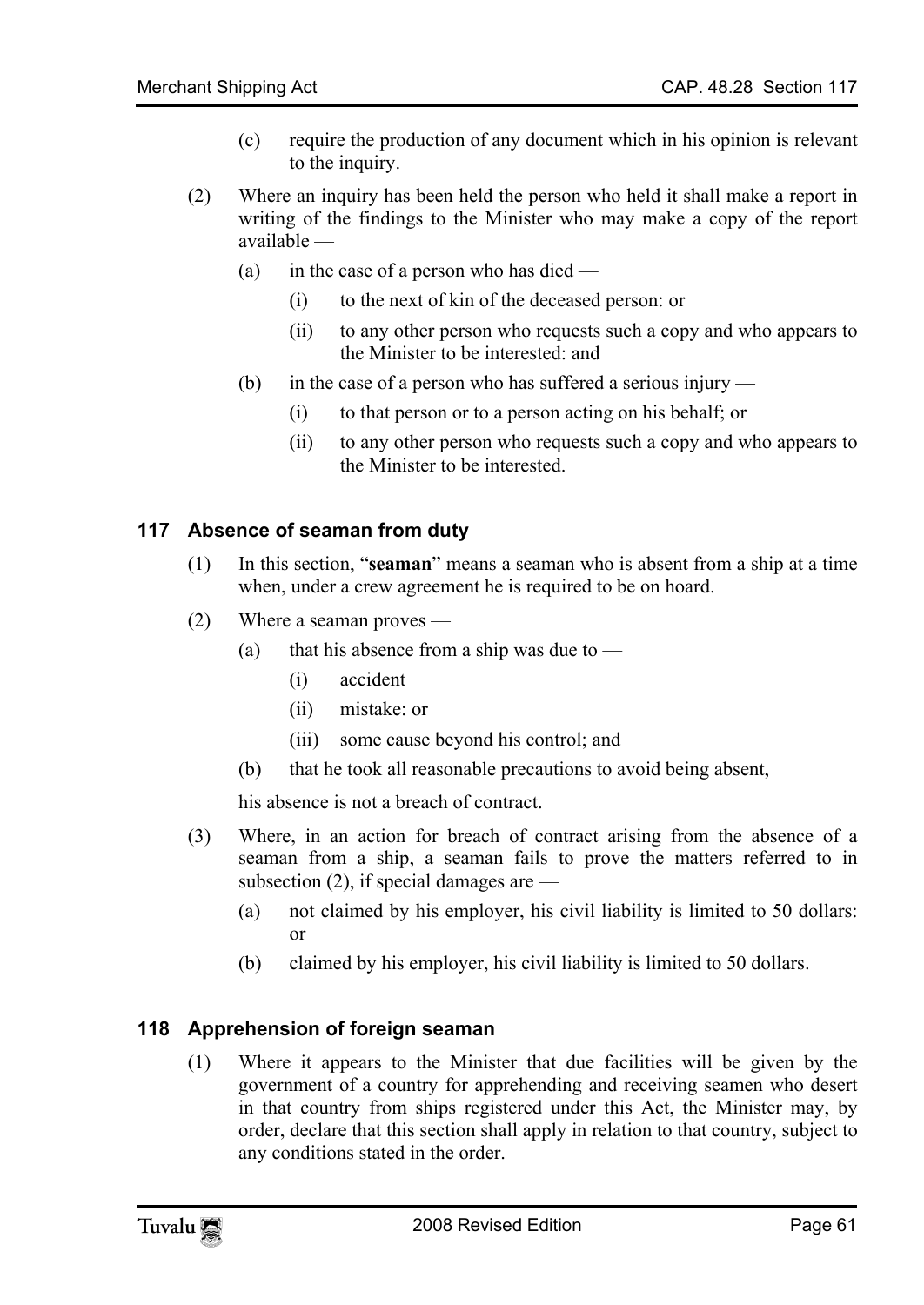(2) Where, in Tuvalu, a seaman deserts from a ship registered in a country to which, under subsection (1), this section applies, the master of the ship may apply to the Court for aid in apprehending the deserter, and the Court and its officers shall give all aid within their power, and for that purpose the Court may, on information given on oath, issue a warrant for the deserter to be conveyed on board the ship, or delivered to the master, or owner of the ship or his agent, to be so conveyed.

# **119 Detention of ships**

- $(1)$  Where
	- (a) a ship is at a place in Tuvalu or within Tuvalu waters; and
	- (b) the Harbour Master is of the opinion that the owner or the master of the ship or an employer, has failed to comply with a requirement of this Part,

the ship may be detained.

- (2) Where a ship is detained under subsection (1), the ship may be detained until such time as the Harbour Master issues a certificate showing that —
	- (a) the Harbour Master is satisfied that the owner, the employer and the master have complied with the provisions of this Part; and
	- (b) the ship may go to sea without a contravention of any provision of this Part.

# **120 General Regulations**

The Regulations may make provision for and in relation to —

- (a) the issue and form of Seaman's Discharge Book;
- (b) entries to be made in the Register of Seamen;
- (c) endorsements to be made in Seaman's Discharge Books;
- (d) the particulars required to be entered in an Official Log Book;
- (e) the persons by whom entries in an Official Log Book are to be made, signed or witnessed;
- (f) the procedure to be followed in the making of entries in an Official Log Book;
- (g) the production, or delivery of an Official Log Book to such person, in such circumstances and within such times as may be specified;
- (h) the particulars to be entered in the Crew List and in a Passenger List;
- (i) the time during which a Crew List or a Passenger List may remain in force;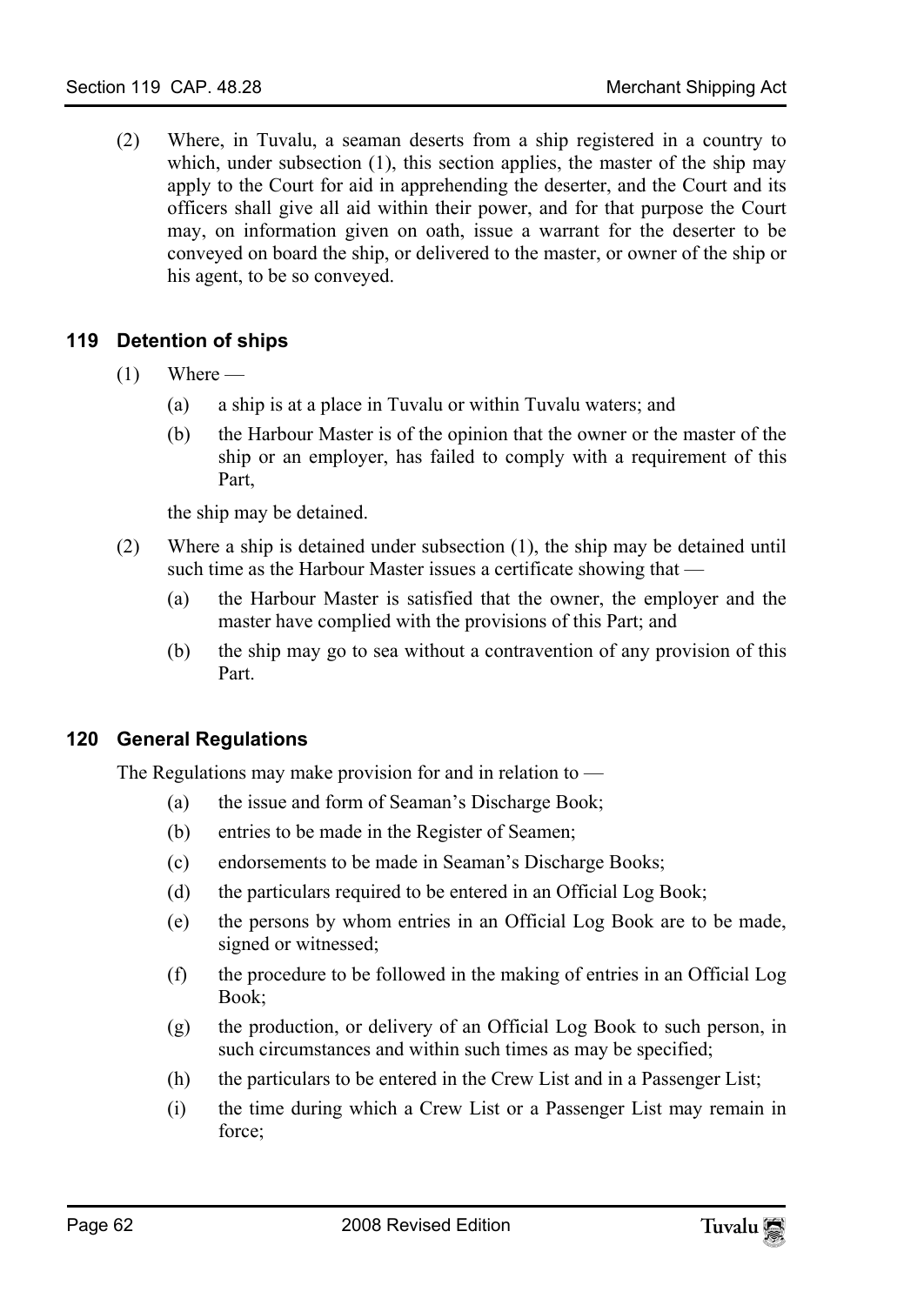- (j) the manner of notification to specified persons of changes in a Crew List or a Passenger List;
- (k) the places and manner in which a Crew List and a Passenger List and copies of these Lists are to be maintained; and
- (l) the manner in which a Crew List or a Passenger List or copies are to be made available on demand to specified persons.

# **PART VI - DIVISION OF LIABILITY**

#### **121 Rule as to division of liability**

Where by the fault of two or more ships damage or loss is caused to one or more of those ships, any of their cargoes or freight, or to any property on board, the liability to make good the damage or loss shall be in proportion to the degree in which each ship was in fault, but  $-$ 

- (a) if having regard to all the circumstances of the case, it is not possible to establish different degrees of fault the liability shall be apportioned equally;
- (b) nothing in this section operates so as to render any ship liable for loss or damage to which the fault of the ship has not contributed: and
- (c) nothing in this section affects the liability of any person under a contract of carriage or any contract, or shall be construed as imposing upon any person any liability from which he is exempted by any contract or by any law, or affecting the right of any person to limit his liability in the manner provided by law.
- (2) In this section, "freight" includes passage money and hire, and reference to damage or loss caused by the fault of a ship includes a reference to any salvage or other expenses consequent upon that fault recoverable at law by way of damages.

#### **122 Joint and several liability**

- (1) Where loss of life or personal injury is suffered by any person on board a ship owing to the fault of that ship and of any other ship or ships, the liability of the owners of the ships shall be joint and several.
- (2) Subsection (1) shall not be construed as depriving any person of any right of defence on which, independently of this section, he might have relied in any action brought against him by the person injured, or any person entitled to sue in respect of the loss of life, nor shall it affect the right of any person to limit his liability in cases to which this section relates in the manner provided by law.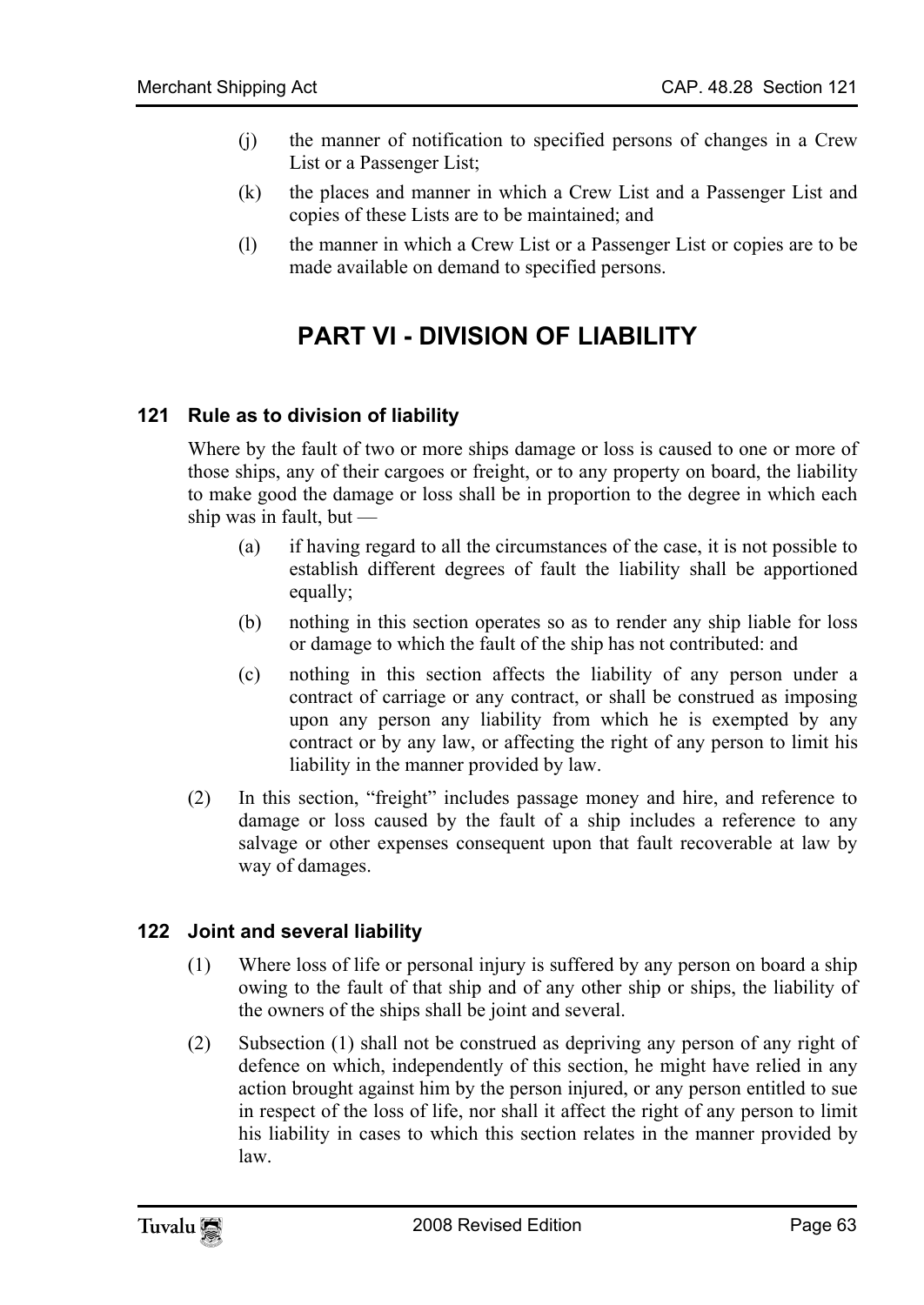#### **123 Right of contribution**

- (1) Where loss of life or personal injury is suffered by any person on board a ship owing to the fault of that ship and any other ship or ships, and a proportion of the damage is recovered against the owners of one of the ships that exceeds the proportion in which the ship was in fault, they may recover by way of contribution the amount of the excess from the owners of the other ship or ships to the extent to which those ships were respectively in fault.
- (2) No amount shall be recovered if, by reason of any statutory or contractual limitation of or exemption from liability or for any other reason, it could not have been recovered in the first instance as damages by the person entitled to sue for that amount.

#### **124 Additional rights of person entitled to contribution**

In addition to any other remedy provided by law, the person entitled to any contribution under section 123 shall have, for the purpose of recovering contribution subject to this Act, the same rights and powers as the persons entitled to sue for damages in the first instance.

# **PART VII - LEGAL PROCEEDINGS**

# DIVISION 1 - OFFENCES AND LIMITATIONS

# **125 Penalties**

- (1) An offence under a provision of this Act specified in column I of the Schedule 2 is punishable as indicated in column 3 (where a period of time indicates the maximum term of imprisonment, and a monetary amount indicates the maximum fine for the offence in question).
- (2) Where both a period of time and a monetary amount are indicated in column 3 of Schedule 2 both a fine and imprisonment, not exceeding the maximum indicated in that column, may be imposed in respect of an offence.
- (3) The description of an offence given in column 2 of Schedule 2 is illustrative only and not definitive or exhaustive.
- (4) Subject to any special provision of this Act, no conviction for an offence shall be made under this Act in proceedings instituted in Tuvalu, unless those proceedings are commenced within one year after the commission of the offence.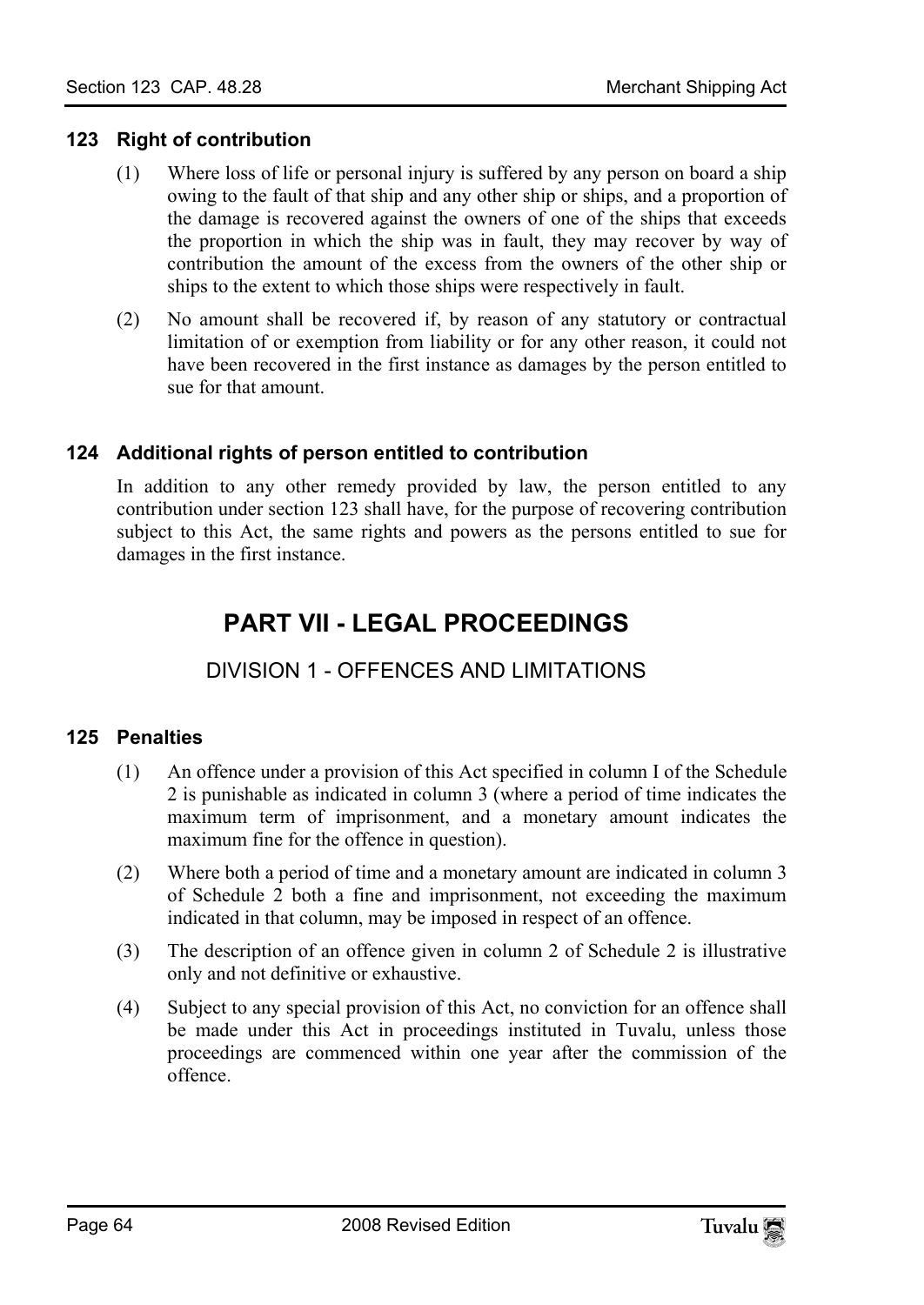#### **126 Limitation of actions**

- (1) No action shall be maintained to enforce any claim or lien against a ship or her owners in respect of any damages or loss to another ship, her cargo or freight, or any property on board her, or damages for loss of life or personal injuries suffered by any person on board her, caused by the fault of the former ship, whether such ship be wholly or partly in fault, unless proceedings in the action are commenced within two years from the date when the damage or loss or injury was caused.
- (2) No action shall be maintained under this Act to enforce any contribution in respect of an overpaid proportion of any damages for loss of life or personal injuries unless proceedings in the action are commenced within one year from the date of payment.
- (3) Any court having jurisdiction to deal with an action to which this section relates may, in accordance with the rules of court, extend any such period, to such extent and on such conditions as it thinks fit, and shall, if satisfied that there has not during such period been any reasonable opportunity of arresting the defendant ship within the jurisdiction of the court, or within the territorial sea of the country to which the plaintiffs ship belongs or in which the plaintiff resides or has his principal place of business, extend any such period to an extent sufficient to give such reasonable opportunity.

# **127 Interpretation for purposes of section 126**

For the purposes of section 126 —

- (a) the expression "freight" includes passage money and hire; and
- (b) references to damage or loss caused by the fault of a vessel shall be construed as including reference to any salvage or other expenses, consequent upon that fault, recoverable at law by way of damages.

DIVISION 2 - JURISDICTION

#### **128 Jurisdiction in case of offences**

For the purpose of giving jurisdiction under this Act, every offence under this Act shall be deemed to have been committed either in the place in which the same actually was committed or in any place in which the offender may be.

# **129 Jurisdiction over ship lying off coast**

(1) A court which has jurisdiction in any part of the coast of Tuvalu shall have jurisdiction over any vessel being on or lying or passing off that part, and overall persons on board the vessel, in the same manner as if the vessel or persons were within the limits of the original jurisdiction of the court.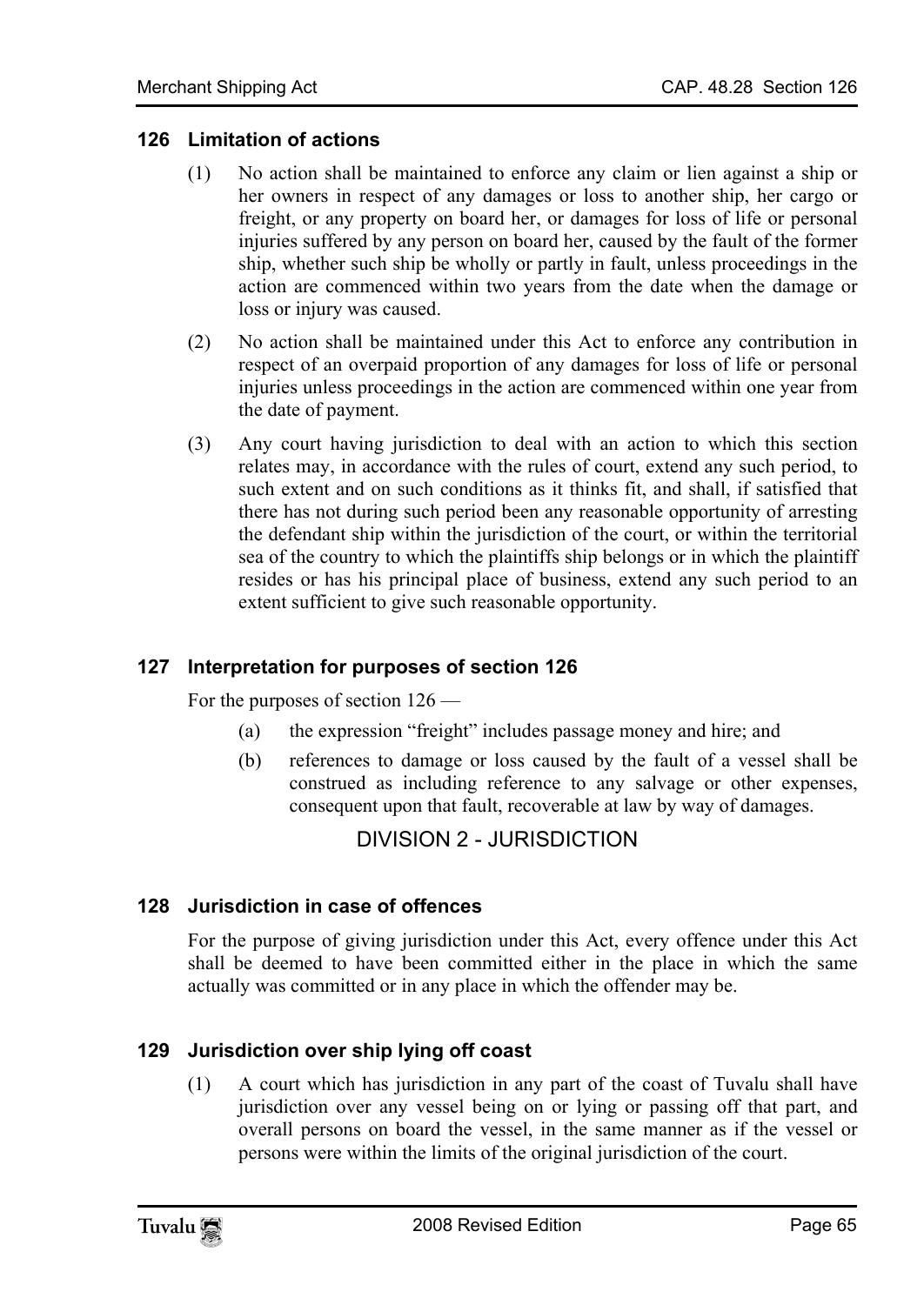(2) The jurisdiction conferred by subsection (1) is in addition to and not in derogation of any jurisdiction or power of a court under any other law.

## **130 Jurisdiction in case of offence on board ship**

- (1) A person who does an act or makes an omission on board a ship registered under this Act is liable to be prosecuted for any offence for which he could be prosecuted in respect of an act or omission if it were done or made in Tuvalu and, in any such prosecution, it is not a defence to prove that the act was done or the omission made beyond the territorial limits of Tuvalu.
- (2) For the purposes of a prosecution under subsection (1), any court, which would have jurisdiction in respect of the offence if the act or omission concerned were done or made within the limits of Tuvalu, shall have jurisdiction in respect of the offence.

# **PART VIII - GENERAL**

#### **131 Mode of making declaration**

- (1) A declaration required by this Act (except under sections 101 and 118) may be made before the Registrar of Ships, a magistrate, a notary public, a Commissioner for Oaths or a diplomatic representative of Tuvalu.
- (2) A declaration required by this Act (except under sections 101 and 118) may be made on behalf of a corporation by any person authorised in that behalf under the common seal of the corporation.

#### **132 Power of Registrar to dispense with evidence**

When under this Act (except under sections 101 and 118) any person is required to make a declaration on behalf of himself or of any corporation, or any evidence is required to be produced to the Registrar of Ships and it is shown to the satisfaction of the Registrar of Ships that for any reasonable cause that person is unable to make the declaration, or that the evidence cannot be produced, the Registrar of Ships, may, on the production of such other evidence and subject to such terms as he may see fit, dispense with the declaration or evidence.

# **133 False declaration**

(1) A person who, in a declaration made under or for the purposes of this Act (except under sections 101 and 118), or in any document or other evidence produced to the Registrar of Ships or the Registrar of Seamen —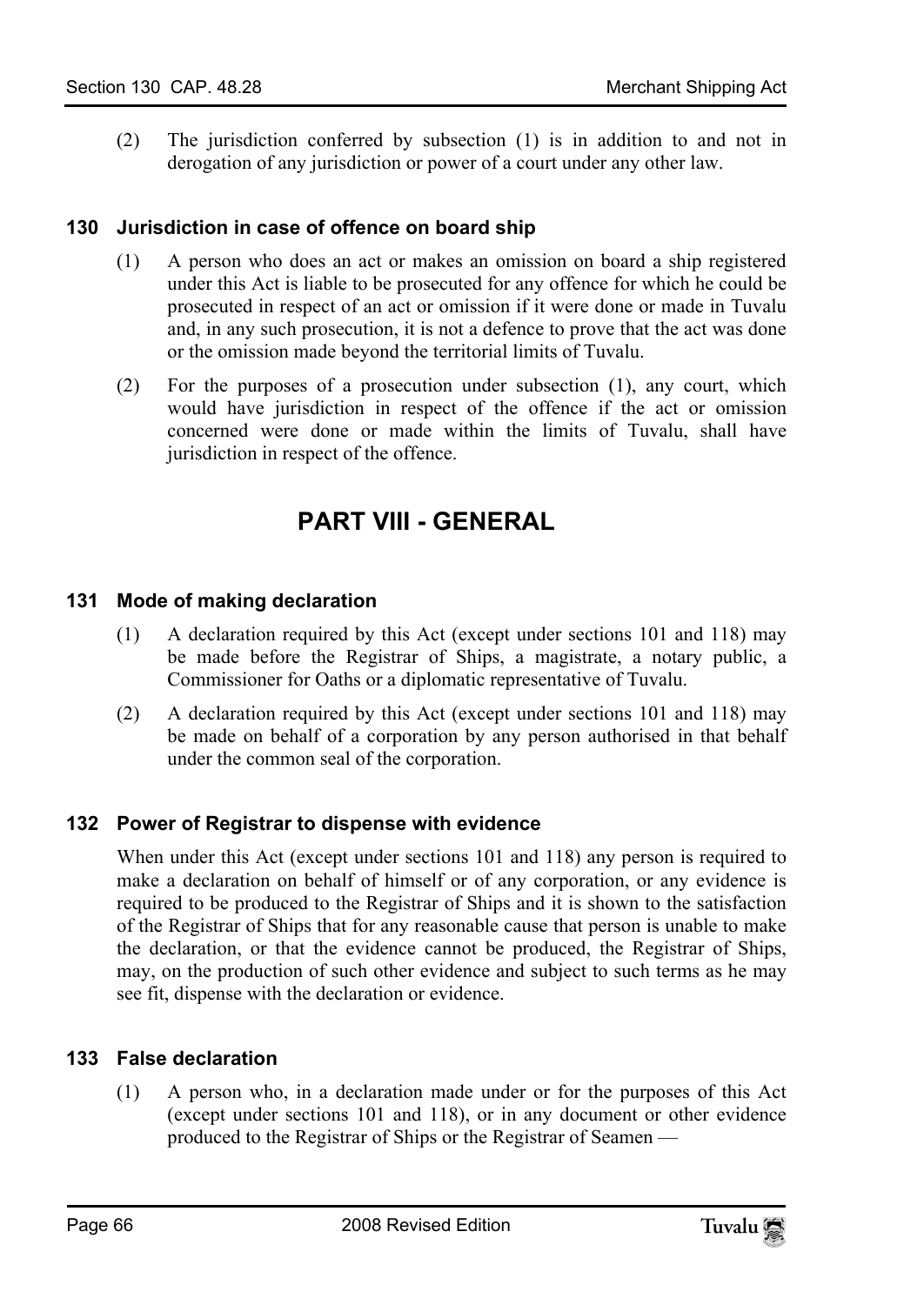- (a) wilfully makes or assists in making, or procures to be made a false statement concerning the title to, or ownership of, or the interest existing in, a ship registered under this Act or
- (b) utters, produces or makes use of any declaration or document containing any false statement, knowing the same to be false,

is guilty of an offence.

(2) Where, in a declaration made under or for the purposes of this Act (except under sections 101 and 118), a person wilfully makes a false statement in relation either to his being a qualified person, the ship in respect of which that false statement has been made is liable to forfeiture to the extent of the interest in the ship of the declarant or, unless it is proved that the declaration was made without authority, of a person on behalf of whom the declaration was made.

#### **134 Proof of documents**

- (1) All certificates or other documents (including endorsements on certificates or other documents) to which this section applies are admissible in evidence in the manner provided by section 135.
- (2) This section applies to
	- (a) a certificate or other document issued, granted, given or made under this Act or purporting to be issued, granted, given or made under this Act and signed, or purporting to be signed, by any person required or authorised by this Act to issue, grant, give or make any such certificate or document;
	- (b) an endorsement made, or purporting to be made, under this Act and signed, or purporting to be signed, by any person required or authorised by this Act to make any such endorsement; and
	- (c) a certificate given or made by the Registrar of Ships asserting the negative of any circumstance, fact or thing.

#### **135 Admissibility of documents in evidence**

- (1) Where a certificate or other document is by this Act declared to be admissible in evidence, it shall on its production from proper custody, be admissible in evidence in any court, and, subject to all just exceptions, shall be conclusive evidence of the matters stated in it.
- (2) A copy of any certificate or other document referred to in subsection (1) or extract from any such certificate or document is also admissible in evidence if proved to be an examined copy or extract, or if it purports to be signed and certified as a true copy or extract by the officer or person to whom custody of the certificate or other documents entrusted.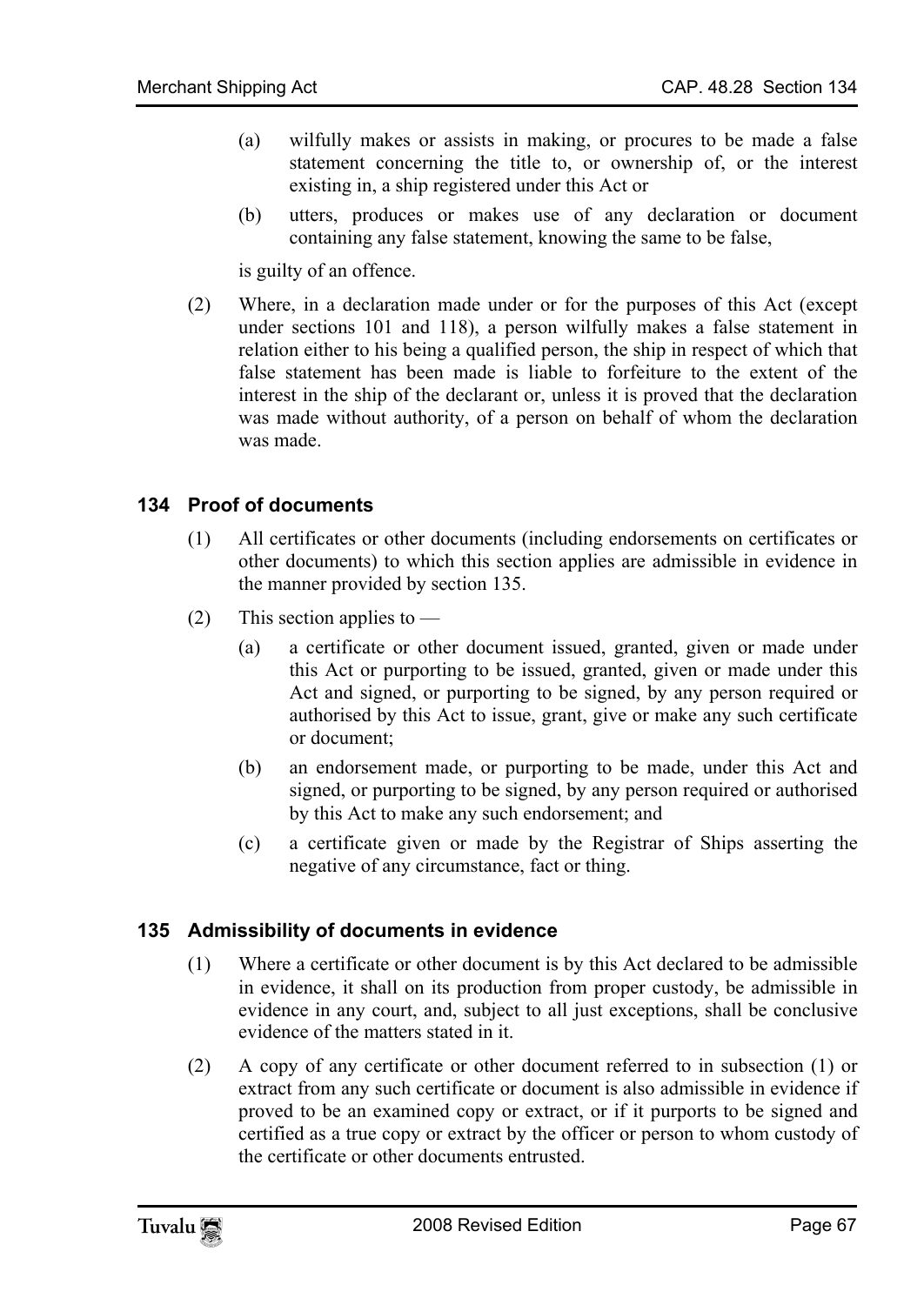(3) Any person who is by this Act required or authorised to issue, grant give or make any certificate or other document shall furnish a certified copy of the certificate or document to any person applying at a reasonable time for such certified copy or certified extract.

## **136 Proceedings on forfeiture of ship**

- (1) Where a ship has become liable to forfeiture under this Act the Minister may cause the ship to be seized and may detain the ship and may bring the ship for adjudication before the Court.
- (2) The Court may, where a ship has been brought before it for adjudication under subsection (1), on such terms and conditions as it thinks just order that the ship be forfeited to the Crown.

# **137 Recovery of fines by distress**

Where a court adjudges a person convicted of any offence against this Act to pay any fine or other moneys and that person is the master of a ship, and the fine or other moneys are not paid within the time and in the manner limited by the conviction or specified in the order of the court the court may, in addition to any other power it may have to compel payment, direct the amount remaining unpaid to be levied by distress or by the sale of the ship or the equipment of the ship, as the case requires.

#### **138 Inspections**

- (1) For the purpose of seeing that the provisions of this Act and of any International Maritime Convention implemented in Tuvalu under regulations made for the purposes of section 48, or otherwise having effect in Tuvalu, are complied with, the Harbour Master, an inspector or an authorised officer in relation to any of those provisions or any such Convention may exercise all or any of the powers specified in subsection (7).
- (2) For the purpose of the effective exercise or performance of his functions under this Act or for the purposes of any Convention referred to in subsection (1), the Harbour Master, an inspector or an authorised officer may exercise all or any of the powers specified in subsection (7).
- (3) The Harbour Master or an inspector may, if he considers it necessary in consequence of an accident or for any other reason, require a ship to be taken into dock for a survey of its hull or machinery.
- (4) The powers under subsection (1), (2) or (3) may be exercised by the Harbour Master or an authorised officer in respect of a ship registered under this Act, notwithstanding that the ship is outside the jurisdiction of Tuvalu.
- (5) A person exercising a power under subsection (1) or (2) shall not unnecessarily delay a ship.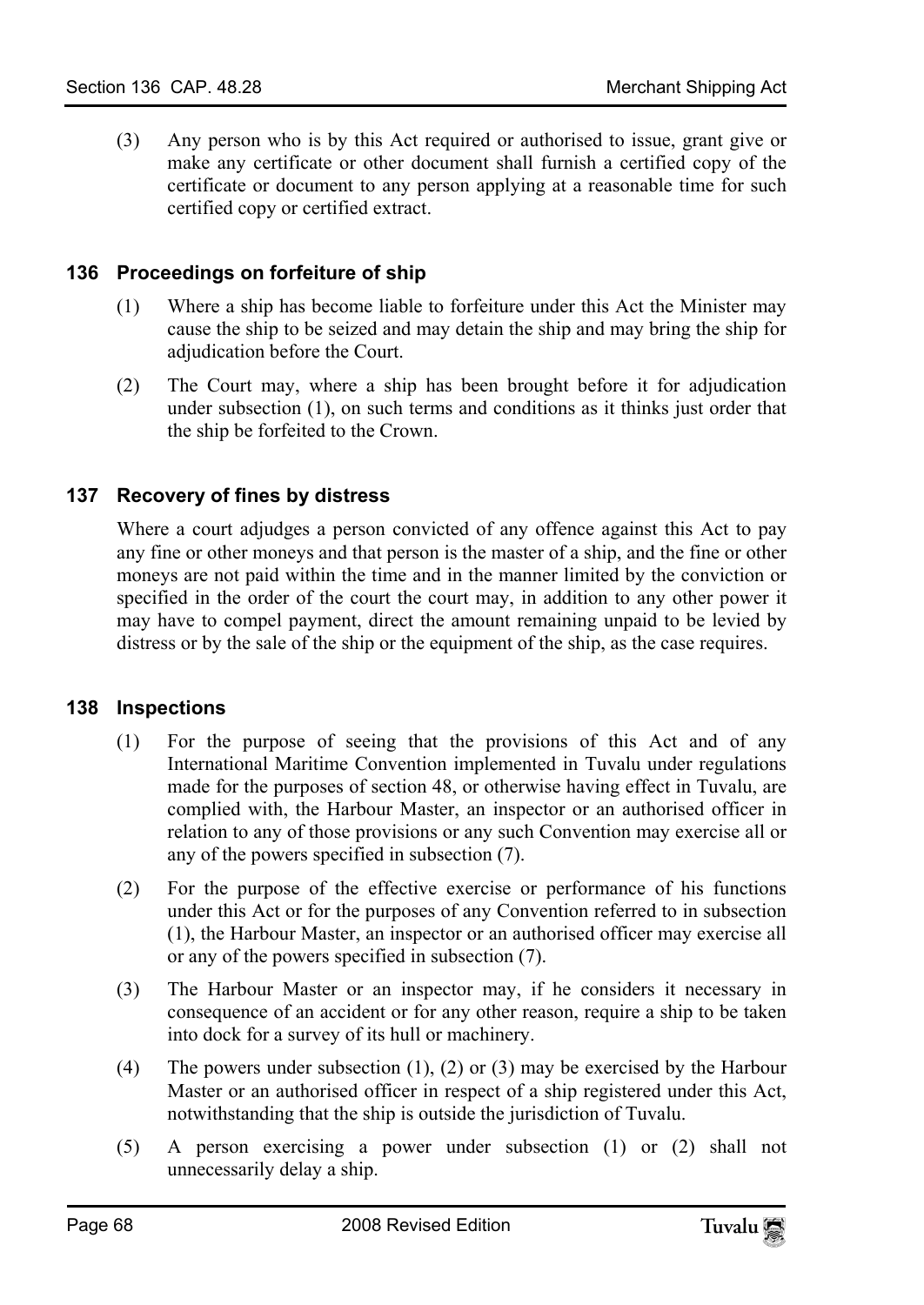- (6) Any person who obstructs a person in the exercise of his powers under this section or who fails to comply with a requirement made under subsection (3) is guilty of an offence.
- (7) For the purposes of subsections (1) and (2), the specified powers are powers —
	- (a) at all reasonable times, to go on board a ship and inspect the ship or any part of the ship, or any part of the machinery, boats, equipment of the ship, or any articles on board the ship;
	- (b) to require the production of, and to inspect, any document or certificate carried in the ship in pursuance of this Act or any Convention referred to in subsection (1); or
	- (c) to require any person to answer questions relevant to the exercise of a power, being exercised under paragraph (a) or (b) for a purpose referred to in subsection  $(1)$  or  $(2)$ .

#### **139 Surveyors of ships**

- (1) The Minister may by notice, appoint surveyors of ships for the purposes of this Act, from societies which are members of the International Association of Classification Societies.**<sup>11</sup>**
- (2) The appointment of a surveyor of ships under this section may be restricted to either or both certain types or classes of ship or certain kinds of survey.
- (3) Where a corporation or an unincorporated body of persons is appointed under subsection (1), it shall if the Minister so directs, nominate a person to carry out surveys, issue certificates and do all other things necessary on its behalf.
- (4) A nomination under subsection (3) shall be notified to the Minister and on receiving such notification the Minister shall cause to be published a notice of the matter in the notification.
- (5) The power under this section includes a power to appoint persons, including corporations and unincorporated bodies of persons, outside Tuvalu to be surveyors of ships.
- (6) The duties of a surveyor of ships shall be performed under the direction of the Minister and in accordance with regulations made by the Minister.

#### **140 Inspectors and authorised officers**

The Minister may, by notice, designate any person —

- (a) as an inspector for the purposes of this Act;
- (b) as an authorised officer for the purposes of this Act or of any provision of this Act.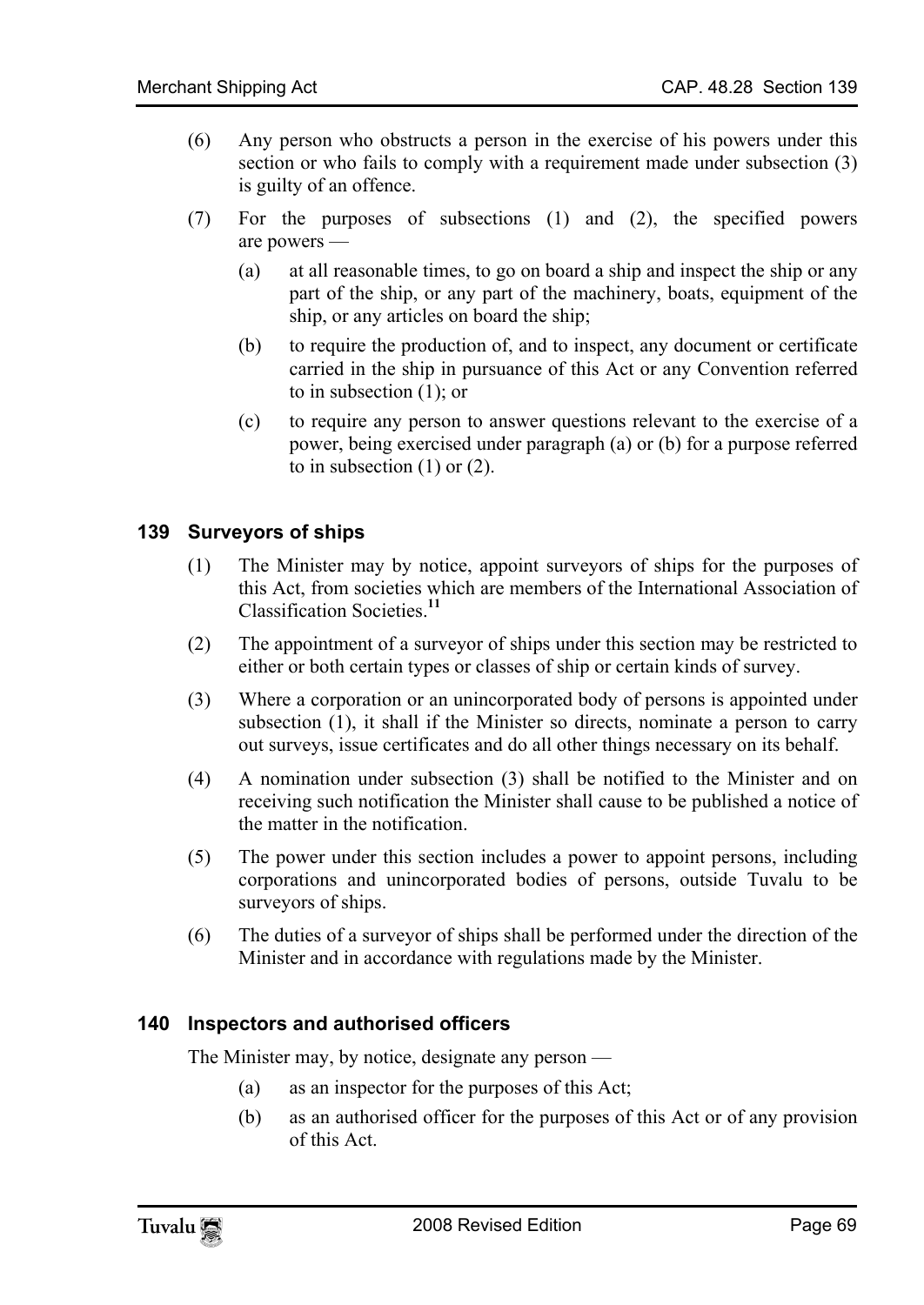#### **141 Regulations**

- (1) The Minister may make Regulations prescribing all matters that are required or permitted by this Act to be prescribed for the carrying out or giving effect to this Act and in particular for prescribing —
	- (a) the manner of doing and the fees payable in respect of any matter or thing that is required or permitted to be done under this Act;
	- (b) forms to be used for or in connection with this Act and;
	- (c) the means by which, and the conditions subject to which, a ship or a class of ship may be exempted from compliance with the Regulations or any provisions of the Regulations.
- (2) The Regulations may prescribe the manner in which the tonnage of any ship shall be ascertained and may —
	- (a) for that purpose, apply by reference all or any of the provisions of any law of the United Kingdom relating to tonnage measurement;
	- (b) make different provision for different descriptions of ships or for the same description of ships in different circumstances;
	- (c) make any provision in the Regulations dependent on compliance with such condition, to be evidenced in such manner, as may be specified in the Regulations; and
	- (d) prohibit or restrict the carriage of goods or stores in spaces not included in the registered tonnage of a ship.
- (3) The Regulations may make provision
	- (a) prescribing safety requirements and providing for the issue of local safety certificates in prescribed cases;
	- (b) prescribing matters relating to load lines and providing for the issue of local load line certificates in prescribed cases;
	- (c) prescribing the period during which any such certificate is to remain in force, and providing for the renewal and cancellation of any such certificate.
- (4) Regulations made under subsection (3) may make provision for and in relation to —
	- (a) the requirements with which the hull, machinery and equipment of ships shall comply;
	- (b) the appliances to be carried, and the measures to be observed, on ships for the saving of life at sea and for the prevention, detection and extinction of fires on ships;
	- (c) the requirements for the holding and recording of musters and drills for crew and passengers;
	- (d) the requirements with respect to the equipping of ships with radio telephones and radio navigational aids, the operation, maintenance and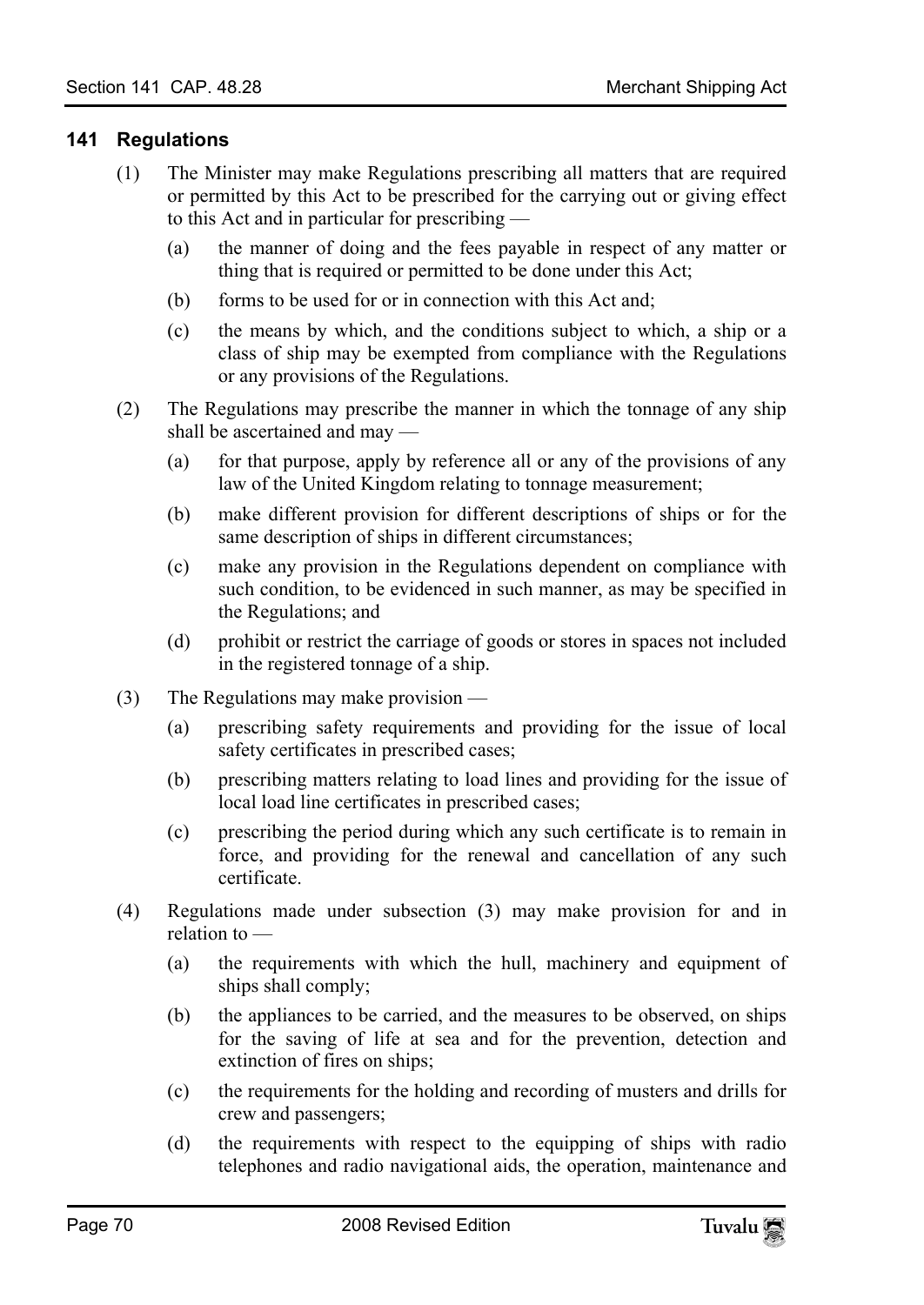use of radio telephones and radio-navigational aids in ships, and the number and qualifications of the radio telephone operators to be carried on ships;

- (e) the measures and procedures to be followed and the equipment to be carried on ships to ensure safety of navigation;
- (f) the requirements which must be complied with in respect of the stowage and carriage of livestock, deck cargo, grain, dangerous goods and hazardous cargoes in ships;
- (g) the observance of safety standards and procedures on board ships;
- (h) safety and safe-working practices on board ships;
- (i) the measures to be observed for the prevention of collisions;
- (j) requirements related to the provision and use on ships of lights and signals;
- (k) the requirements which must be complied with in respect of lights and signals from the shore to ships;
- (l) the manner of determining freeboards to be assigned to ships;
- (m) the manner of determining, in relation to a ship, the deck which is to be the freeboard deck and for requiring the position of that deck to be indicated on each side of the ship by a mark;
- (n) the manner of determining, by reference to a mark, the freeboards assigned to a ship and the position in which each side of a ship is to be marked with a line indicating the maximum depths to which the ship may be loaded;
- (o) the requirements in respect of hull, superstructure, fittings and appliances which are relevant to the assignment of freeboards to ships;
- (p) the manner of recording particulars of the requirements under paragraph (o) and the methods of determining the extent of compliance with the conditions of assignment; and
- (q) the information relating to the stability of a ship required to be provided by the owner of the ship to the master of the ship.
- (5) The Regulations may, in relation to a ship carrying passengers, make provision for and in relation to —
	- (a) the accommodation of passengers;
	- (b) the manner of notification of the carriage of unberthed passengers;
	- (c) provisions, water, medical stores and medical inspection;
	- (d) the carriage of medical staff and the provision of hospital accommodation;
	- (e) sanitary facilities;
	- (f) sale of alcohol;
	- (g) passenger lists;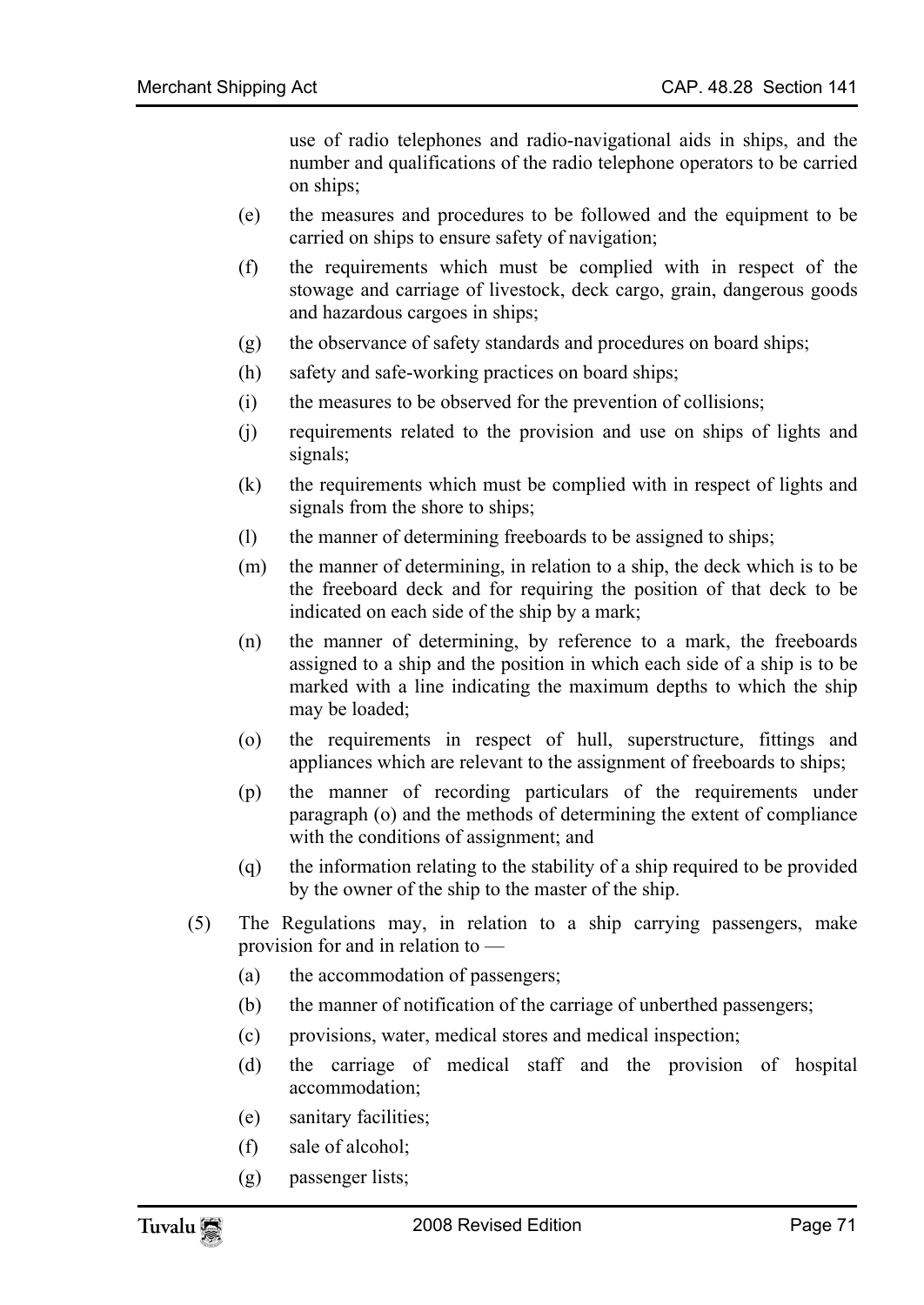- (h) the cargo which may be carried and the method of stowing cargo;
- (i) the maintenance of good order in respect of the passengers;
- (j) the prevention of wilful damage and injury to the machinery or equipment of a ship by a passenger;
- (k) the prevention of any obstruction to any crewman in the execution of his duty;
- (1) the prevention of the molesting of or interference with any person on board the ship.
- (6) Regulations made under subsection (5) shall apply only in relation to  $-$ 
	- (a) a ship registered under this Act; or
	- (b) a ship engaged in near coastal trade.
- (7) The Regulations may make provision with respect to vessels employed in navigation on lagoons or inland waters and manning of such vessels.
- (8) The Regulations made under section 8 (2) (d) may make provision for and in relation to —
	- (i) the extent of the ownership of a ship or class of ships el[igi](#page-80-1)ble to be registered under this Act; and
	- (ii) the proper administration and management of the registration of ships owned by any person other than a citizen of Tuvalu; and
	- (iii) the appointment of a person or a corporation not registered in Tuvalu, to administer the registration of foreign ships.**<sup>12</sup>**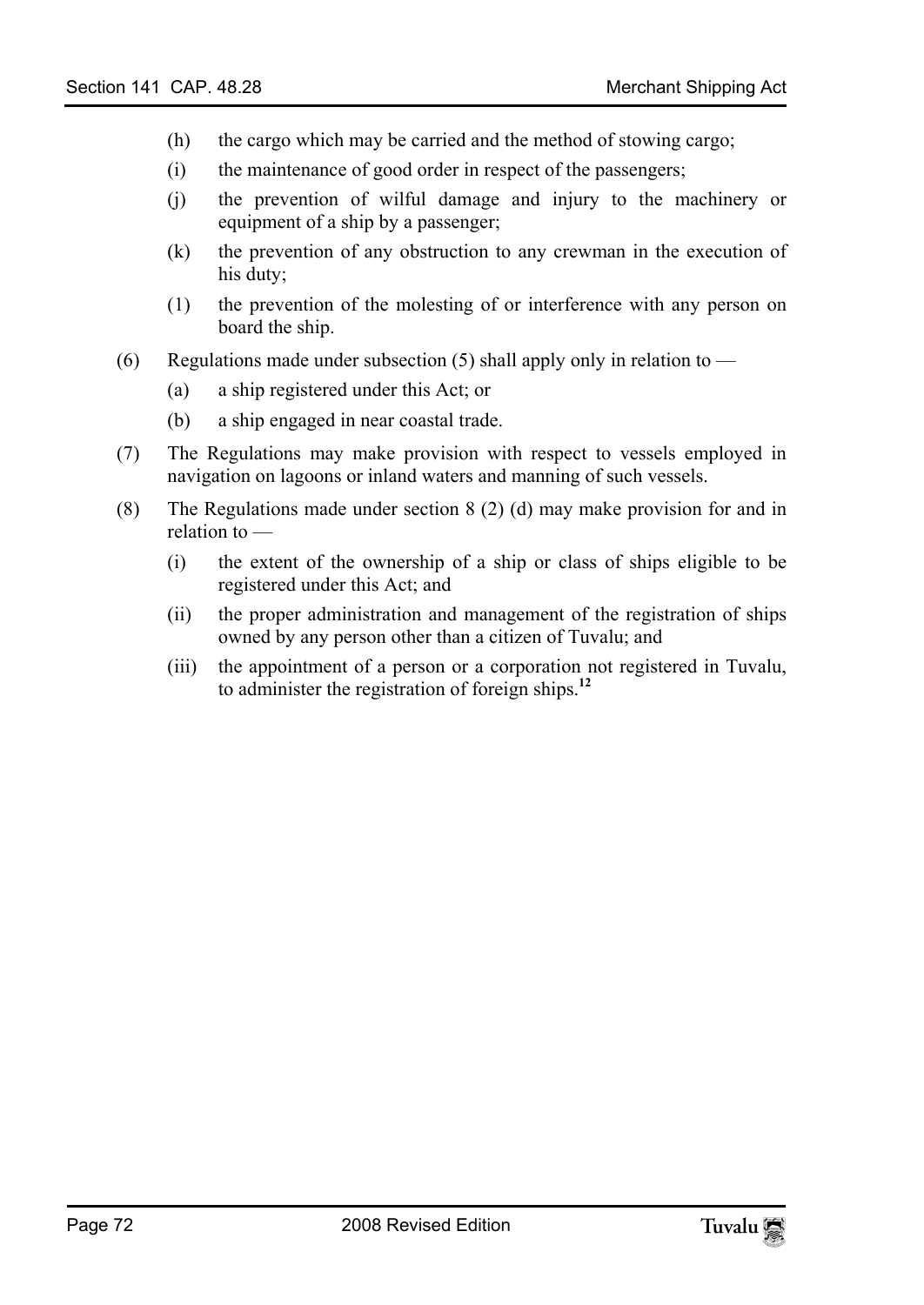## **SCHEDULE 1**

(section 3)

#### **INTERPRETATION**

#### Definitions

1. In this Act, unless the context otherwise requires —

**"appropriate tonnage certificate**" means —

- (a) in the case of a Tonnage Measurement Convention ship, an International Tonnage Certificate as specified in Annex II of the Tonnage Measurement Convention; and
- (b) in any other case, a Tuvalu Tonnage Certificate as prescribed;

"**authorised officer**", in relation to any provision of this Act, means a person designated, under section 1 40(b), as an authorised officer for the purpose of this Act, or for the purposes of that provision;

"**bankrupt**" includes insolvent;

"**certificate of competency**" means a certificate issued to a person under section 76 which entitles the person to be employed in the capacity stated in the certificate;

"**certificate of registry**" means a certificate by that name granted under section 16:

"**Collisions Convention**" means the Convention on the International Regulations for Preventing Collisions at Sea 1972, together with the International Regulations for Preventing Collisions at Sea 1972, constituted by the rules and other annexes attached to the Convention, as corrected by Process-Verbal of Rectification dated 1 December 1973, as affected by any amendment made under Article VI of that Convention, other than an amendment not accepted by Tuvalu;

"the Court" means the High Court;

"**crew**", in relation to a ship, means the person employed on board and in the business of the ship but [doe](#page-80-0)s not include a pilot or a person temporarily employed on board the ship while the ship is at a port;

"**crew agreement**" means an agreement entered into under section 82;

"**disciplined force**" has the meaning given in section 2(1) of Schedule 1 to the Constitution;**<sup>13</sup>**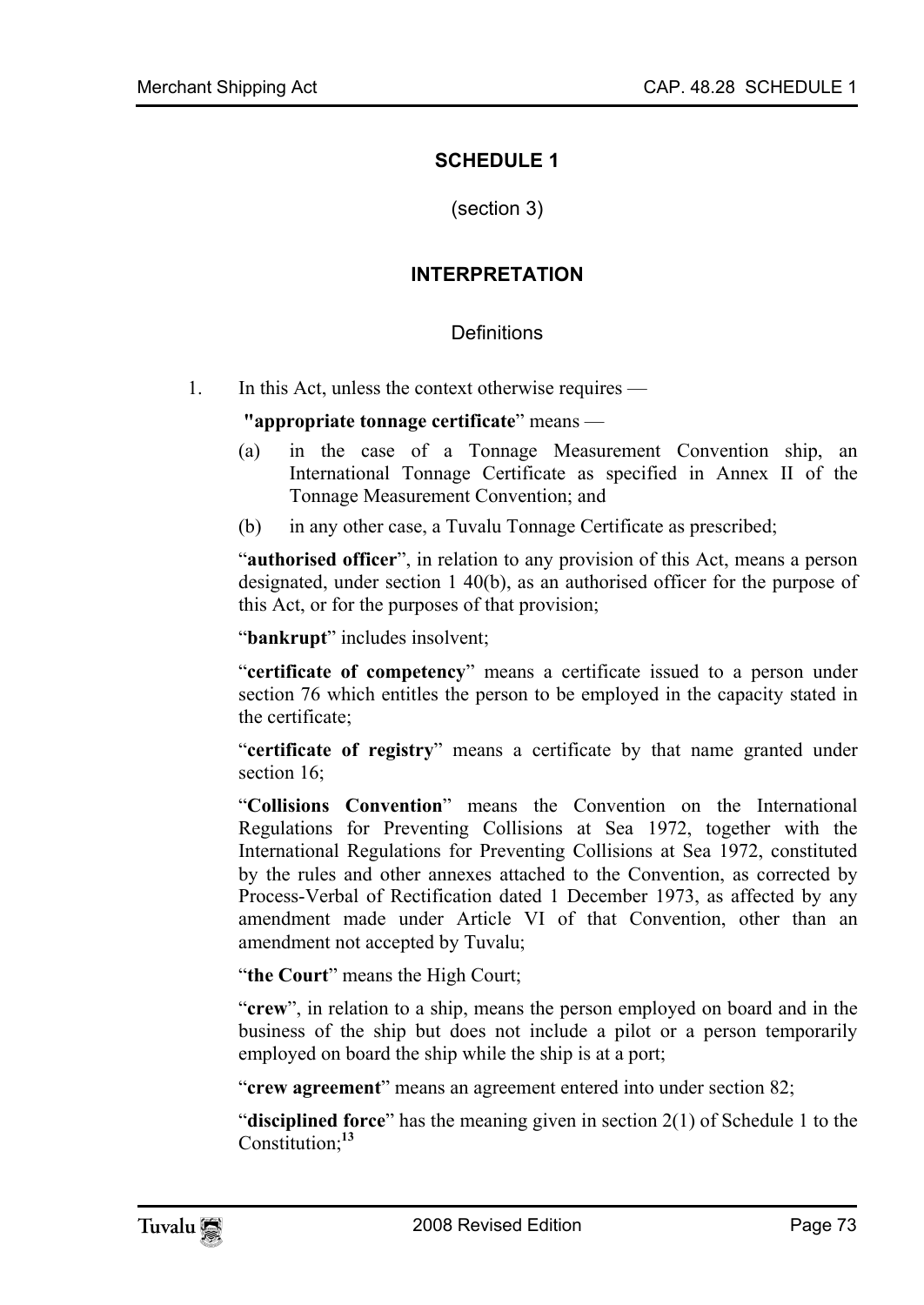"**employer**", in relation to a seaman, means the person who has entered into a crew agreement with the seaman for the employment of the seaman on a ship;

"**equipment**", in relation to a ship, includes every thing or article belonging to or used in connection with, or necessary, for the navigation, safety and working of the ship;

"**existing ship**" means a ship that is not a new ship;

"**fishing vessel**" means a vessel used or intended to be used for catching whales, seals, walrus or other living resources of the sea but excluding any vessel that is —

- (a) engaged in harvesting or transporting algae or aquatic plants; or
- (b) primarily a carrier or mother-ship;

"**going to sea**" and related expressions have the meaning given by paragraph 3 of this Schedule;

"**Government ship**" means a ship that belongs to the Government or to an authority or instrumentality of the Government, or that is held by any person on behalf of, or for the benefit of, the Government but does not include a vessel belonging to a disciplined force;

"**Gross Tonnage**", in relation to a ship having alternative gross tonnages, shall be taken to be the larger of those tonnages;

"**Harbour Master**" means the person for the time being appointed to that office under section 5 of the Harbours Act;**<sup>14</sup>**

"**inspector**" means a person designated under section 140(a) as an inspector;

"**International Maritime Convention**" has the meaning given in section 47;

"**international voyage**" means a voyage from a port or place in Tuvalu to a port or place outside Tuvalu, or conversely;

"**length**", in relation to a ship, means —

- (a) the length shown in the ship's certificate of registry or tonnage certificate; or
- (b) the ship does not possess either of those certificates or where the length is not shown on either of those certificates, the l[eng](#page-80-1)th as determined by the Harbour Master or an inspector;

**"Limitation of Liability Convention"** means the International Convention relating to the Limitation of the Liability of the Owners of Sea-Going Ships, signed at Brussels on 10th October 1957;**<sup>15</sup>**

"**load line**" means a line marked on a ship indicating the depth to which the ship may safely be loaded;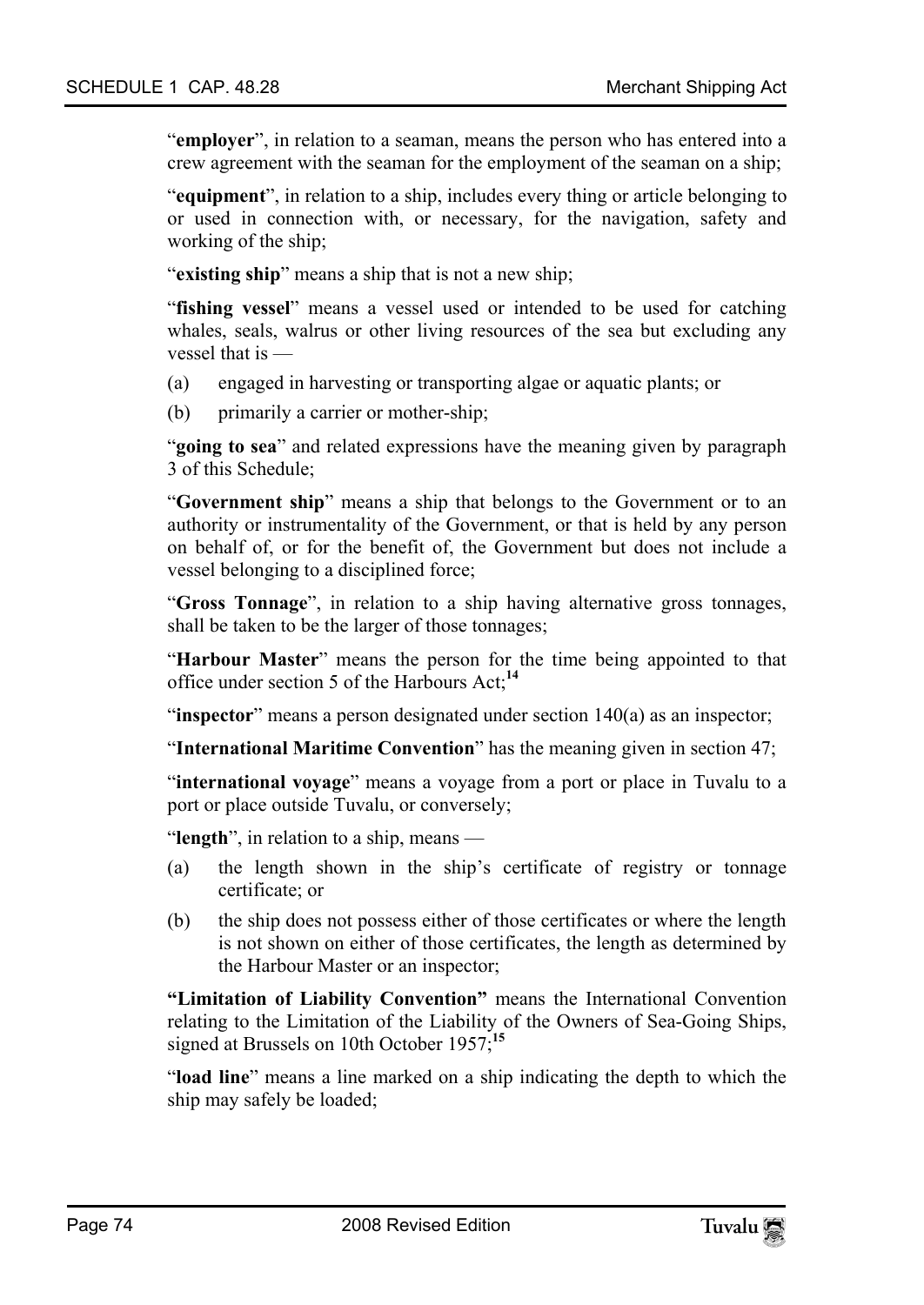"**the Load Line Convention**" means the International Convention on Load Lines, 1966, as affected by any amendment made under Article 29 of that Convention, other than an amendment not accepted by Tuvalu;

"**Load Line Convention ship**" means a ship that is —

- (a) of a kind to which the Load Line Convention applies; and
- (b) registered in a country the government of which has accepted or acceded to the Load Line Convention and has not denounced or suspended the operation of that Convention;

"**master**", in relation to a ship, means the person having lawful command or charge of the ship, but does not include a pilot;

"**mortgage**" means an instrument of security of the kind referred to in section  $30(1)$ ;

"**National Flag**" means the National Flag of Tuvalu;

"**near coastal trade**" means trade or operations of a ship g[oin](#page-80-2)g to any ports or places in Tuvalu beyond the protection of the reefs;

"**near coastal voyages**" means voyages and trade within coastal waters up to 30 nautical miles from the coastlines of Tuvalu, Kiribati, Fiji, Solomon Islands, Papua New Guinea, Indonesia, Malaysia, Singapore, Thailand, Cambodia, Vietnam, Philippines and Brunei;**<sup>16</sup>**

"**new ship**" means a ship —

- (a) the keel of which was laid or which was at a similar stage of construction; or
- (b) that has been substantially
	- (i) altered; or
	- (ii) reconstructed.

after the date of commencement of this Act.

"**Official Log Book**", in relation to a ship, means the Official Log Book kept under section 113;

"**owner**" includes the meaning given by paragraph 5 of this Schedule;

"**Pacific region trade**" means trade or operations, not being near coastal trade, of a ship within the area demarcated by latitudes 15 Degrees North to 47 Degrees South and longitudes 130 Degrees East to 130 Degrees West;

"**passenger**" means a person carried on board a ship with the knowledge or consent of the owner or master of the ship but does not include —

- (a) a person engaged in any capacity on board the ship in the business of the ship; or
- (b) a child under the age of one year;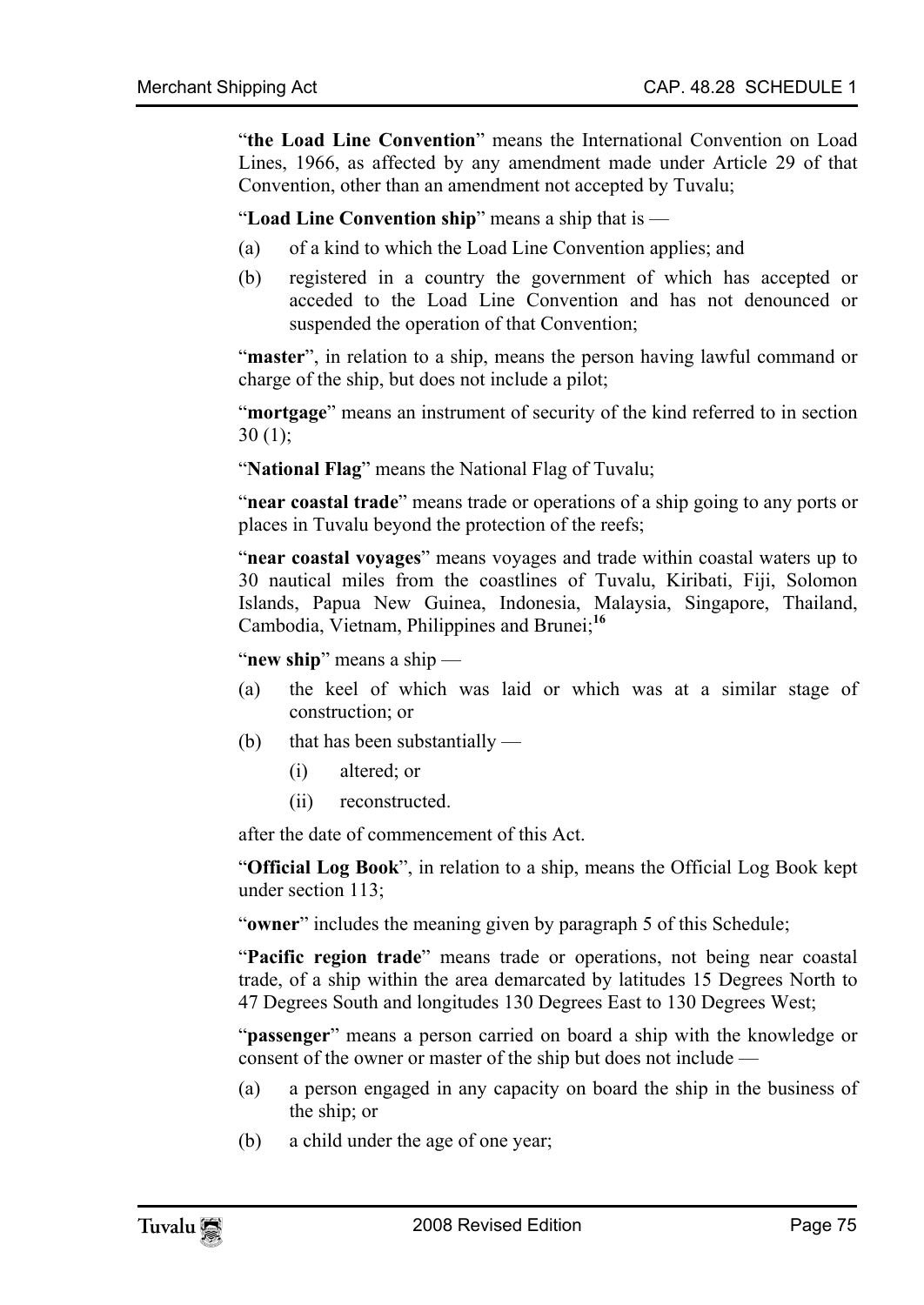"**passenger ship**" means a ship that is carrying or capable of carrying more than 12 passengers and which is engaged in an international voyage;

"**pilot**", in relation to a ship, means any person not belonging to the ship who has the lawful conduct of the ship;

"**proper return port**", in relation to a seaman, means such port or place as is agreed upon by the master and the seaman and is named in a crew agreement;

"**qualified person**" means a person of the kind referred to in section 8(4);

"**the Register**" means the Register of Ships referred to in section 5;

"**the Register of Seamen**" means the Register of Seamen referred to in section 111;

"**the Registrar**" means the person holding the office of Registrar of Ships;

"**the Registrar of Seamen**" means the person holding the office of Registrar of Seamen;

"**the Regulations**" means the regulations made under this Act;

"**the Safety Convention**" means the International Convention for the Safety of Life at Sea, 1974 as affected by any amendment made under Article VIII of the Convention, other than an amendment not accepted by Tuvalu, and includes the Protocol of 1978 relating to the Convention;

"**Safety Convention ship**" means a ship that is —

- (a) of a kind to which the Safety Convention applies: and
- (b) registered in a country the government of which has accepted or acceded to the Safety Convention and has not denounced that Convention;

"**seaman**", in relation to a ship, means a person, other than —

- (a) the master or a pilot or
- (b) a person temporarily employed on board a ship while the ship is at port,

being a person who is engaged or employed in any capacity on board the ship and in the business of the ship;

"**Seaman's Discharge Book**" means a book issued under section 112;

"**ship**" includes —

- (a) in relation to the ownership of a ship, a share in the ship and any interest in the ship or share; and
- (b) every description of vessel used, or capable of being used, in navigation by water, but does not include —
- (c) a vessel ordinarily propelled by oars or paddles;
- (d) a vessel belonging to a disciplined force or to the defence force of any other country; or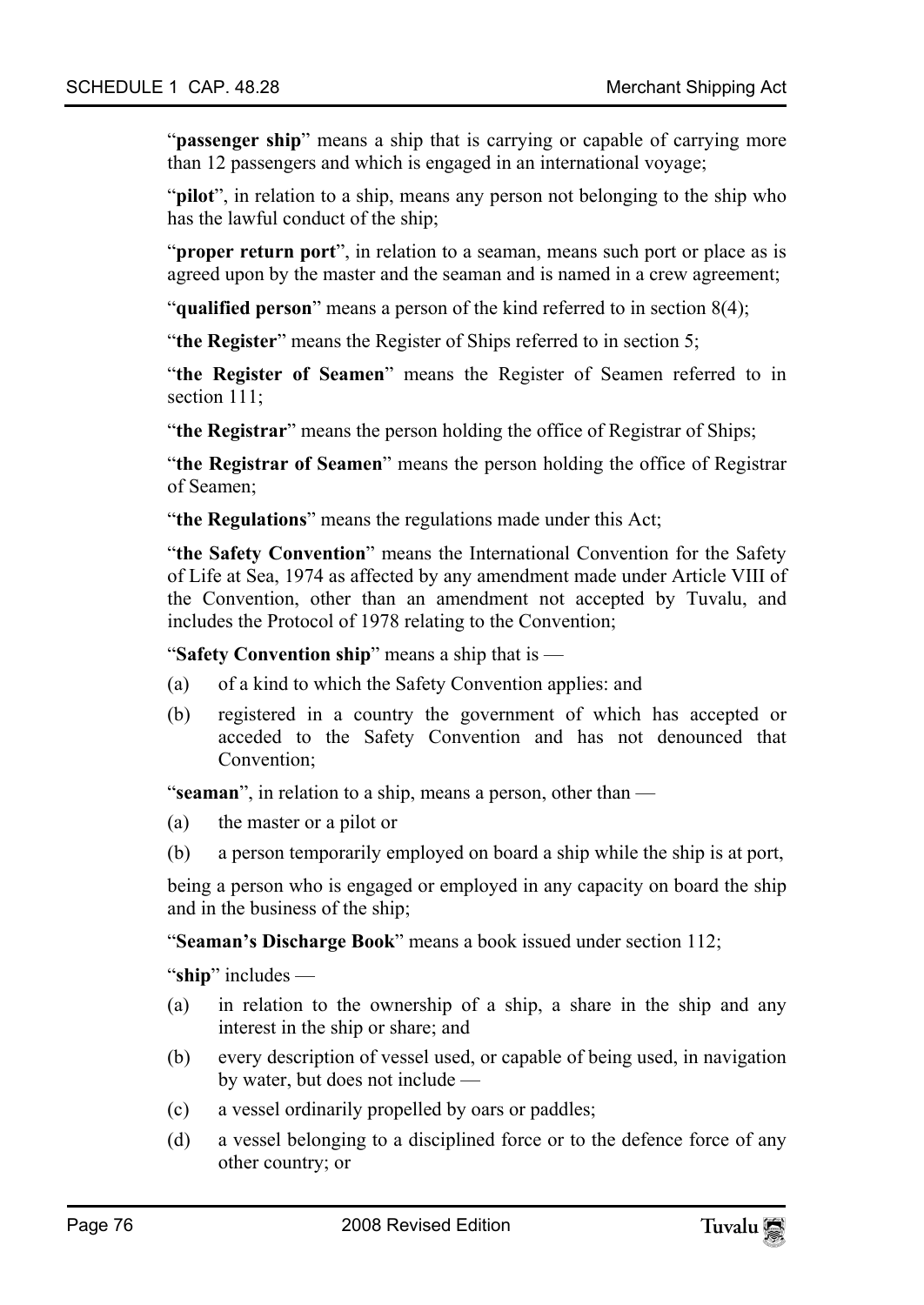(e) a vessel employed in navigation on lagoons or inland waters;

**"STCW Convention"** means the International Convention on Standards of Training, Certification, and Watchkeeping for Seafarers 1978;**<sup>17</sup>**

"**suspended person**" means a person whose name is included in the list of suspended persons kept under section 103;

"**surveyor**" means a surveyor of ships appointed under section 139 and includes a person in respect of whom a notification given under section 139(4) has been notified and has not been cancelled;

"this Act" includes the Regulations;

"**Tonnage Measurement Convention**" means the International Convention on Tonnage Measurement of Ships 1969 as affected by any amendment made under Article 18 of that Convention, other than an amendment not accepted by Tuvalu;

"**Tonnage Measurement Convention ship**" means a ship that is —

- (a) of a kind to which the Tonnage Measurement Convention applies; and
- (b) registered in a country the government of which has accepted or acceded to the Tonnage Measurement Convention and has not denounced that Convention;

"**traditional build**" in relation to a ship, m[ean](#page-80-4)s a ship built of traditional materials to a traditional local design;

"**Tuvalu waters**" means the internal waters, territorial sea and, where applicable, archipelagic waters of Tuvalu, all as defined by or under the Marine Zones (Declaration) Act<sup>18</sup>;

"**unlimited trade**" means trade or operations of a ship, going beyond the protection of the reefs, which is not confined to near coastal trade or Pacific region trade.

Meaning of "this Part", etc.

2. A reference in a Part of this Act to "this Part" or "this Division" includes a reference to any regulations made in respect of the matters contained in that Part or, as the case may be, that Division.

Going to sea etc.

- 3.
- (1) Subject to sub-paragraph (2), a ship shall, for the purpose of this Act, be deemed to have —
	- (a) gone to sea; or
	- (b) been taken or sent to sea,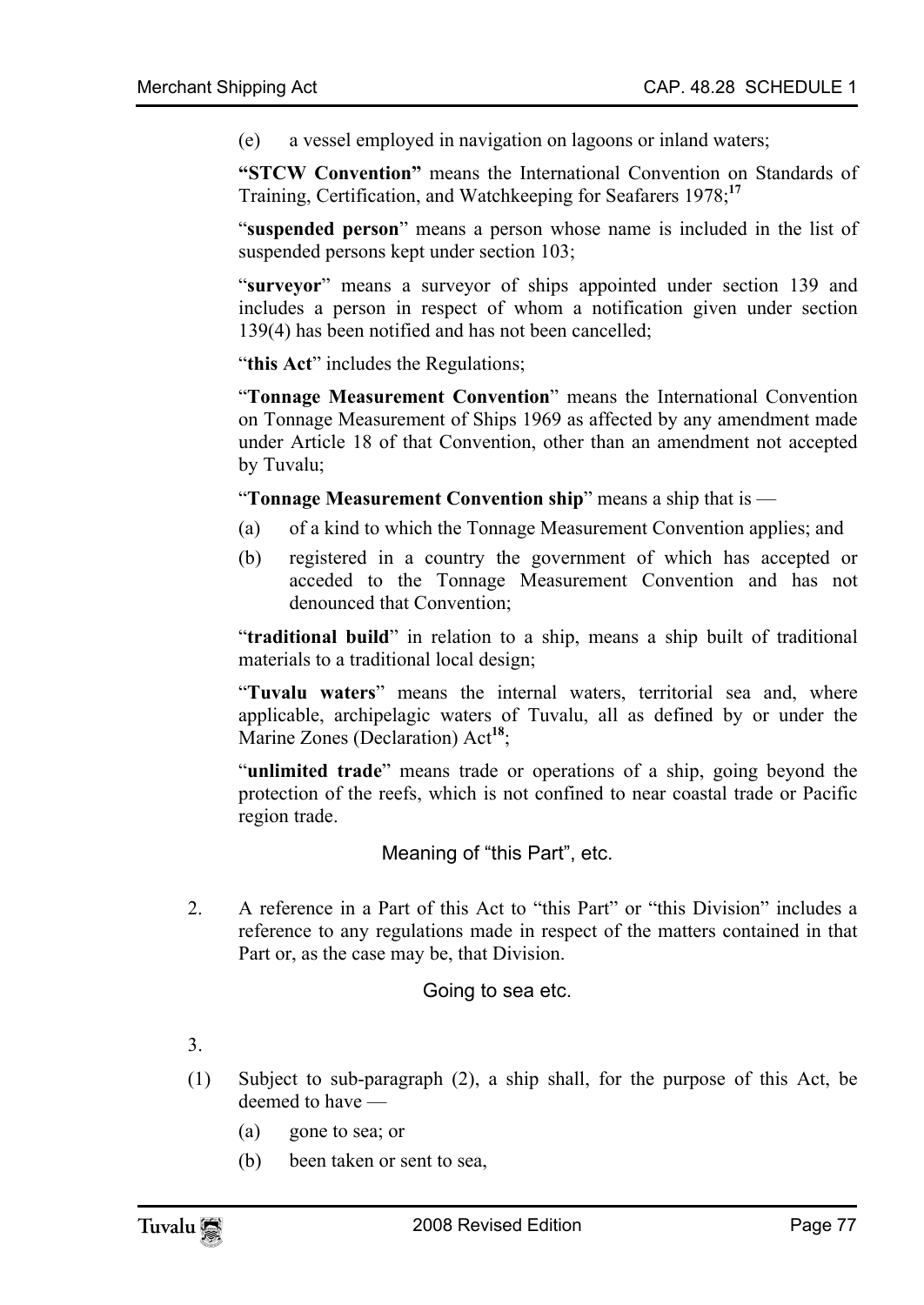if the ship has got under way for the purpose of—

- (c) going to sea;
- (d) plying or running; or
- (e) proceeding on a voyage.
- (2) A ship shall not be deemed under sub-paragraph (1) to have
	- (a) gone to sea; or
	- (b) been taken or sent to sea,.

by reason only that the ship has been got under way for the purpose of moving the ship from one berth or place in a port to another berth or place in the port.

#### **Exemptions**

4. Any power conferred by this Act to provide for or grant an exemption includes power to provide for or grant the exemption subject to conditions.

### Meaning of "owner"

5. Unless the contrary intention appears, a reference in this Act (other than in Parts II and V) to the owner of a ship shall, where the ship is operated by a person other than the owner, be read as including a reference to that person.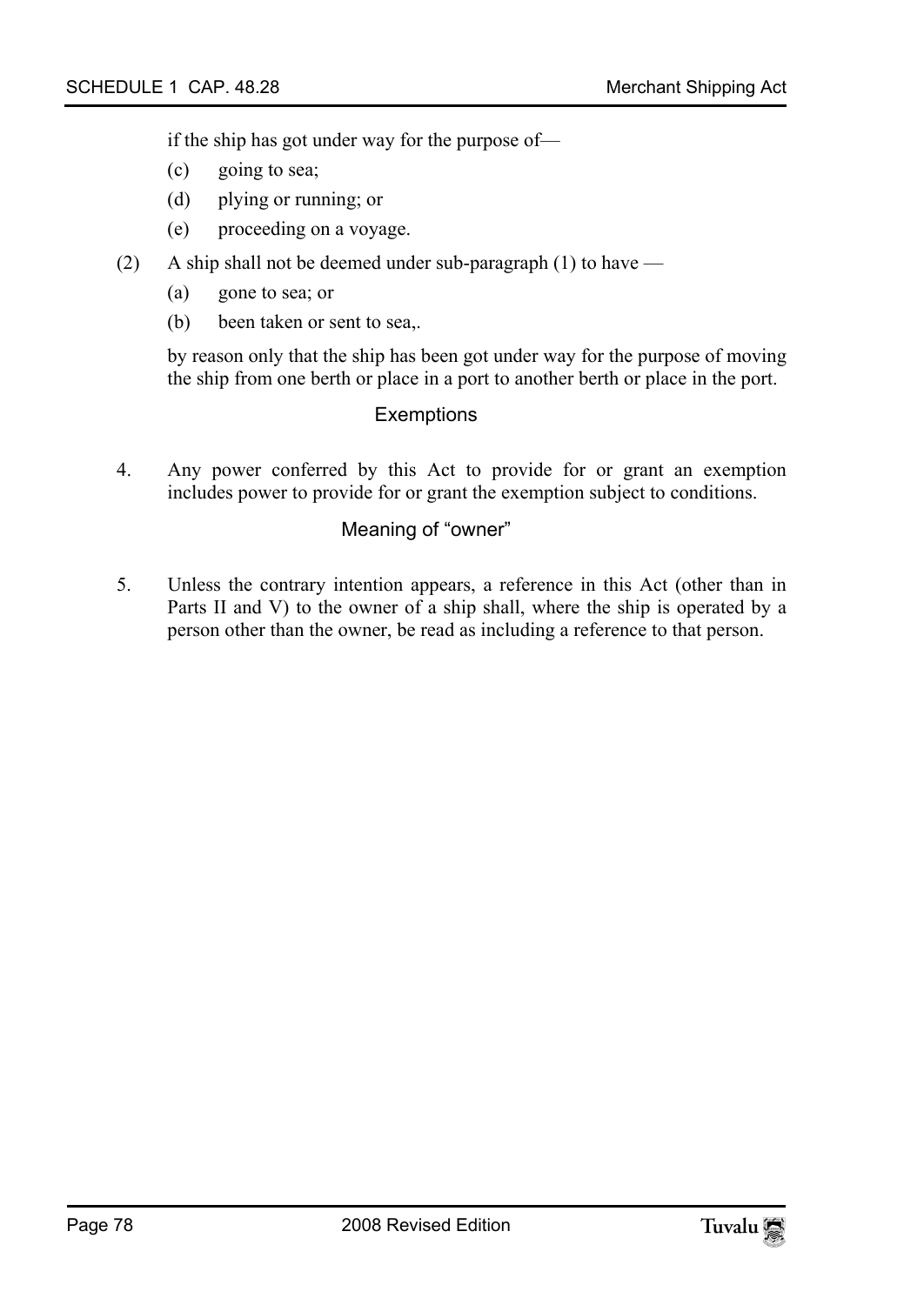## **SCHEDULE 2**

(section 125)

## **PENALTIES**

| $\boldsymbol{l}$ | $\overline{2}$                                      | $\mathfrak{Z}$                             |
|------------------|-----------------------------------------------------|--------------------------------------------|
| Section          | Description of Offence                              | Penalty<br>Imprisonment or<br>Fine or Both |
| 12(3)            | Failing to keep marks                               | \$1000                                     |
| 12(4)            | Removing etc. marks                                 | \$1000                                     |
| 16(3)            | Using illegal certificate of registry               | 2 years; \$5000                            |
| 16(4)            | Failing etc. to deliver certificate of registry     | \$1000                                     |
| 18(5)            | Failing to deliver up provisional certificate       | \$500                                      |
| 21(9)            | Failing etc. to give notice of loss of ship         | \$1000                                     |
| 22(2)            | Failing etc. to apply to register alterations       | \$1000                                     |
| 37               | Concealing Tuvaluan character etc                   | 2 years; \$5000                            |
| 39(2)            | Failing to hoist National Flag                      | \$1000                                     |
| 40               | Using colours other than National Flag              | \$1000                                     |
| 41(2)            | Failing to give information to Registrar of Ships.  | \$1000                                     |
| 46(1)            | Describing ship by name not registered              | \$1000                                     |
| 49(2)            | Failing to comply with Collisions Convention        | 2 years; \$5000                            |
| 49(3)            | Wrongly exhibiting distress signal                  | 2 years; \$5000                            |
| 52(2)            | Sending or taking unsafe ship to sea                | 2 years; \$5000                            |
| 53 $(2)$         | Failing to carry proper equipment.                  | 2 years; \$5000                            |
| 54(3)            | Failing etc. to notify serious danger to navigation | \$500                                      |
| 55(3)            | Failing etc. to make radio report of ship           | \$500                                      |
| 56(3)            | Failing to assist person in danger of being lost    | 2 years; \$5000                            |
| 57(3)            | Failing to assist in case of collision              | 2 years; \$5000                            |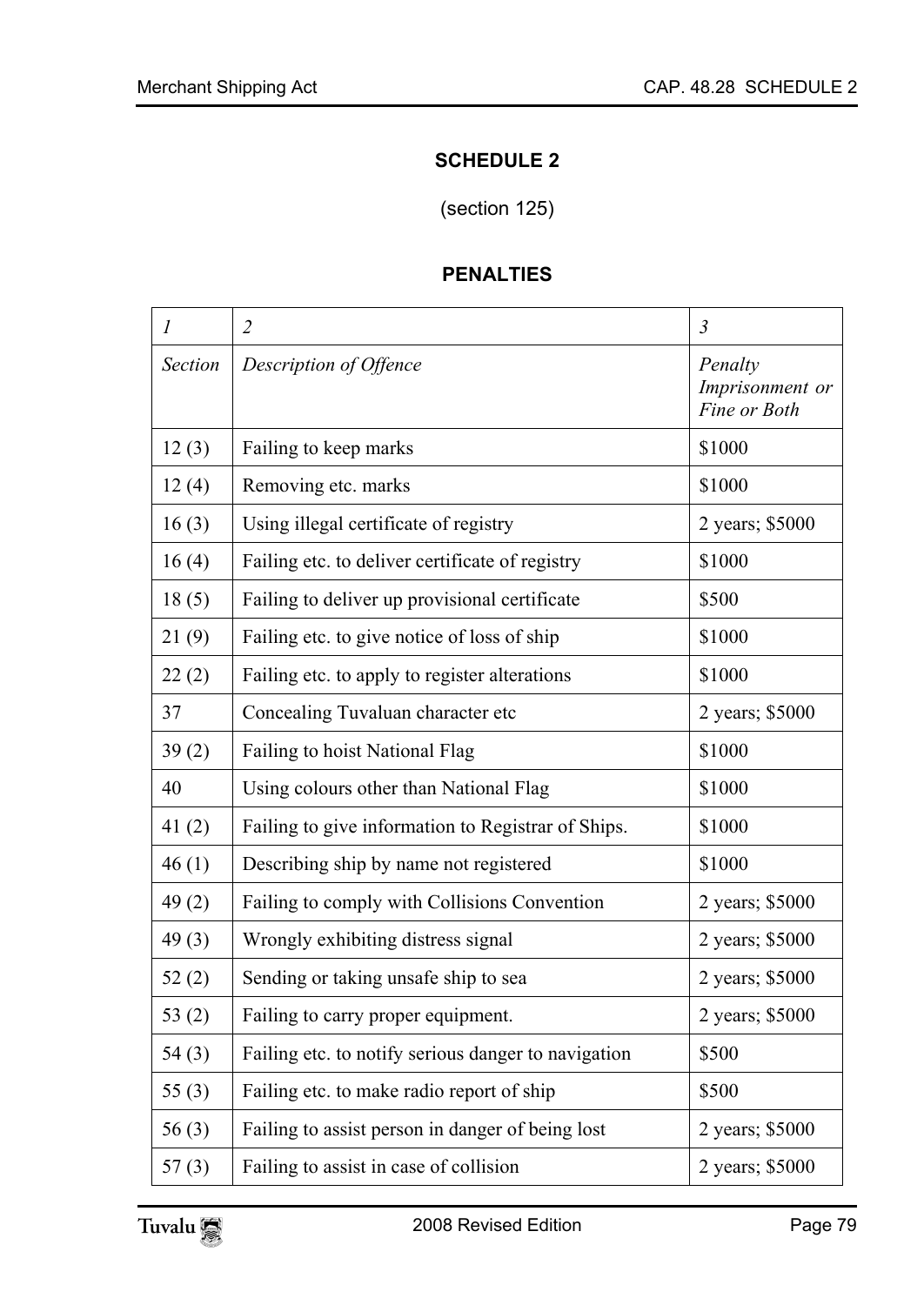| 61(1)  | Sending etc. dangerous goods to sea without notice                | \$1000           |
|--------|-------------------------------------------------------------------|------------------|
| 61(2)  | Sending etc. dangerous goods to sea falsely described             | \$1000           |
| 70     | Failing to deliver up cancelled etc., certificate                 | \$100            |
| 75(3)  | Permitting ship to go to sea improperly manned.                   | 2 years; \$5000  |
| 77     | Unqualified person going to sea as qualified                      | 2 years; \$5000  |
| 78     | Failing to produce certificate of competency etc                  | 2 years; \$5000  |
| 79(3)  | Failing etc. to deliver up suspended certificate                  | \$1000           |
| 83     | Seeking etc. rewards for employment                               | \$1000           |
| 86     | Refusing etc. to give seaman account of wages                     | \$100            |
| 90(2)  | Permitting ship to go to sea without proper crew<br>accommodation | \$1000           |
| 93     | Permitting ship to go to sea without medical stores etc           | \$1000           |
| 94(3)  | Master failing to make arrangements for seaman's<br>complaint.    | \$100            |
| 96(2)  | Misconduct endangering ship etc.                                  | 2 years; \$1000  |
| 97     | Continued or concerted disobedience etc.                          | \$500            |
| 98     | Absence without leave                                             | \$250            |
| 105    | Stowing away on ship                                              | 3 months; \$500  |
| 106    | Unauthorised presence on ship                                     | \$100            |
| 108(2) | Failing to make return of birth or death on Tuvalu ship           | \$250            |
| 109(2) | Failing to make return of birth or death on foreign ship          | \$250            |
| 113(2) | Failing to carry or keep Official Log Book                        | \$500            |
| 113(3) | Destroying etc. Official Log Book                                 | \$500            |
| 115(1) | Master failing to notify death or serious injury                  | \$250            |
| 133(1) | Making etc. false declaration                                     | 2 years; \$1000  |
| 138(6) | Obstructing etc. inspector                                        | 6 months; \$1000 |